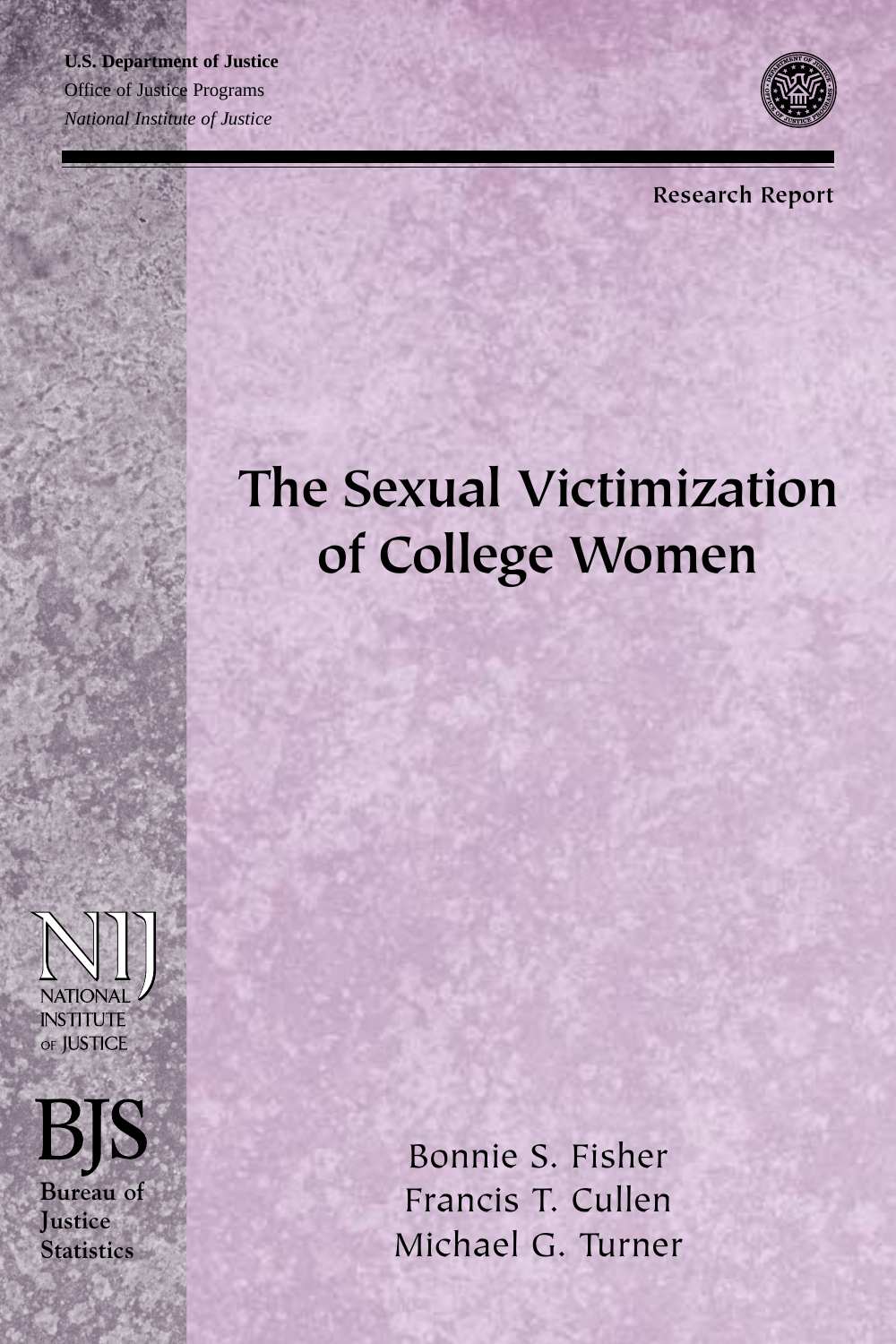**U.S. Department of Justice Office of Justice Programs** 810 Seventh Street N.W. Washington, DC 20531

> **Janet Reno** *Attorney General*

**Daniel Marcus** *Acting Associate Attorney General*

**Mary Lou Leary** *Acting Assistant Attorney General*

**Julie E. Samuels** *Acting Director, National Institute of Justice*

Office of Justice Programs National Institute of Justice World Wide Web Site<br>
http://www.ojp.usdoj.gov<br>
http://www.ojp.usdoj.gov *http://www.ojp.usdoj.gov http://www.ojp.usdoj.gov/nij*

> **Bureau of Justice Statistics World Wide Web Site** *http://www.ojp.usdoj.gov/bjs*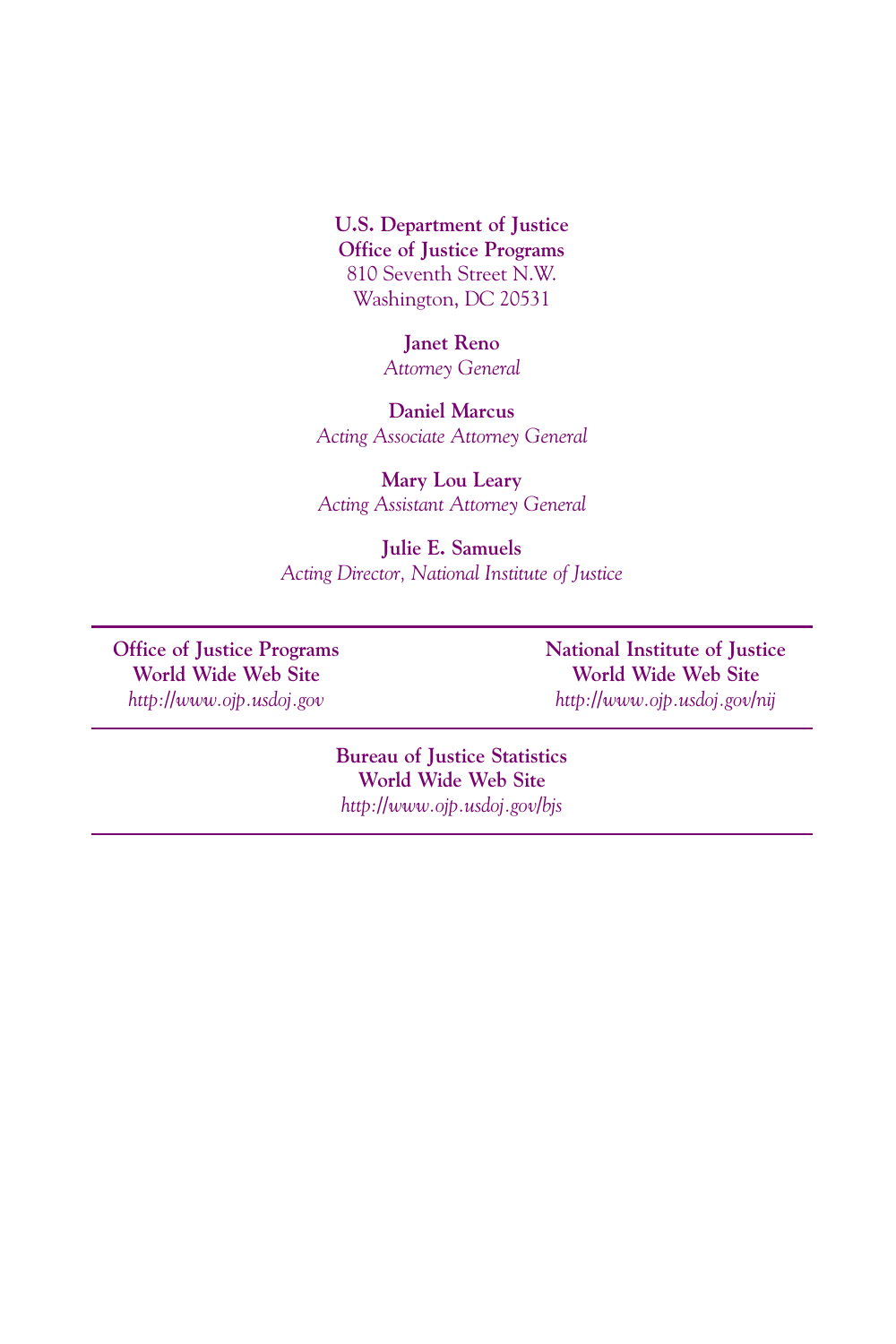# **The Sexual Victimization of College Women**

Bonnie S. Fisher Francis T. Cullen Michael G. Turner

December 2000

NCJ 182369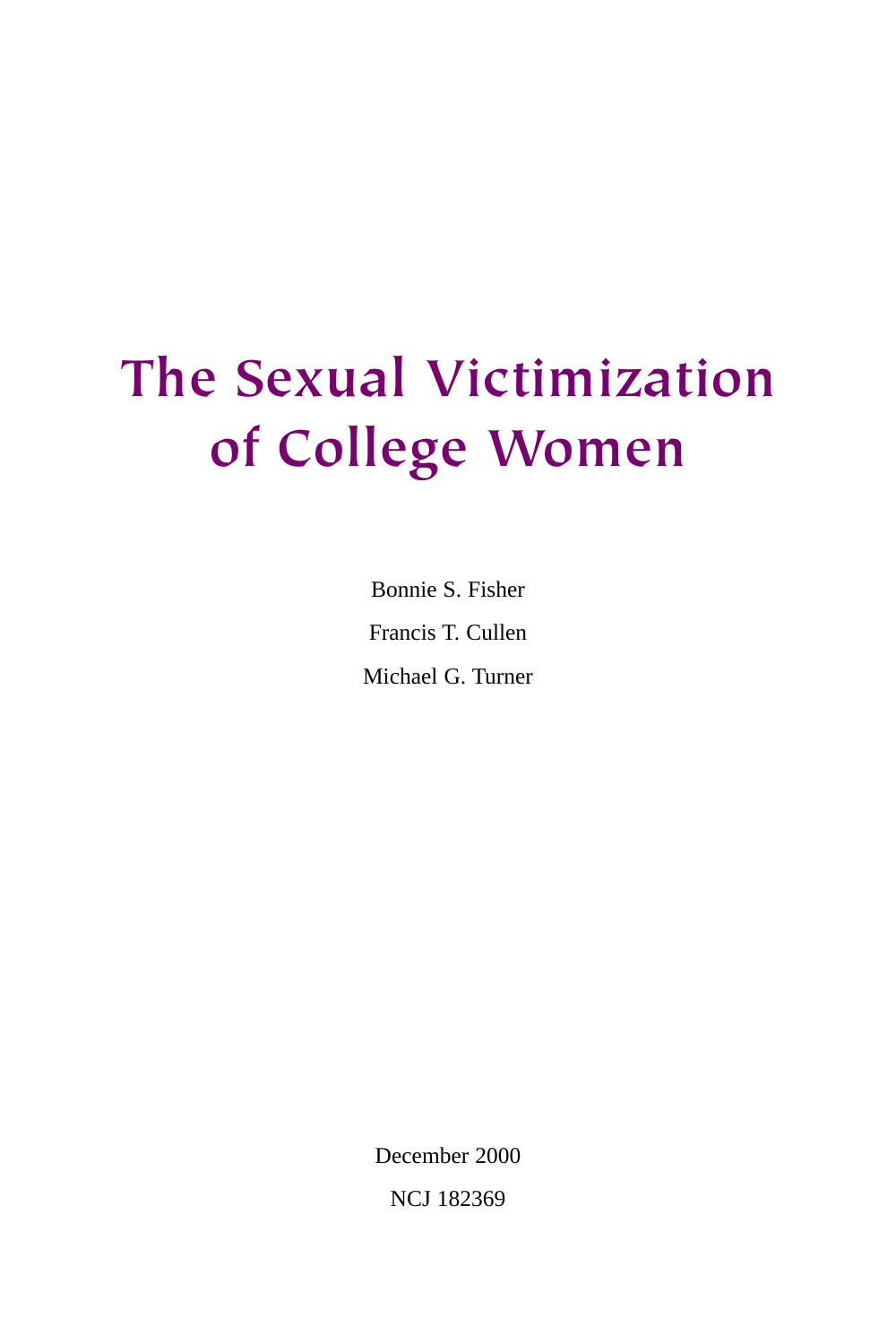BJS

Julie E. Samuels *Acting Director National Institute of Justice*

Jan M. Chaiken *Director Bureau of Justice Statistics*

Bernard V. Auchter *Program Monitor National Institute of Justice*

Michael R. Rand *Program Monitor Bureau of Justice Statistics*

The results from the college women studies were supported under award 95–WT–NX–0001 from the National Institute of Justice and award 97–MU–MU–0011 from the Bureau of Justice Statistics, U.S. Department of Justice. Points of view in this document are those of the authors and do not necessarily represent the official position of the U.S. Department of Justice. Joanne Belknap, Ph.D., worked with Professors Fisher and Cullen on award 95–WT–NX–0001 in developing and revising the surveys and led the focus groups with Professor Fisher.

*The National Institute of Justice and the Bureau of Justice Statistics are components of the Office of Justice Programs, which also includes the Bureau of Justice Assistance, the Office of Juvenile Justice and Delinquency Prevention, and the Office for Victims of Crime.*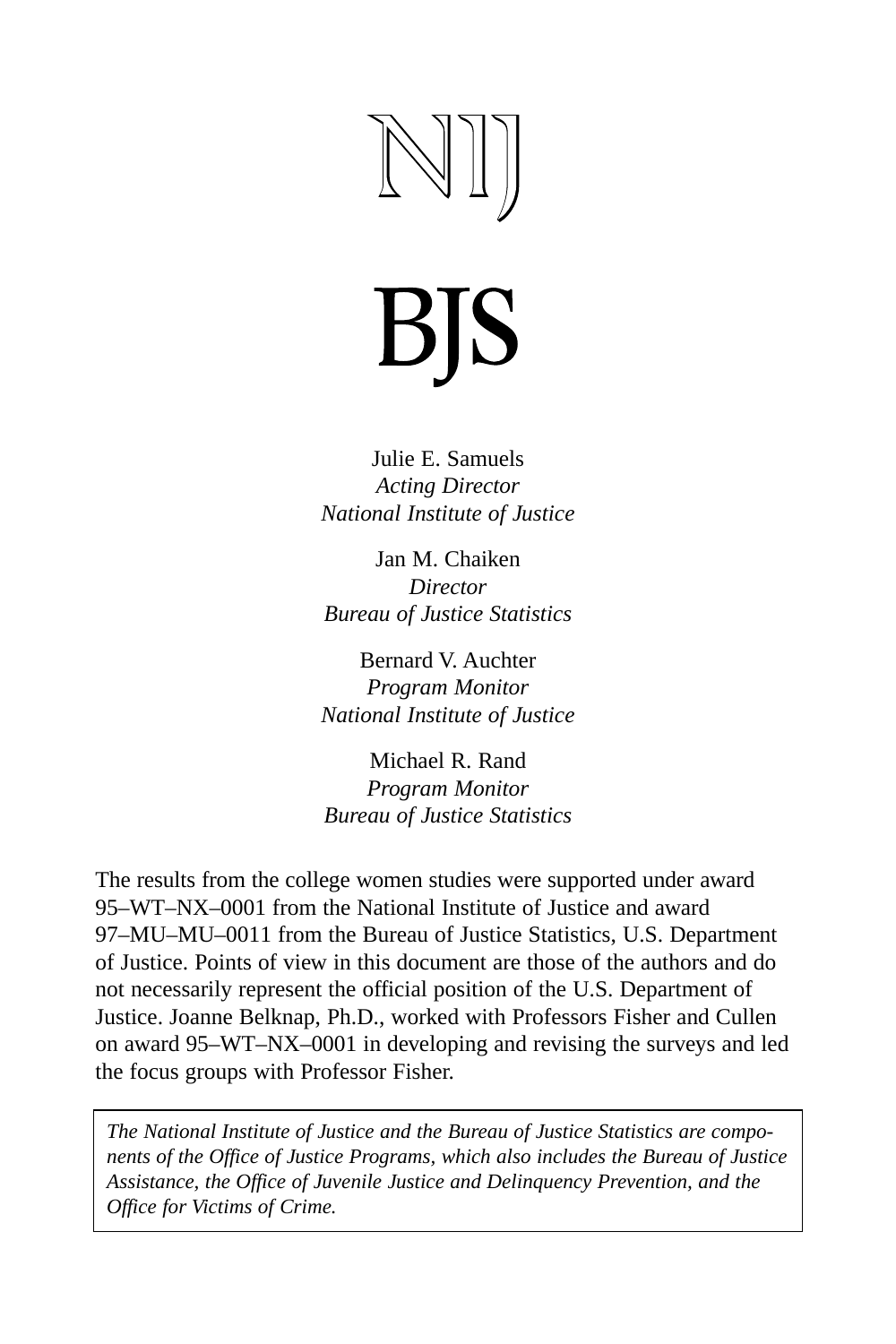#### **Foreword**

This study contributes extremely important data to our understanding about the prevalence and nature of violence against women in the United States.

College campuses host large concentrations of young women who are at greater risk for rape and other forms of sexual assault than women in the general population or in a comparable age group. Based on their findings, Bonnie Fisher and her colleagues estimate that the women at a college that has 10,000 female students could experience more than 350 rapes a year a finding with serious policy implications for college administrators.

Fisher also found that many women do not characterize their sexual victimizations as a crime for a number of reasons (such as embarrassment, not clearly understanding the legal definition of rape, or not wanting to define someone they know who victimized them as a rapist) or because they blame themselves for their sexual assault. The study reinforces the importance of many organizations' efforts to improve education and knowledge about sexual assault.

A unique feature of this study, brought about by joint funding from our two agencies, is its parallel use of two different survey methods for learning about sexual assault of women. The differences in estimated levels of sexual assault that are associated with the methodological differences will help us design better and more accurate surveys in the future.

**Julie E. Samuels** *Acting Director* National Institute of Justice

**Jan M. Chaiken** *Director* Bureau of Justice Statistics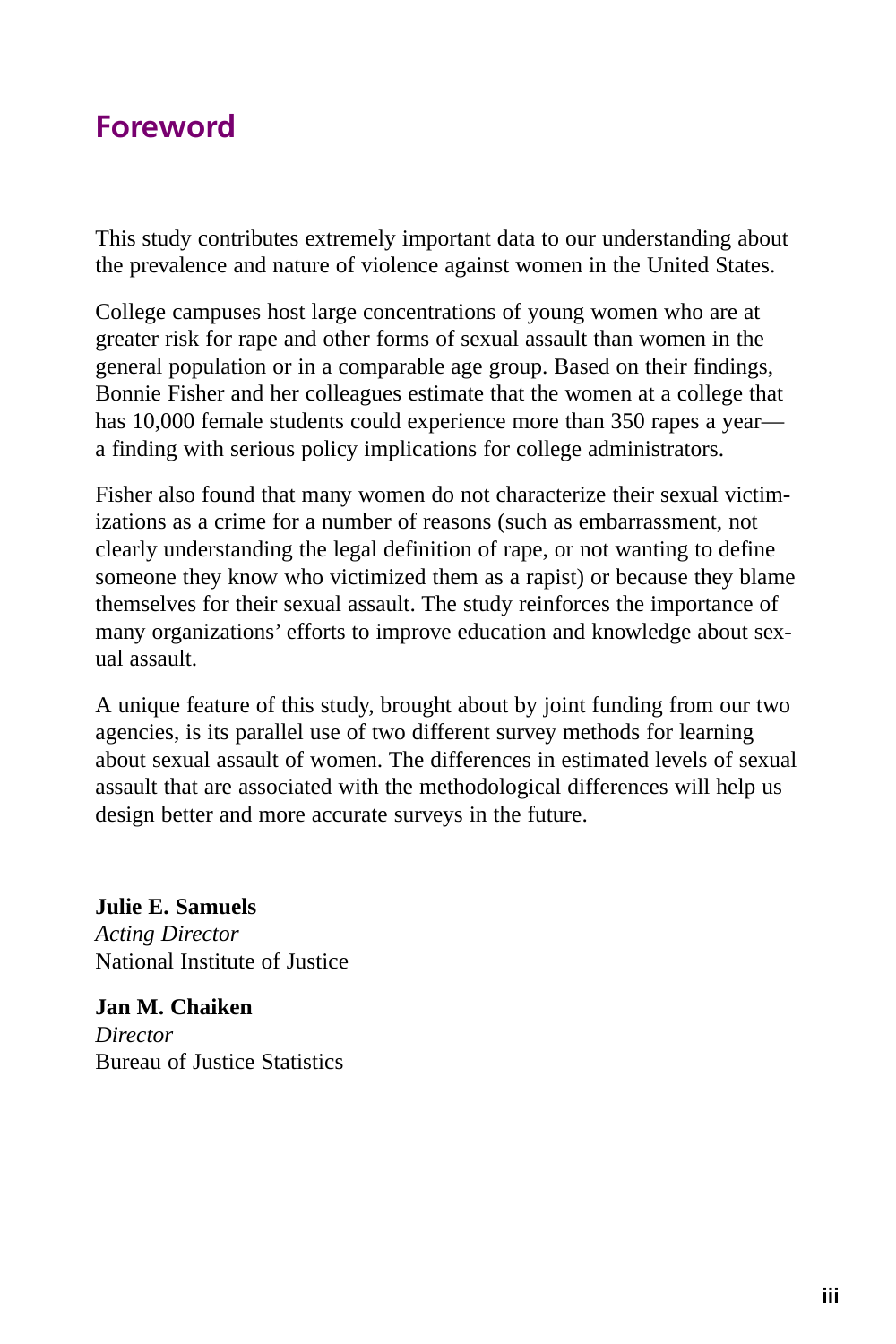#### **Contents**

| What we know about sexual victimization of college women $\dots \dots \dots 2$                                           |
|--------------------------------------------------------------------------------------------------------------------------|
|                                                                                                                          |
|                                                                                                                          |
| What types of sexual victimization were measured                                                                         |
|                                                                                                                          |
| How do the NCWSV rape estimates compare with the rape estimates<br>based on the National Crime Victimization Survey?  11 |
|                                                                                                                          |
| How extensive are other forms of sexual victimization?  15                                                               |
|                                                                                                                          |
|                                                                                                                          |
|                                                                                                                          |
|                                                                                                                          |
|                                                                                                                          |
| Do sexual victims take protective actions during the incident?  19                                                       |
|                                                                                                                          |
| Are some women more at risk of being sexually victimized? 23                                                             |
| Do women report victimization incidents to the police? 23                                                                |
|                                                                                                                          |
|                                                                                                                          |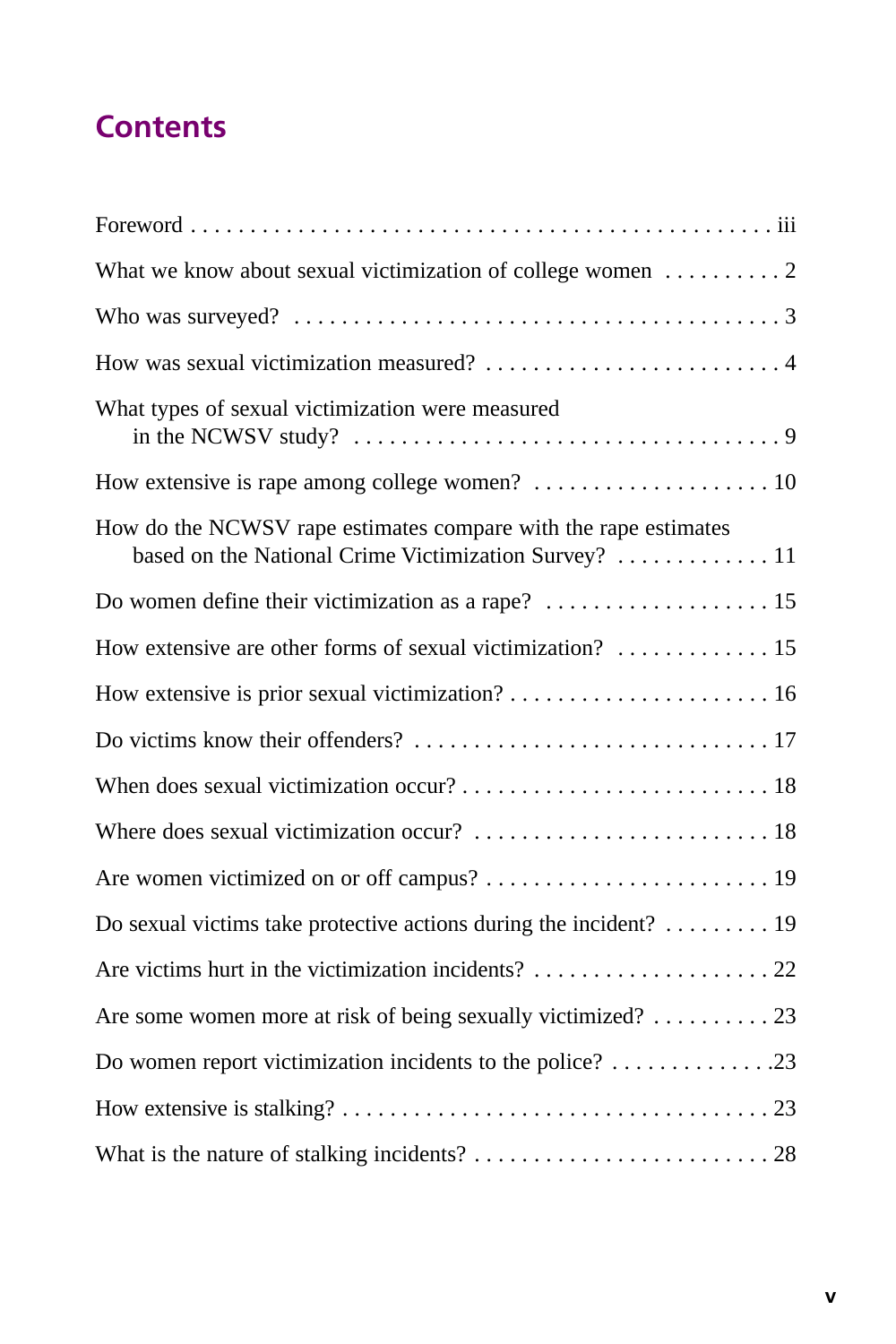| What is the extent of visual and verbal sexual victimization? $\dots \dots \dots 30$ |  |
|--------------------------------------------------------------------------------------|--|
|                                                                                      |  |
|                                                                                      |  |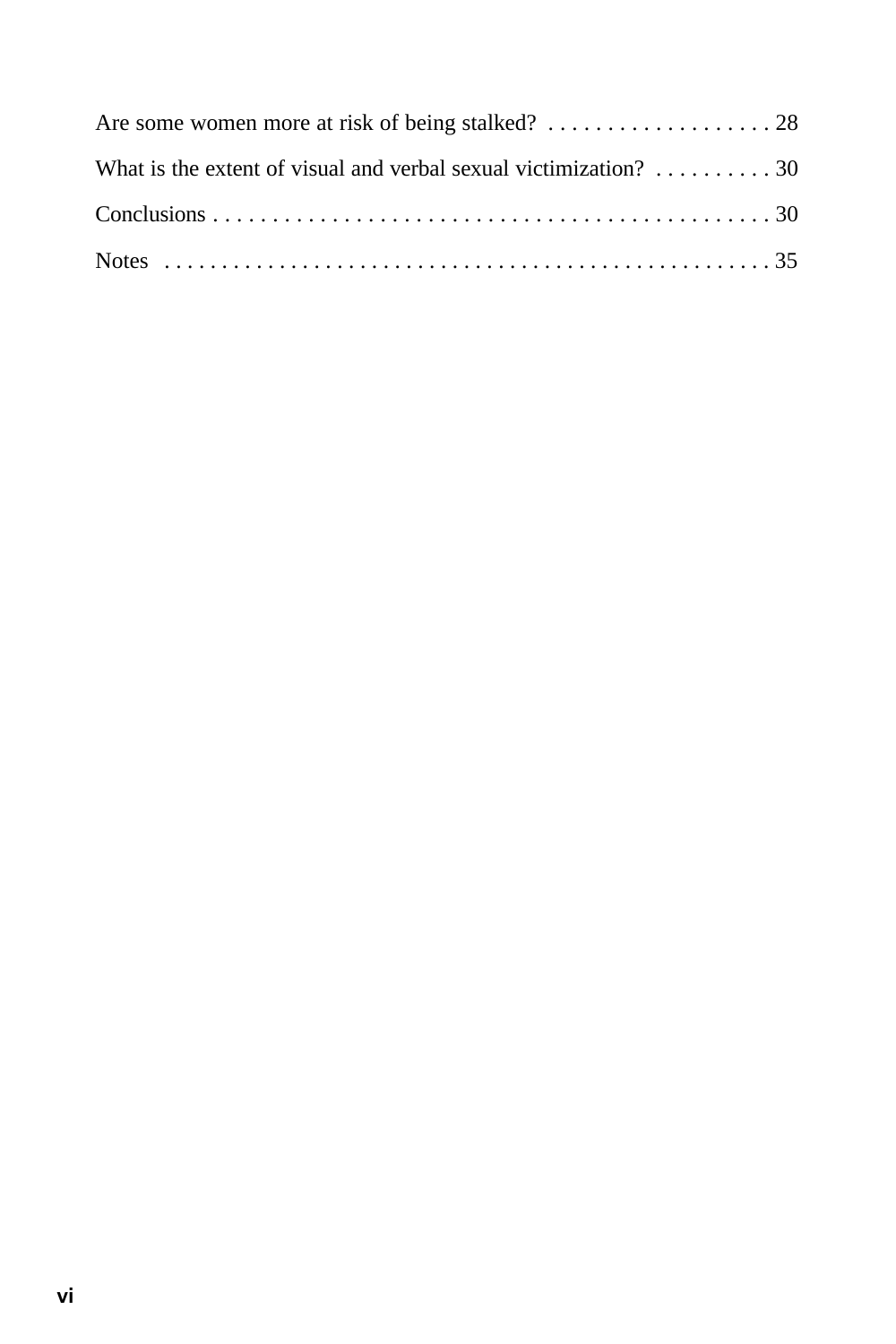During the past decade, concern over the sexual victimization of female college students has escalated. In part, the interest in this problem has been spurred by increasing attention to the victimization of women in general; until the relatively recent past, female victims received very little attention. However, this is no longer true. Terms such as "date rape" and "domestic violence" have entered the public lexicon and signify the unprecedented, if still insufficient, notice given to women who have been victimized.

Attention to the sexual victimization of college women, however, also has been prompted by the rising fear that college campuses are not ivory towers but, instead, have become hot spots for criminal activity. Researchers have shown that college campuses and their students are not free from the risk of criminal victimization.<sup>1</sup> It is noteworthy that large concentrations of young women come into contact with young men in a variety of public and private settings at various times on college campuses. Previous research suggests that these women are at greater risk for rape and other forms of sexual assault than women in the general population or in a comparable age group.<sup>2</sup> College women might, therefore, be a group whose victimization warrants special attention.

Recognizing these risks, the U.S. Congress passed the Student Right-to-Know and Campus Security Act of 1990 (hereafter referred to as the act). This legislation mandates that colleges and universities participating in Federal student aid programs "prepare, publish, and distribute, through appropriate publications or mailings, to all current students and employees, and to any applicant for enrollment or employment upon request, an annual security report" containing campus security policies and campus crime statistics for that institution (see 20 U.S.C. 1092(f)(1)).<sup>3</sup>

Congress has maintained an interest in campus crime issues, passing legislation that requires higher educational institutions to address the rights of victims of sexual victimization and to collect and publish additional crime statistics (e.g., murder and nonnegligent manslaughter, arson). For example, Congress amended the act in 1992 to include the Campus Sexual Assault Victims' Bill of Rights, which requires colleges and universities (1) to develop and publish as part of their annual security report their policies regarding the awareness and prevention of sexual assaults and (2) to afford basic rights to sexual assault victims.4 The act was amended again in 1998 to include additional reporting obligations, extensive campus security-related provisions, and the requirement to keep a daily public crime log; some States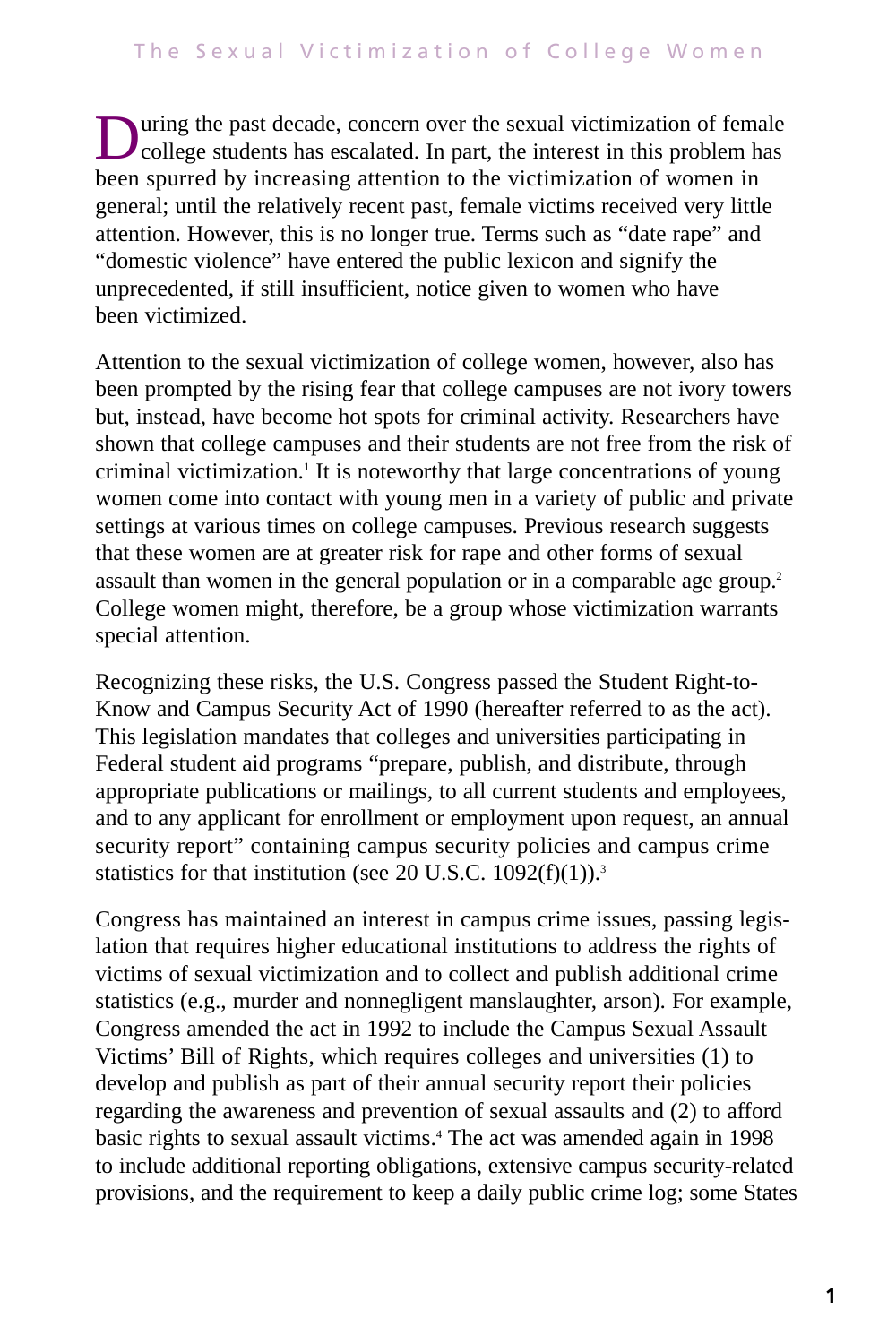already required a public  $log$  (Public Law  $105-244$ ).<sup>5</sup> The 1998 amendments also officially changed the name of the act to the Jeanne Clery Disclosure of Campus Security Policy and Campus Crime Statistics Act. In 1999, the U.S. Department of Justice awarded \$8.1 million to 21 colleges and universities to combat sexual assault, domestic violence, and stalking.<sup>6</sup> In 2000, 20 additional schools were awarded \$6.8 million. Two national-level studies are currently in the field. The first study examines how institutions of higher education respond to the report of a sexual assault. The second one is a multisite evaluation of the programs and policies implemented in the abovementioned 41 schools.

### **What we know about sexual victimization of college women**

Like government officials, researchers also have given attention to the sexual victimization of college women and have conducted a number of studies.<sup>7</sup> Although illuminating, much of the research is generally characterized by one or more of the following limitations:

- The failure to use a randomly selected, national sample of college women. (Many studies have sampled students at only one college or at a limited number of institutions.)
- The failure to assess the various ways in which women can be victimized. (Most studies have focused on a limited number of types of sexual victimization.)
- The failure to use question wording or sufficiently detailed measures that prevent biases that might cause researchers to underestimate or overestimate the extent of sexual victimization.
- The failure to collect detailed information on what occurred during the victimization incident.
- The failure to explore systematically the factors that place female students at risk for sexual victimization.
- The failure to study whether women have been stalked—a victimization that, until recently, had not received systematic research.

The National College Women Sexual Victimization (NCWSV) study, described in this report and funded by the National Institute of Justice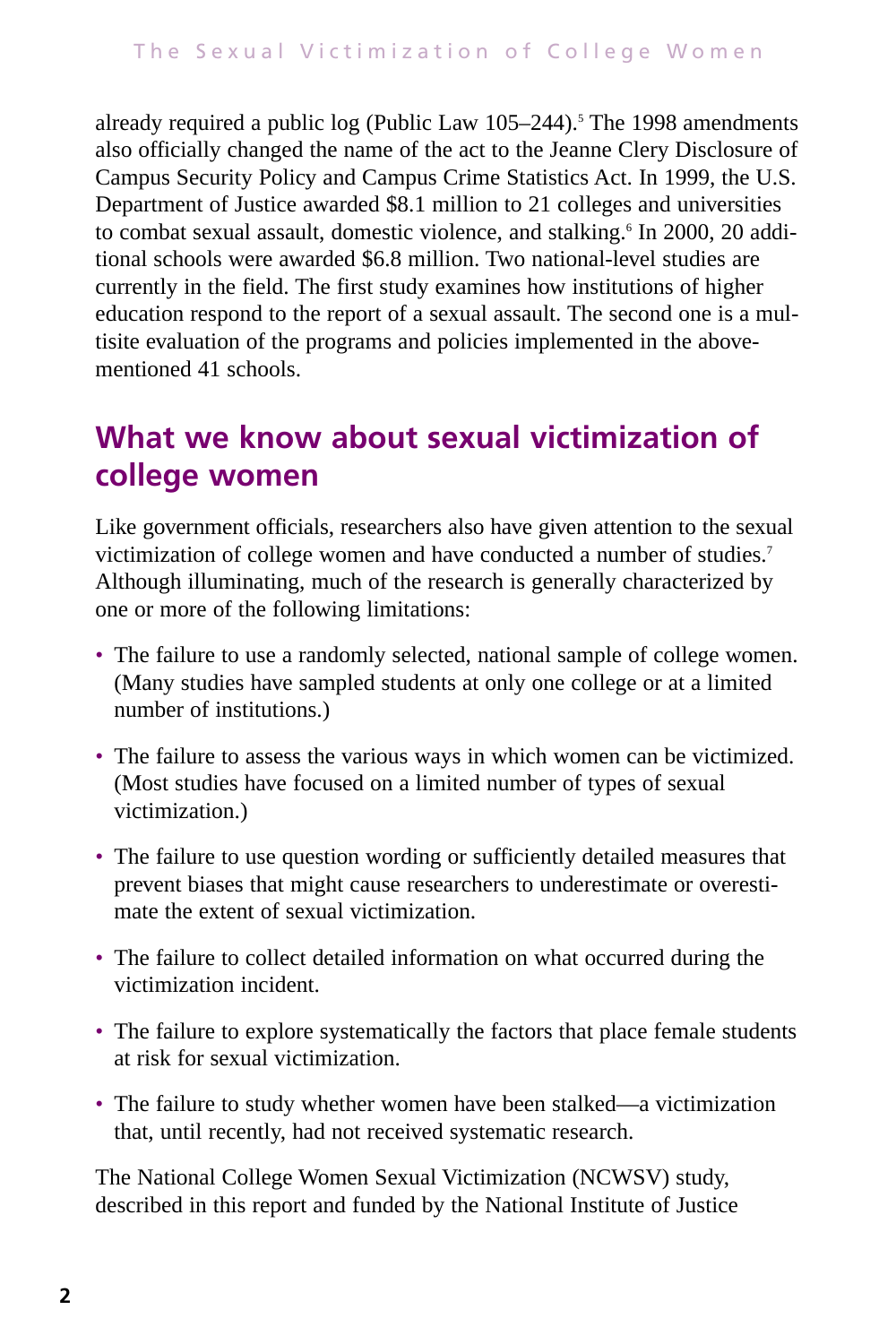(NIJ), attempted to build on, and surmount the limitations of, existing research on the sexual victimization of college students by:

- Employing a nationally representative sample of college women.
- Assessing a range of sexual victimizations, including stalking.
- Measuring sexual victimization using a two-stage process starting with "behaviorally specific" screen questions that attempted to cue respondents to recall and report to the interviewer different types of sexual victimization experiences they may have had. Those who reported a victimization were then asked a series of questions, called an incident report, to verify what type of sexual victimization, if any, had occurred.
- Acquiring detailed information on each victimization incident, including the type of penetration(s) or unwanted sexual contact experienced and the means of coercion, if any, used by the offender.
- Examining how the risk of being sexually victimized was affected by a variety of variables, including demographic characteristics, lifestyles, prior victimization, and the characteristics of the college or university attended.

In addition, the research project contained a comparison component designed to assess how rape estimates that use the two-stage process (behaviorally specific questions and incident reports) compared with rape estimates drawn from a sample of college women who completed a survey based on the National Crime Victimization Survey (NCVS). The comparison component was funded by the Bureau of Justice Statistics (BJS).<sup>8</sup>

The resulting data furnish perhaps the most systematic analysis of the extent and nature of the sexual victimization of college women in the past decade.

#### **Who was surveyed?**

NCWSV study results are based on a telephone survey of a randomly selected, national sample of 4,446 women who were attending a 2- or 4-year college or university during fall 1996. The questions were asked between February and May 1997. The sample was limited to schools with at least 1,000 students and was stratified by the size of the total student enrollment (1,000–2,499; 2,500–4,999; 5,000–19,999; 20,000 or more) and the school's location (urban, suburban, and rural). Schools were randomly chosen using a probability proportional with the size of the total female enrollment.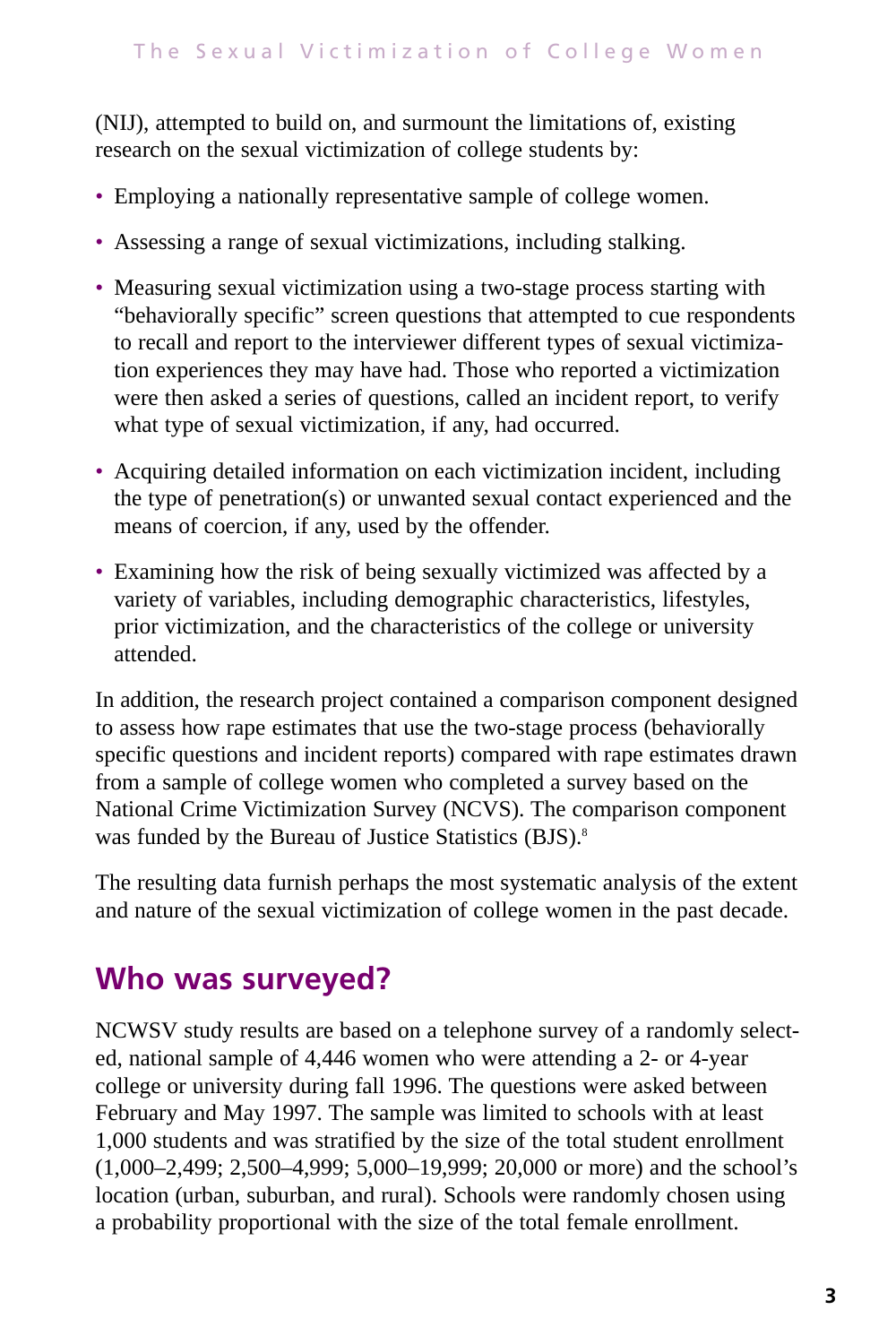Students were then randomly selected using a sampling frame provided by the American Student List Company. This company provided the school address and telephone number for each student in the sample.

Each sample member was sent a letter describing the study and research protocol approximately 2 weeks prior to when a trained female interviewer called using a computer-aided telephone interviewing system.<sup>9</sup> The response rate was 85.6 percent.<sup>10</sup>

The comparison component used the same two-stage methodology as the main study except victimization was measured by using the screen questions and the incident report employed by NCVS. One purpose of the comparison component was to conduct a methodological experiment that would provide insight into the extent to which rape estimates are influenced by survey methods.

### **How was sexual victimization measured?**

Measurement of sexual victimization was based on responses to "screen questions" and on a reference period for the victimization. In addition to the victimization measures, survey questions and secondary data sources were used to investigate the factors that potentially placed women at risk of being sexually victimized.

#### **Two-stage measurement design: The screen question-incident report methodology**

With important exceptions noted later, sexual victimization was measured largely by following the two-stage measurement format of NCVS. NCVS first asks a series of screen questions that seek to determine if a respondent has experienced an act that may possibly be a victimization. If the respondent answers "yes," then for each of the times that the act was experienced, the respondent is asked by the interviewer to complete an "incident report." This report contains detailed questions about the nature of the events that occurred in the incident. The report is used to classify the type of victimization that took place; that is, responses to questions in the incident report not the screen questions—are used to categorize whether a victimization occurred and, if so, what type.

Some researchers have contended that the screen questions as worded in NCVS are not detailed enough to identify all women who have experienced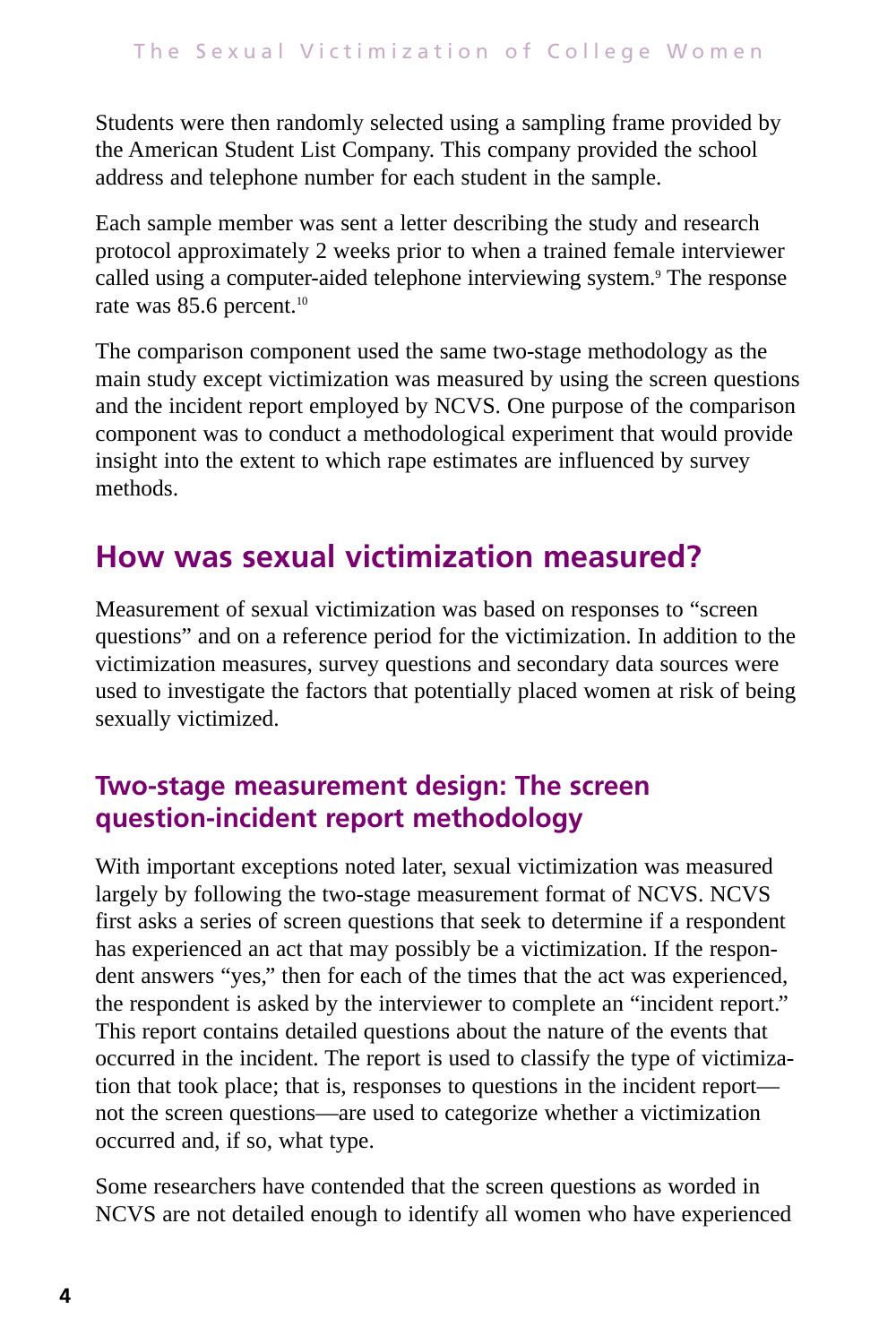a rape or another type of sexual assault. A respondent may not answer "yes" to a screen question unless it is worded in a way that reflects the experience the respondent has had. To rectify this limitation, researchers have argued that sexual victimization should be measured with screen questions that are both numerous and detailed enough that respondents will not misunderstand what is being asked.<sup>11</sup>

NCWSV, therefore, used a series of behaviorally specific screen questions that sought to assess whether respondents had experienced a range of sexual victimizations. A behaviorally specific question, for example, is one that does not ask simply if a respondent "had been raped"; rather, it describes an incident in graphic language that covers the elements of a criminal offense (e.g., someone "made you have sexual intercourse by using force or threatening to harm you . . . by intercourse I mean putting a penis in your vagina"). The same logic can be used to ask about other forms of sexual victimization, such as sexual coercion or unwanted sexual contact.

Examples of the screen questions used in the NCWSV study are listed in exhibit 1. Each completed rape screen question asks the respondent about a different form of penetration in which force or the threat of harm was used. A statement then follows each question that defines the type of penetration. For example, anal sex is defined as "putting a penis in your anus or rectum." The other screen questions provide examples of the behaviors that respondents were asked about.

The NCWSV rape screen questions are similar, if not identical, to those used by Kilpatrick and his associates<sup>12</sup> and by Tjaden and Thoennes.<sup>13</sup> The use of behaviorally specific screen questions is an important difference between the current survey and NCVS. The NCVS screen questions begin with a reference to a type of criminal victimization that may have been experienced (e.g., "were you attacked or threatened"), which is then followed by a list of short cue responses about the potential victimization. This list includes cues regarding specific places or situations in which the victimization could have occurred (e.g., "at work or at school"); objects that could have been used (e.g., "with any weapon, for instance, a gun or knife"); actions that could have been associated with the victimization (e.g., "face-to-face threats"); actions that constitute a criminal victimization (e.g., "rape, attempted rape, or other types of sexual attack"); and people who might have perpetrated the criminal act (e.g., "a relative or family member"). There is also a screen question that asks about "incidents involving forced or unwanted sexual acts."14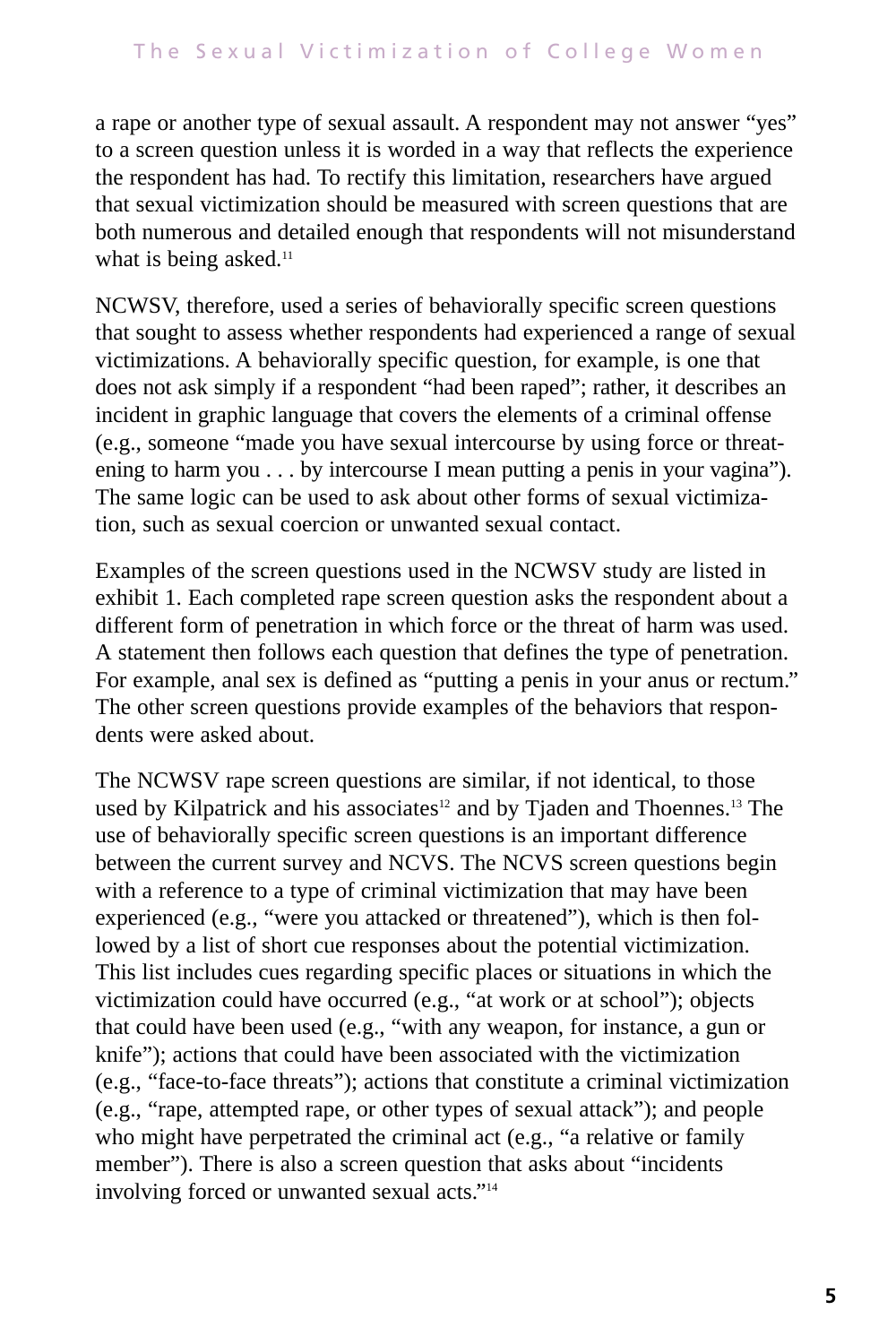#### **Exhibit 1: Survey Screen Questions**

Women may experience a wide range of unwanted sexual experiences in college. Women do not always report unwanted sexual experiences to the police or discuss them with family and friends. The person making the advances is not always a stranger, but can be a friend, boyfriend, fellow student, professor, teaching assistant, supervisor, coworker, somebody you meet off campus, or even a family member. The experience could occur anywhere: on or off campus, in your residence, in your place of employment, or in a public place. You could be awake, or you could be asleep, unconscious, drunk, or otherwise incapacitated. Please keep this in mind as you answer the questions.

Now, I'm going to ask you about different types of unwanted sexual experiences you may have experienced since school began in fall 1996. Because of the nature of unwanted sexual experiences, the language may seem graphic to you. However, this is the only way to assess accurately whether or not the women in this study have had such experiences. You only have to answer "yes" or "no."

- Since school began in fall 1996, has anyone made you have sexual intercourse by using force or threatening to harm you or someone close to you? Just so there is no mistake, by intercourse I mean putting a penis in your vagina.
- Since school began in fall 1996, has anyone made you have oral sex by force or threat of harm? By oral sex, I mean someone's mouth or tongue making contact with your vagina or anus or your mouth or tongue making contact with someone else's genitals or anus.
- Since school began in fall 1996, has anyone made you have anal sex by force or threat of harm? By anal sex, I mean putting a penis in your anus or rectum.
- Since school began in fall 1996, has anyone ever used force or threat of harm to sexually penetrate you with a foreign object? By this, I mean for example, placing a bottle or finger in your vagina or anus.
- Since school began in fall 1996, has anyone attempted but not succeeded in making you take part in any of the unwanted sexual experiences that I have just asked you about? For example, did anyone threaten or try but not succeed to have vaginal, oral, or anal sex with you or try unsuccessfully to penetrate your vagina or anus with a foreign object or finger?
- Not counting the types of sexual contact already mentioned, have you experienced any unwanted or uninvited touching of a sexual nature since school began in fall 1996? This includes forced kissing, touching of private parts, grabbing, fondling, and rubbing up against you in a sexual way, even if it is over your clothes.
- Since school began in fall 1996, has anyone attempted but not succeeded in unwanted or uninvited touching of a sexual nature?
- Since school began in fall 1996, has anyone made or tried to make you have sexual intercourse or sexual contact when you did not want to by making threats of nonphysical punishment, such as lowering a grade, being demoted or fired from a job, damaging your reputation, or being excluded from a group for failure to comply with requests for any type of sexual activity?
- Since school began in fall 1996, has anyone made or tried to make you have sexual intercourse or sexual contact when you did not want to by making promises of rewards, such as raising a grade, being hired or promoted, being given a ride or class notes, or getting help with coursework from a fellow student if you complied sexually?
- Since school began in fall 1996, has anyone made or tried to make you have sexual intercourse or sexual contact when you did not want to by simply being overwhelmed by someone's continual pestering and verbal pressure?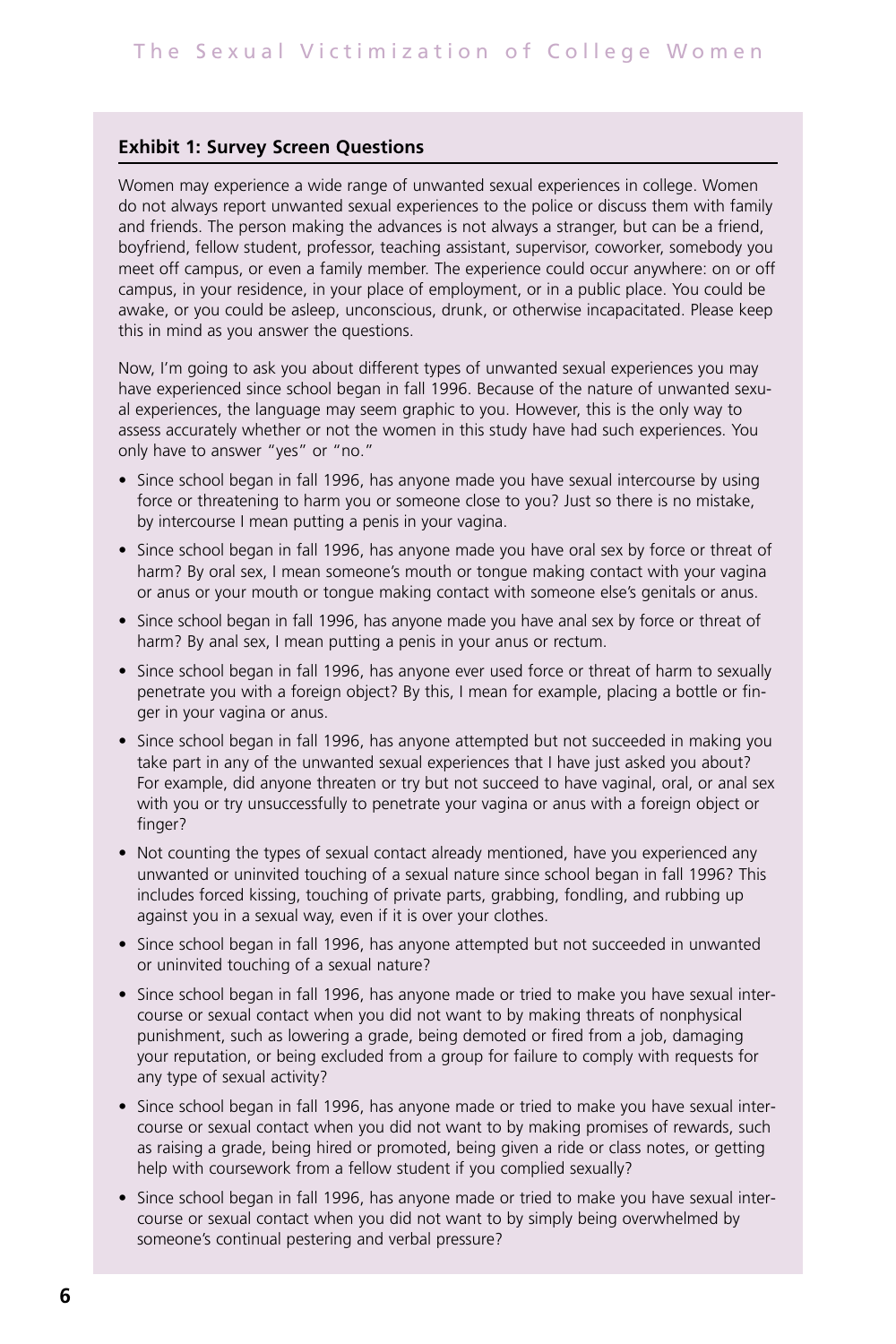Drawing on the NCVS screen question and incident report methodology, the NCWSV screen questions were followed by a detailed incident report that (1) clarified what type of victimization, if any, had occurred and (2) collected information about various aspects of the incident (e.g., victim-offender relationship, whether the victimization took place on or off the college campus, whether the incident was reported to the police). Responses to the screen questions were not used to classify the type of victimization reported by the respondent. Instead, classification was based on the responses in the incident report to questions about (1) the type of penetration experienced (e.g., penile-vaginal, anal, oral); (2) the type of unwanted sexual contact experienced (e.g., touching, grabbing, or fondling); and (3) the means of coercion used by the perpetrators (e.g., force, threat of force). Like Koss et al. and NCVS, the incidents were classified using a hierarchical algorithm; that is, incidents were classified by the most severe type of sexual victimization that occurred within an incident.15 For example, if within an incident report the victim answered questions indicating she had experienced a completed rape and attempted sexual coercion, the incident was classified as a completed rape.

#### **Reference period**

To limit potential response bias due to recall or memory decay, the NCWSV survey questions used a reference period that had a clear starting date for students. Thus, respondents were asked if they had experienced a sexual victimization "since school began in fall 1996." The survey was conducted in 1997 between late February and early May. On average, the reference period for the victimization covered almost 7 months (6.91 months).<sup>16</sup> To participate in the study, respondents had to be enrolled in a college or university at the start of the 1996 fall semester.

#### **Risk factors**

In addition to the victimization measures, the NCWSV survey contained questions about respondents' demographic characteristics, lifestyles or routine activities, living arrangements, prior sexual victimizations, and so forth. Secondary data sources were used to measure the characteristics of the schools the respondents attended (e.g., size of enrollment, location, crime rate). These individual- and institution-level variables were used in multivariate analyses that investigated which factors potentially placed women at risk of being sexually victimized.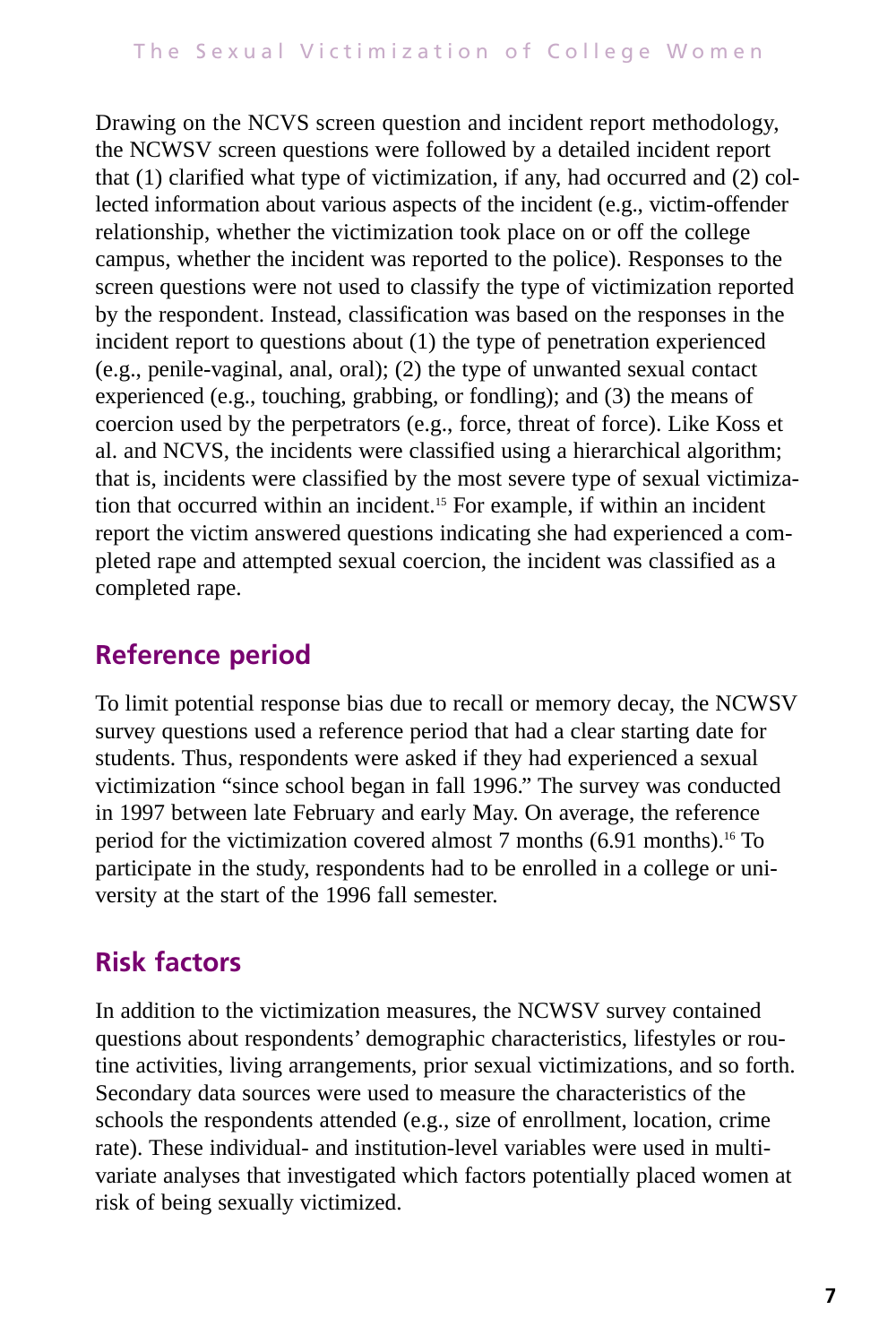| <b>Type of victimization</b>                                 | <b>Definition</b>                                                                                                                                                                                                                                                                                                                                                                      |
|--------------------------------------------------------------|----------------------------------------------------------------------------------------------------------------------------------------------------------------------------------------------------------------------------------------------------------------------------------------------------------------------------------------------------------------------------------------|
| Completed rape                                               | Unwanted completed penetration by force or the threat of<br>force. Penetration includes: penile-vaginal, mouth on your<br>genitals, mouth on someone else's genitals, penile-anal,<br>digital-vaginal, digital-anal, object-vaginal, and object-anal.                                                                                                                                  |
| Attempted rape                                               | Unwanted attempted penetration by force or the threat of<br>force. Penetration includes: penile-vaginal, mouth on your<br>genitals, mouth on someone else's genitals, penile-anal,<br>digital-vaginal, digital-anal, object-vaginal, and object-anal.                                                                                                                                  |
| Completed sexual<br>coercion                                 | Unwanted completed penetration with the threat of non-<br>physical punishment, promise of reward, or pestering/verbal<br>pressure. Penetration includes: penile-vaginal, mouth on<br>your genitals, mouth on someone else's genitals, penile-anal,<br>digital-vaginal, digital-anal, object-vaginal, and object-anal.                                                                  |
| Attempted sexual<br>coercion                                 | Unwanted attempted penetration with the threat of non-<br>physical punishment, promise of reward, or pestering/verbal<br>pressure. Penetration includes: penile-vaginal, mouth on<br>your genitals, mouth on someone else's genitals, penile-anal,<br>digital-vaginal, digital-anal, object-vaginal, and object-anal.                                                                  |
| Completed sexual contact<br>with force or threat of<br>force | Unwanted completed sexual contact (not penetration) with<br>force or the threat of force. Sexual contact includes: touch-<br>ing; grabbing or fondling of breasts, buttocks, or genitals,<br>either under or over your clothes; kissing; licking or sucking;<br>or some other form of unwanted sexual contact.                                                                         |
| Completed sexual contact<br>without force                    | Any type of unwanted completed sexual contact (not pene-<br>tration) with the threat of nonphysical punishment, promise<br>of reward, or pestering/verbal pressure. Sexual contact<br>includes: touching; grabbing or fondling of breasts, buttocks,<br>or genitals, either under or over your clothes; kissing; licking<br>or sucking; or some other form of unwanted sexual contact. |
| Attempted sexual contact<br>with force or threat of force    | Unwanted attempted sexual contact (not penetration) with<br>force or the threat of force. Sexual contact includes: touch-<br>ing; grabbing or fondling of breasts, buttocks, or genitals,<br>either under or over your clothes; kissing; licking or sucking;<br>or some other form of unwanted sexual contact.                                                                         |

#### **Exhibit 2: Descriptions of Types of Victimizations**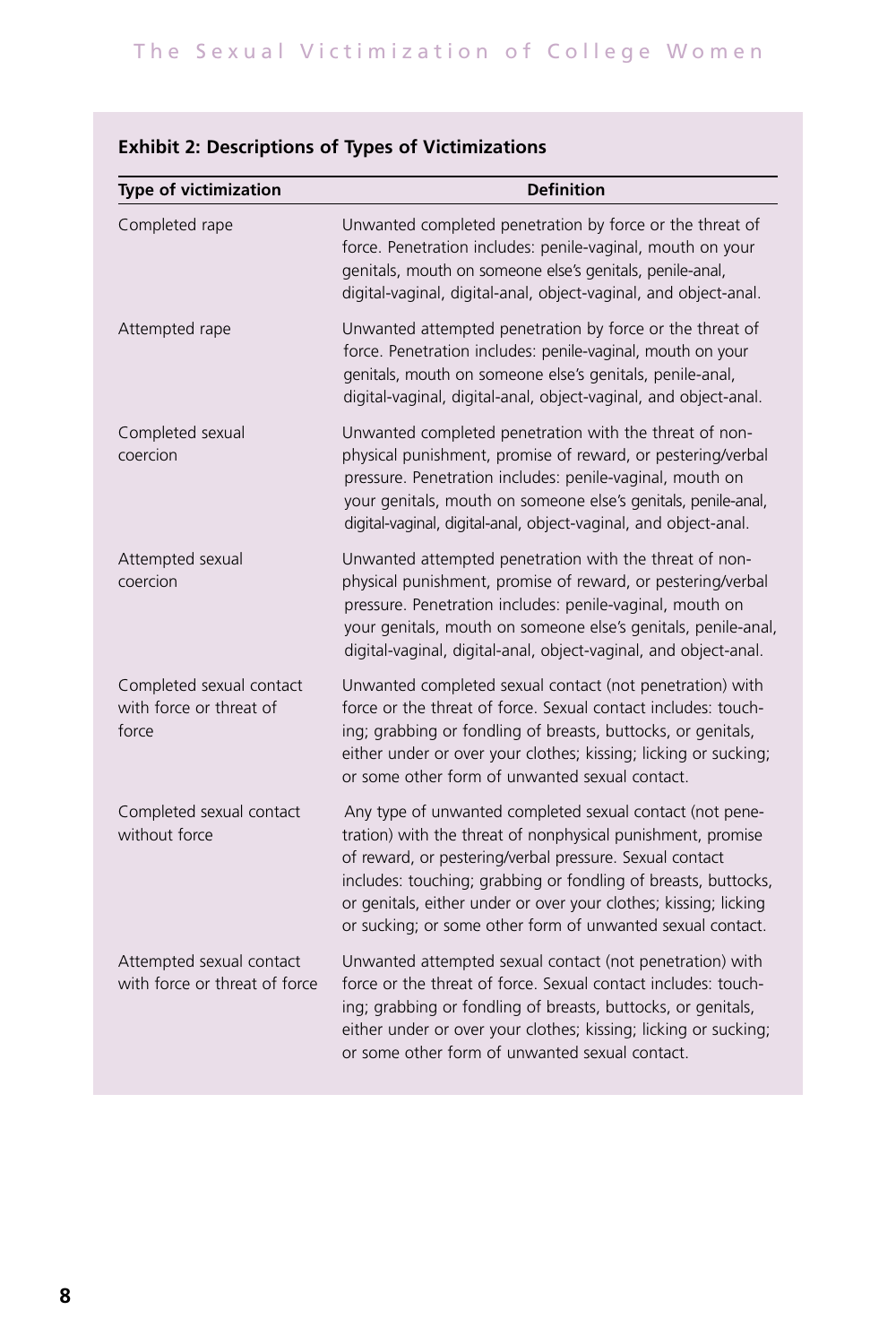| <b>Type of victimization</b>                       | <b>Definition</b>                                                                                                                                                                                                                                                                                                                                                        |
|----------------------------------------------------|--------------------------------------------------------------------------------------------------------------------------------------------------------------------------------------------------------------------------------------------------------------------------------------------------------------------------------------------------------------------------|
| Attempted sexual contact<br>without force          | Unwanted attempted sexual contact (not penetration) with<br>the threat of nonphysical punishment, promise of reward, or<br>pestering/verbal pressure. Sexual contact includes: touching;<br>grabbing or fondling of breasts, buttocks, or genitals, either<br>under or over your clothes; kissing; licking or sucking; or<br>some other form of unwanted sexual contact. |
| Threat of rape                                     | Threat of unwanted penetration with force and threat of<br>force. Penetration includes: penile-vaginal, mouth on your<br>genitals, mouth on someone else's genitals, penile-anal, digital-<br>vaginal, digital-anal, object-vaginal, and object-anal.                                                                                                                    |
| Threat of contact with<br>force or threat of force | Threat of unwanted sexual contact with force and threat of<br>force. Sexual contact includes: touching; grabbing or<br>fondling of breasts, buttocks, or genitals, either under or<br>over your clothes; kissing; licking or sucking; or some other<br>form of unwanted sexual contact.                                                                                  |
| Threat of penetration<br>without force             | Threat of unwanted penetration with the threat of nonphys-<br>ical punishment, promise of reward, or pestering/verbal pres-<br>sure. Penetration includes: penile-vaginal, mouth on your<br>genitals, mouth on someone else's genitals, penile-anal,<br>digital-vaginal, digital-anal, object-vaginal, and object-anal.                                                  |
| Threat of contact without<br>force                 | Threat of unwanted sexual contact with the threat of non-<br>physical punishment, promise of reward, or pestering/verbal<br>pressure. Sexual contact includes: touching; grabbing or<br>fondling of breasts, buttocks, or genitals, either under or<br>over your clothes; kissing; licking or sucking; or some other<br>form of unwanted sexual contact.                 |

#### **Exhibit 2: Descriptions of Types of Victimizations, continued**

#### **What types of sexual victimization were measured in the NCWSV study?**

Measures of 12 types of sexual victimization were constructed; they are defined in exhibit 2. Most important, the NCWSV study included measures of both completed and attempted rape as well as threats of rape. The study also measured completed, attempted, and threatened sexual coercion (penetration with the use of nonphysical forms of coercion) and unwanted sexual contact (sexual contact, but not penetration, with force or threat of force). In addition, the study measured stalking and visual and verbal forms of sexual victimization.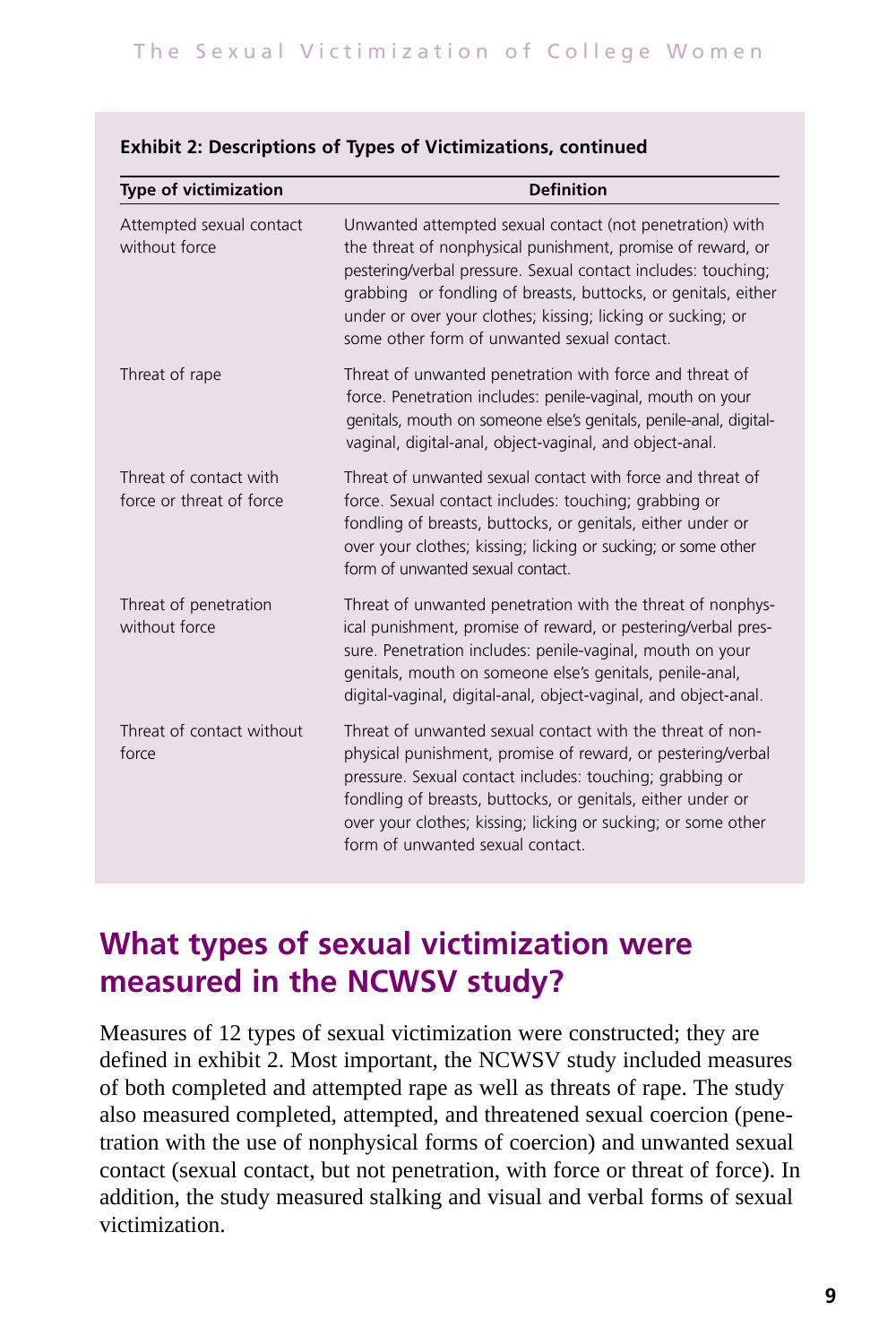#### **How extensive is rape among college women?**

Exhibit 3 reports the extent of rape found in the NCWSV study. As shown, 2.8 percent of the sample had experienced either a completed rape (1.7 percent) or an attempted rape incident (1.1 percent). The victimization rate was 27.7 rapes per 1,000 female students.

We recognize that a hierarchical scoring procedure is not the only way to count victims and incidents, especially because we have multiple victims. Another estimation procedure is to count the total number of completed rape victims and the total number of attempted rape victims separately. For example, suppose there were two incident records for respondent 00: One incident was classified as a completed rape, and the other was classified as an attempted rape (recall that using a hierarchical scoring procedure, respondent 00 would be counted as a completed rape victim). Respondent 00 would now count as a completed rape victim and as an attempted rape victim. Using this "separate" counting procedure, there were 57 attempted rape victims, or 1.3 percent of the sample.

Because some women were victimized more than once, the rate of incidents was higher than the rate of victims (35.3 per 1,000 students). Of the 123 victims, 22.8 percent  $(n = 28)$  were multiple-rape victims.

A separate analysis, again using the same hierarchical scoring procedure, found that when rates were computed for only undergraduate students, the percentage of students victimized was 1.8 percent for rape and 1.3 percent for attempted rape. The comparable figures for nonundergraduate students were, respectively, 0.8 percent and 0 percent.<sup>17</sup>

At first glance, one might conclude that the risk of rape victimization for college women is not high; "only" about 1 in 36 college women (2.8 percent) experience a completed rape or attempted rape in an academic year. Such a conclusion, however, misses critical, and potentially disquieting, implications. The figures measure victimization for slightly more than half a year (6.91 months). Projecting results beyond this reference period is problematic for a number of reasons, such as assuming that the risk of victimization is the same during summer months and remains stable over a person's time in college. However, if the 2.8 percent victimization figure is calculated for a 1-year period, the data suggest that nearly 5 percent (4.9 percent) of college women are victimized in any given calendar year. Over the course of a college career—which now lasts an average of 5 years—the percentage of completed or attempted rape victimization among women in higher educational institutions might climb to between one-fifth and one-quarter.18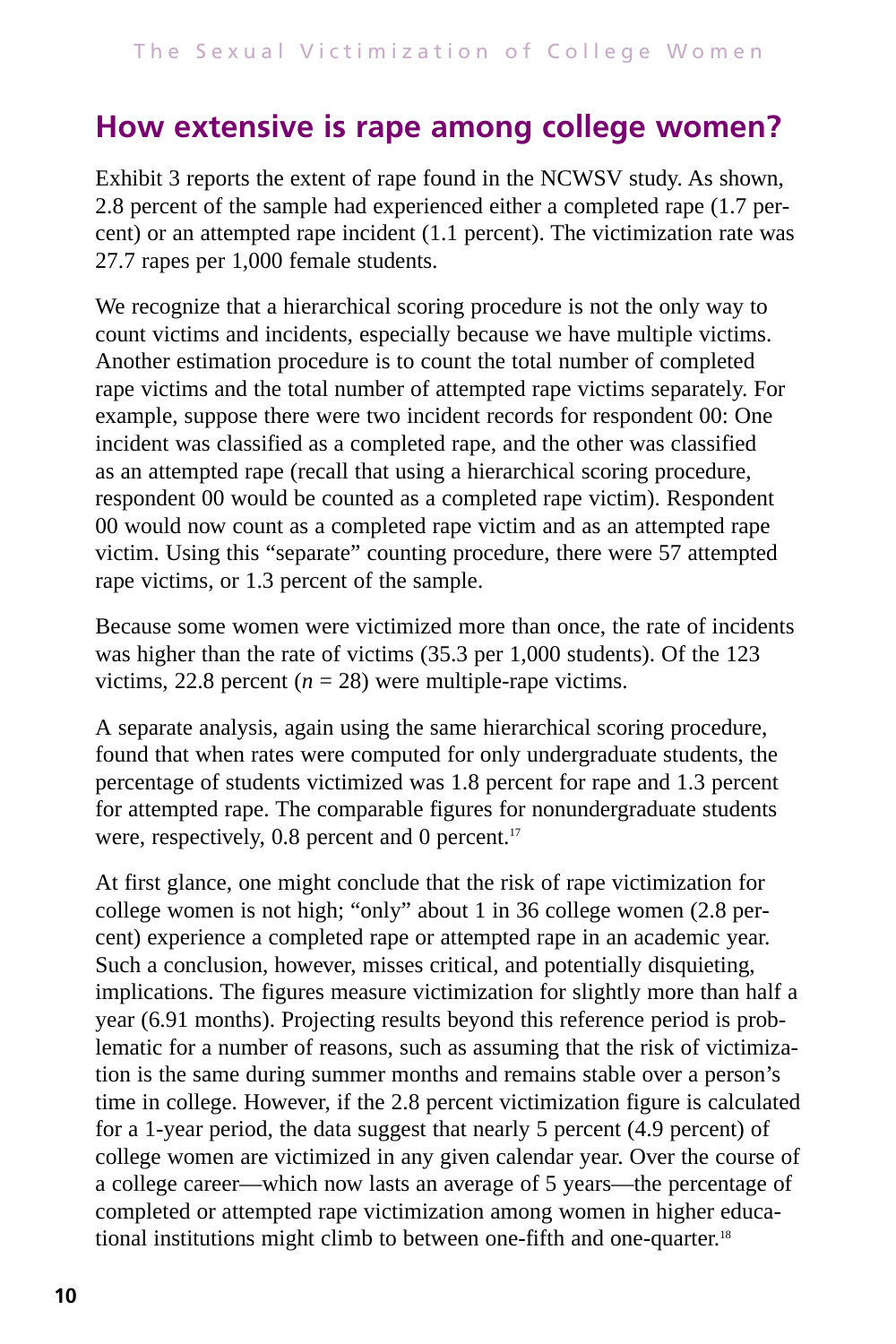|                          |                                          | <b>Victims</b>                             |                             |                     | <b>Incidents</b>                        |
|--------------------------|------------------------------------------|--------------------------------------------|-----------------------------|---------------------|-----------------------------------------|
| Type of<br>victimization | <b>Number</b><br>of victims<br>in sample | Percentage<br>of sample students incidents | Rate per<br>1,000<br>female | <b>Number</b><br>оf | Rate per<br>1,000<br>female<br>students |
| Completed rape           | 74                                       | 1.7                                        | 16.6                        | 86                  | 19.3                                    |
| Attempted rape           | 49                                       | 1.1                                        | 11.0                        | 71                  | 16.0                                    |
| Total                    | 123                                      | 2.8                                        | 27 <sup>7a</sup>            | 157                 | 35.3                                    |

| <b>Exhibit 3: Extent of Rape, by Number of Victims, and Number of Incidents,</b> |
|----------------------------------------------------------------------------------|
| by Type of Victimization Incident                                                |

a. Total has been rounded (from 27.665 to 27.7).

Furthermore, from a policy perspective, college administrators might be disturbed to learn that for every 1,000 women attending their institutions, there may well be 35 incidents of rape in a given academic year (based on a victimization rate of 35.3 per 1,000 college women). For a campus with 10,000 women, this would mean the number of rapes could exceed 350. Even more broadly, when projected over the Nation's female student population of several million, these figures suggest that rape victimization is a potential problem of large proportion and of public policy interest.

### **How do the NCWSV rape estimates compare with the rape estimates based on the National Crime Victimization Survey?**

The sexual victimization literature contains a great deal of discussion about how rape estimates from the Nation's federally sponsored victimization survey, NCVS, compare with estimates from other national surveys. This issue was examined through a comparison component.<sup>19</sup> Like the main NCWSV study, the comparison study was conducted in the 1996–97 academic year, from late March to mid-May. The sample size was 4,432 college women; the response rate was 91.6 percent.<sup>20</sup>

Every effort was made to ensure that, aside from using different screen and incident report questions, the methodology used in both the main and comparison components was the same. Thus, both components (1) contacted sample members with a letter that explained the purpose of the survey, (2) employed the same sampling design and sampling frame, (3) used the same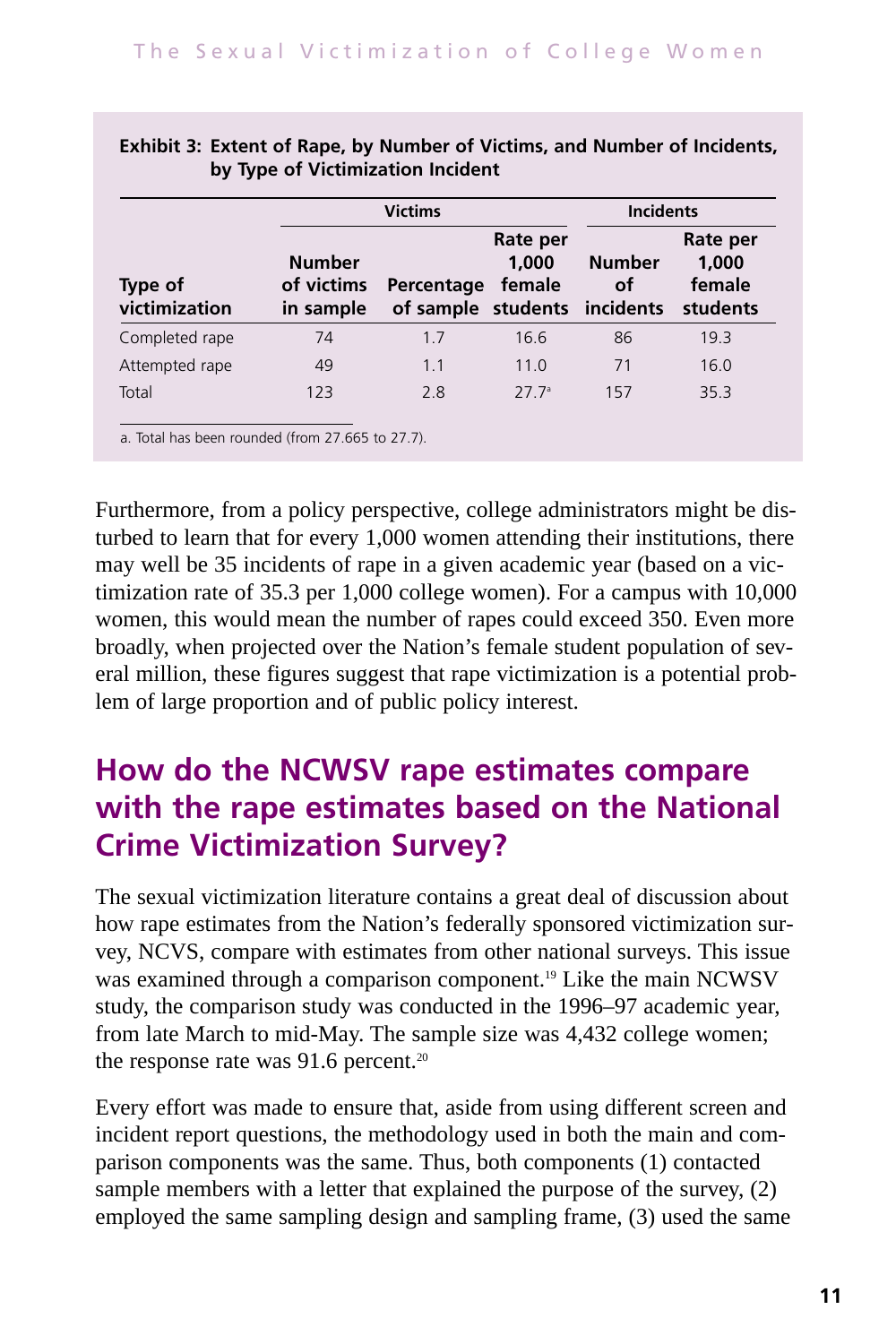reference period for victimization ("Since school began in fall 1996 . . ."), and (4) measured victimization using the screen question-incident report methodology. Both components also were conducted by the same survey research firm (see endnote 10) and were administered by trained female interviewers using a computer-aided telephone interviewing system.

However, in assessing the influence of different methodologies for measuring sexual victimization, the two studies differed on one methodological issue: the wording of the screen questions and the wording of the incidentlevel questions used to determine the type of incident. As previously described, the main study substantially modified the NCVS format to include a range of behaviorally specific screen questions. In contrast, the comparison component used a format that was closely aligned with the survey format of NCVS. All of the screen questions used in the comparison component came directly from NCVS, as did the incident-level questions used to determine what type of violent victimization the respondent had experienced.<sup>21</sup> Both components used a hierarchical algorithm to classify the type(s) of victimization that the respondent described in the incident report.

We should note, however, that the methodology used in the comparison component differs from that used in NCVS in one respect. In addition to structured responses to the survey questions, NCVS interviewers record a brief "verbatim description" of the victimization incident from those respondents who report experiencing rape or sexual assault. These verbatim responses are used to clarify what occurred in an incident and to code whether an incident should count as a sexual victimization. Thus, according to BJS staff:

In the NCVS, all questionnaires for which any rape or sexual assault code is entered in any of the pertinent items are reviewed to determine whether the codes reflect the written entries in the summaries. Where there are clear indications that the coded entries are not correct, they are edited, using guidelines developed by BJS and Bureau of Census staffs. This procedure has proven beneficial towards improving the NCVS estimates of rape and sexual assault by removing, to the extent possible, the discrepancies existing between the coded and written entries<sup>22</sup>

In our comparison component study, the estimates were not adjusted using verbatim responses.<sup>23</sup> We do not know how much this consideration affects the findings reported for the comparison component that is, again, based on NCVS methodology. None of the *Criminal Victimization in the United*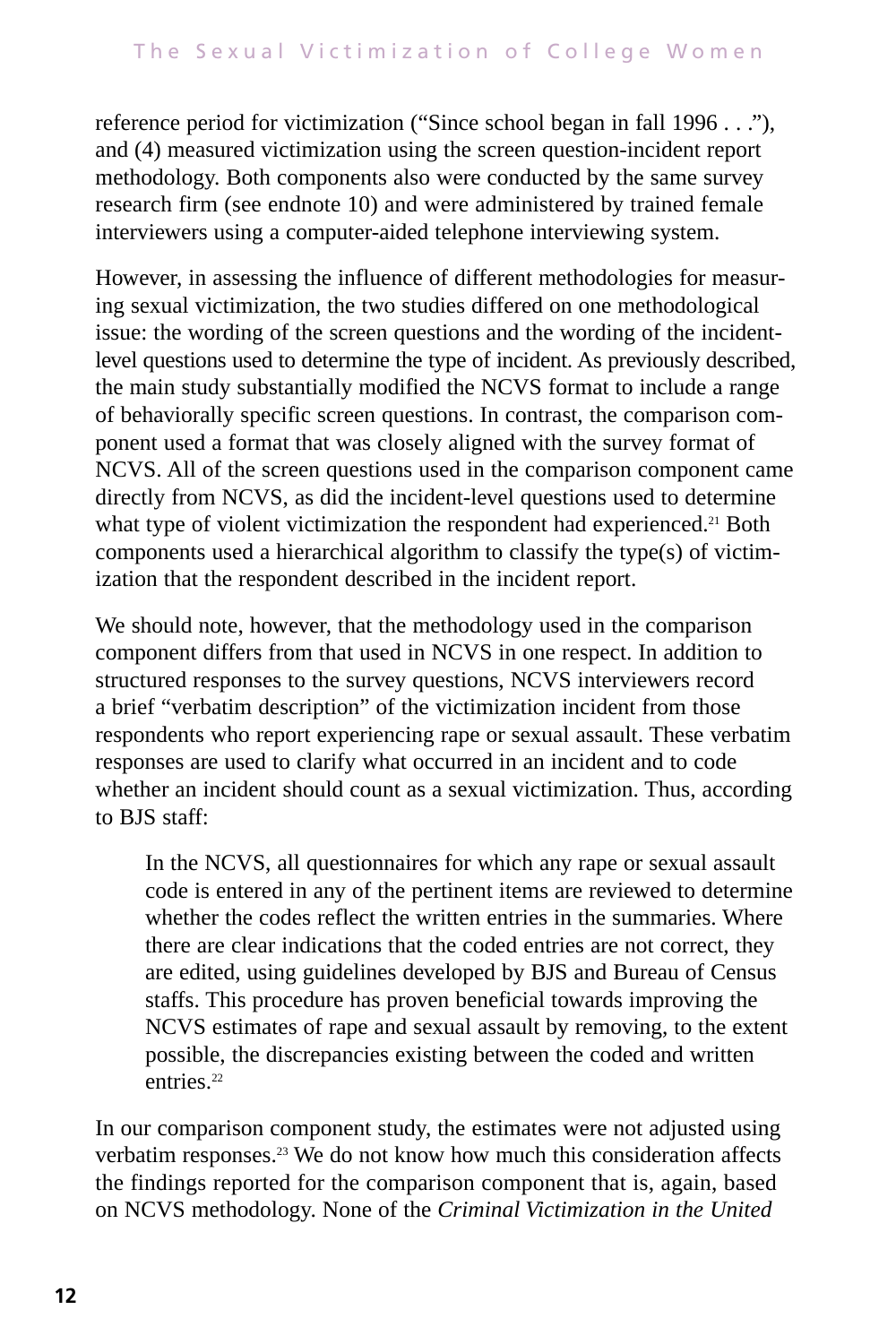*States* annual publications report how much the NCVS estimates are adjusted using verbatim responses, or whether such adjustments cause estimates to increase or decrease compared with estimates coded solely on respondents' answers to the structured screen and incident-report questions.

NCVS defines rape as:

Forced sexual intercourse including both psychological coercion as well as physical force. Forced sexual intercourse means vaginal, anal, or oral penetration by the offender(s). This category also includes incidents where the penetration is from a foreign object such as a bottle. Includes attempted rapes, male as well as female victims, and both heterosexual and homosexual rape. Attempted rape includes verbal threats of rape.

This definition guided the classification of incidents in the comparison study as a completed rape, an attempted rape, or a threat of rape. In the *Criminal Victimization in the United States* series published by BJS, estimates for attempted rape and threats of rape are reported separately. The same is true in this report so as to compare rape estimates from the two components of the study.

How do the rape estimates from these two studies compare? It should be noted that studies that use behaviorally specific screen questions generally find higher levels of sexual victimization than those reported by NCVS.<sup>24</sup> Most important, this finding has occurred in recent research using a national-level sample and behaviorally specific questions.<sup>25</sup>

Looking at exhibit 4, it is clear that estimates from the comparison study for completed rape, attempted rape, and threats of rape are considerably lower than the respective estimates from the main study. The percentage of the sample that reported experiencing a completed rape in the comparison study was 11 times smaller than the percentage of victims in the main component (0.16 percent compared with 1.7 percent). The attempted rape estimate from the comparison component was six times smaller than the attempted rape estimate (0.18 percent compared with 1.1 percent) from NCWSV. A similar pattern was evident for threats of rape; the estimate based on the comparison component was four times smaller than the NCWSV estimate (0.07 percent compared with 0.3 percent).

What accounts for these differences? Given the similarities between the two studies, it would appear that the differences most likely stem from the wide range of behaviorally specific screen questions used in the NCWSV study.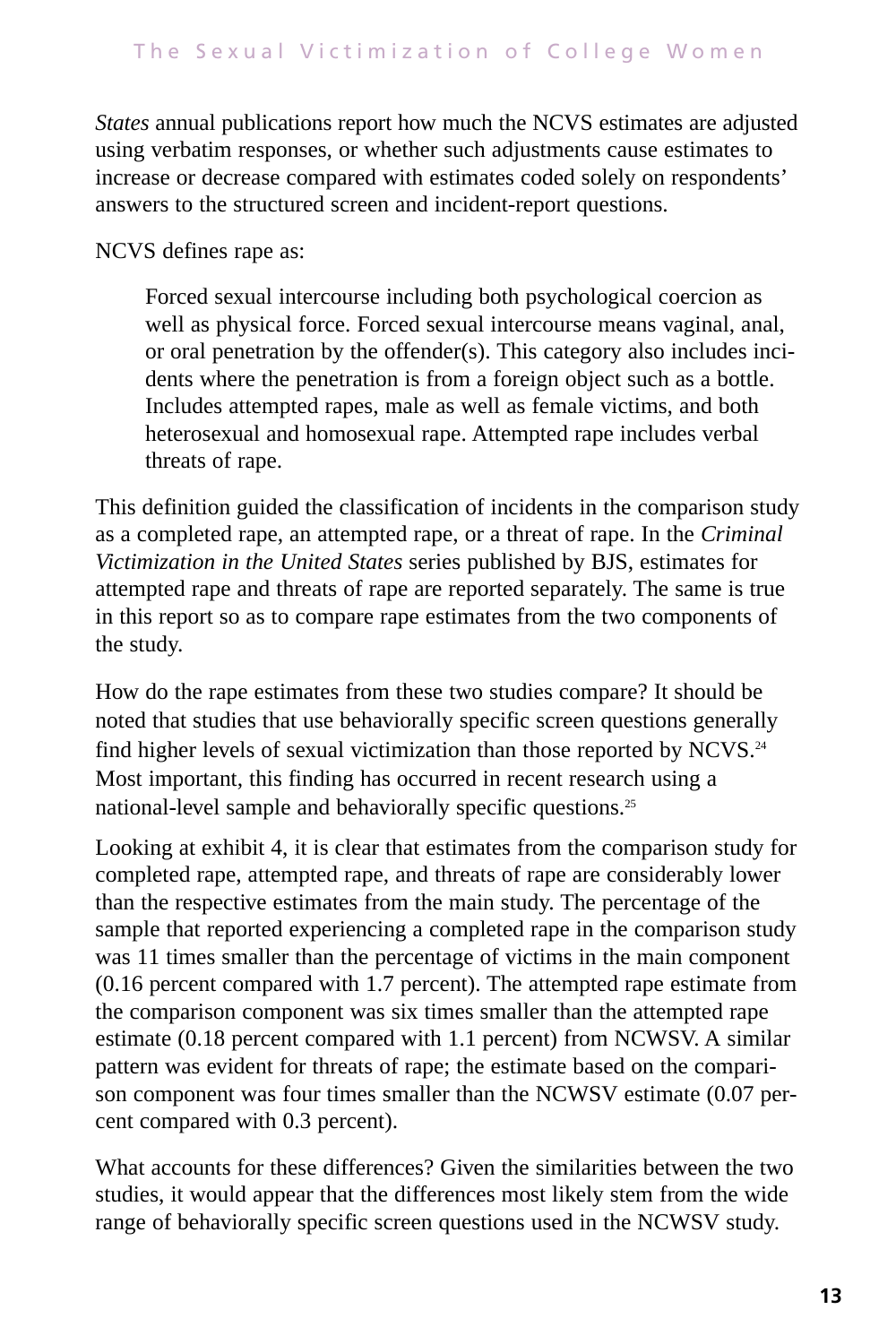Compared with the NCVS screen questions employed in the comparison component, the use of graphically worded screen questions in NCWSV likely prompted more women who had experienced a sexual victimization to report this fact to the interviewer. Their responses in the incident report determined whether those answering "yes" to a rape screen question were subsequently classified as rape victims.<sup>26</sup> Even so, it appears that behaviorally specific screen questions are more successful in prompting women who have in fact been sexually victimized to answer in such a way that they are then "skipped into" the incident report by interviewers.



What is unknown, however, is whether behaviorally specific screen questions produce higher estimates of victimization in general or only higher estimates of sexual victimization. It is possible that, due to the sensitive nature of sexual victimization, graphically descriptive screen questions are needed to prompt reluctant victims to report their victimization to interviewers. The other possibility, however, is that a large set of behaviorally specific questions would result in more victim reports for any type of victimization, including property crimes and other forms of violent crime (e.g., aggravated assault, robbery). Future research on NCVS methodology might profit from exploring this issue.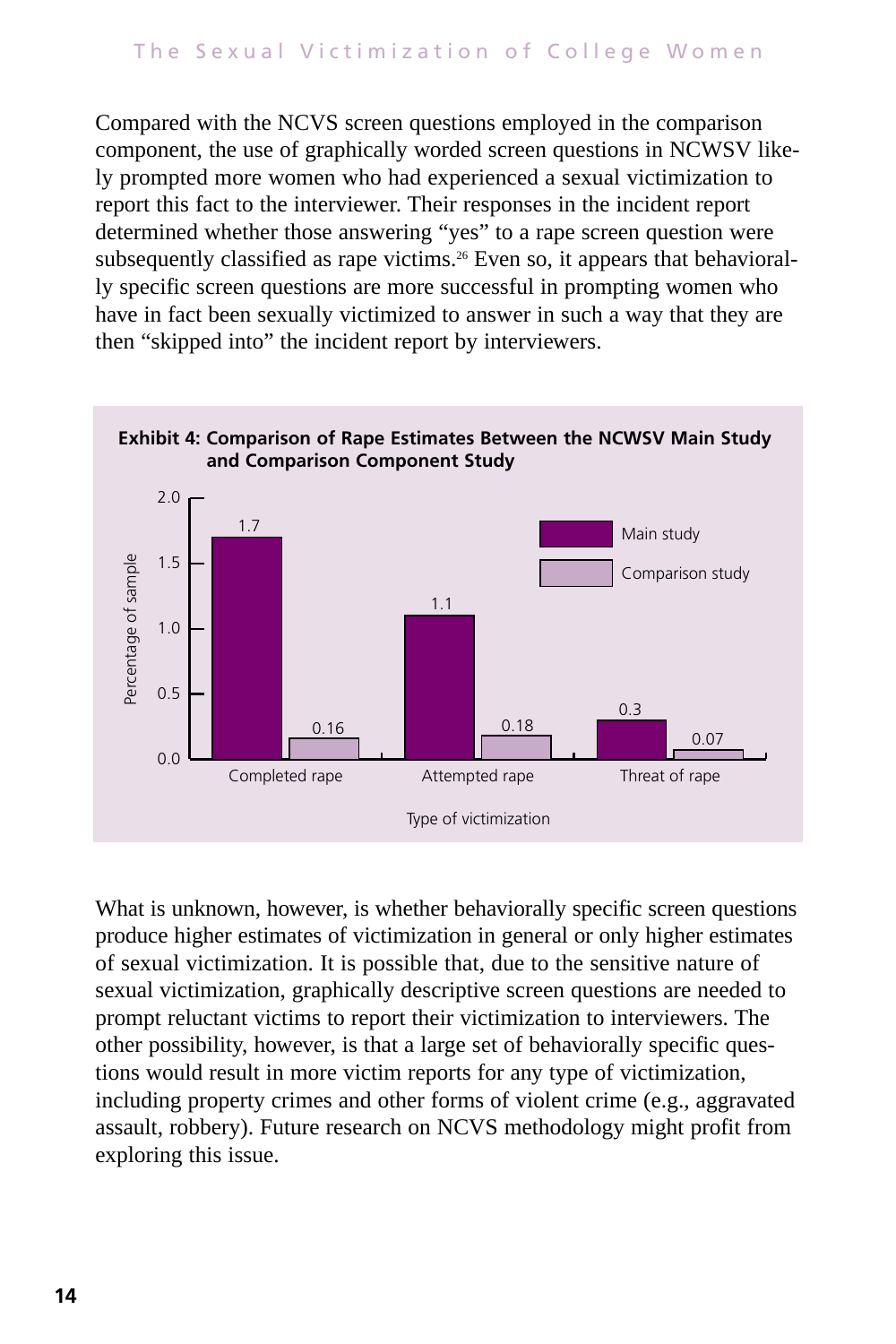#### **Do women define their victimization as a rape?**

In each incident report, respondents were asked, "Do you consider this incident to be a rape?" For the 86 incidents categorized as a completed rape, 46.5 percent  $(n = 40)$  of the women answered "yes," 48.8 percent  $(n = 42)$ answered "no," and 4.7 percent  $(n = 4)$  answered "don't know." Among women who experienced other forms of sexual victimization  $(n = 1,318)$ , it is noteworthy that 3.4 percent  $(n = 42)$  defined their sexual victimization as a rape and 1.1 percent  $(n = 14)$  answered "don't know."

Some scholars believe that the failure of women to define a victimization as a rape calls into question whether researchers have truly measured the crime of rape.27 Others suggest, however, that the true prevalence of rape is best measured by carefully worded questions on victimization surveys, such as NCWSV.28 Women may not define a victimization as a rape for many reasons (such as embarrassment, not clearly understanding the legal definition of the term, or not wanting to define someone they know who victimized them as a rapist) or because others blame them for their sexual assault.<sup>29</sup> Which of these reasons is more or less correct cannot be definitively substantiated here because little systematic research has examined why women do or do not define as a rape an incident that has met the researcher's criteria for a rape.

### **How extensive are other forms of sexual victimization?**

Exhibit 5 presents the extent of victimization across 10 forms of sexual victimization other than rape. Threats of sexual victimization happened less often than other forms of sexual victimization. Across the 10 types of victimization in exhibit 5, the incident rate per 1,000 female students ranged from a low of 9.5 to a high of 66.4.

Exhibit 6 presents the data in a slightly different form and contains rape incidents. This exhibit illustrates the percentages of women in the sample who had experienced at least one victimization in three separate categories: (1) physical force, (2) nonphysical force, and (3) either physical or nonphysical force or both. Because the third category includes respondents who have experienced both types of victimization, its percentage is not computed by summing the percentages in the physical and nonphysical categories. As is shown, 15.5 percent of the college women were sexually victimized during the current academic year. In the sample, 7.7 percent experienced an incident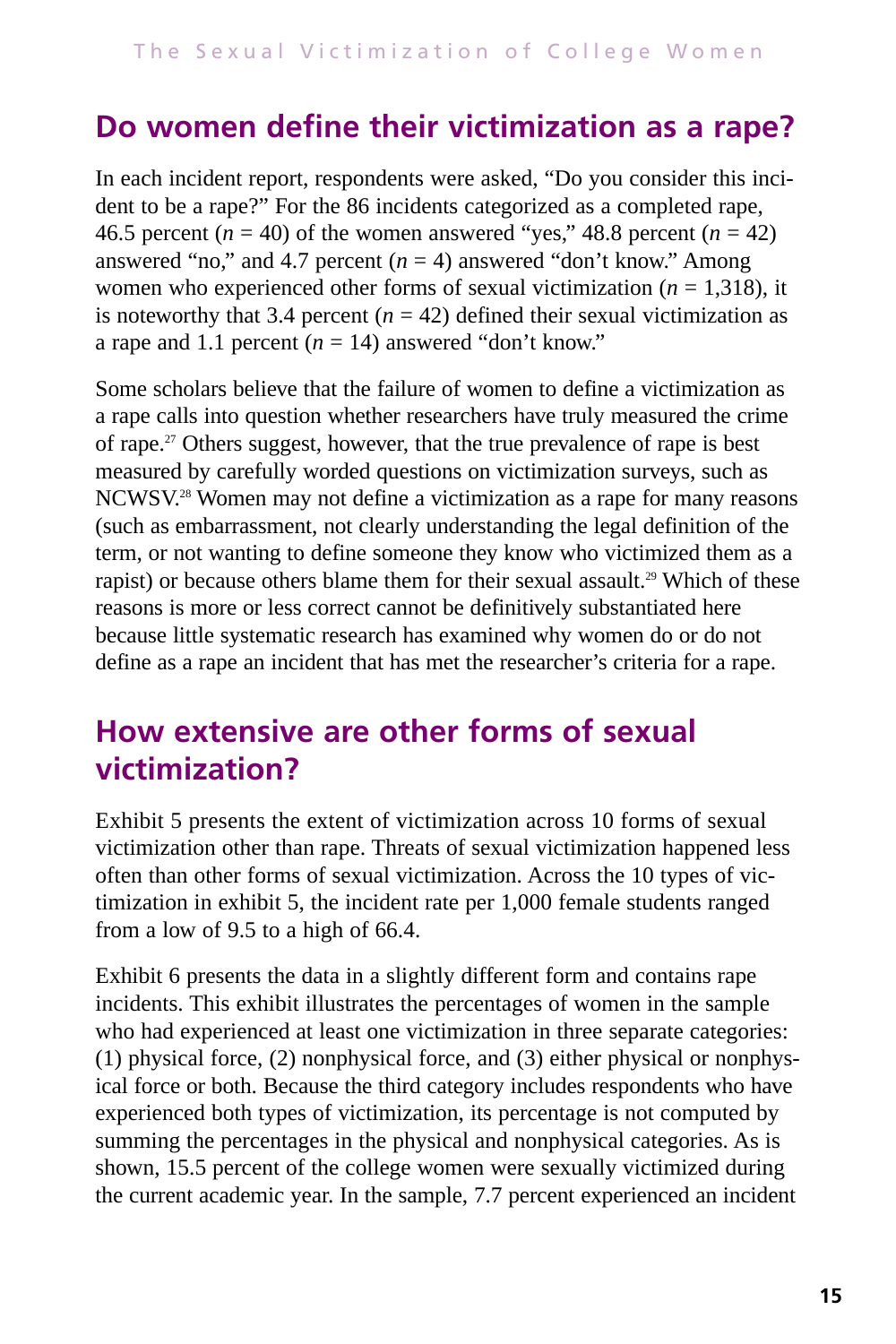|                                                              |                                          | <b>Victims</b>          |                                         | <b>Incidents</b>                 |                                         |
|--------------------------------------------------------------|------------------------------------------|-------------------------|-----------------------------------------|----------------------------------|-----------------------------------------|
| Type of<br>victimization                                     | <b>Number</b><br>of victims<br>in sample | Percentage<br>of sample | Rate per<br>1,000<br>female<br>students | <b>Number</b><br>of<br>incidents | Rate per<br>1,000<br>female<br>students |
| <b>Completed or attempted</b>                                |                                          |                         |                                         |                                  |                                         |
| Completed sexual<br>coercion                                 | 74                                       | 1.7                     | 16.6                                    | 107                              | 24.1                                    |
| Attempted sexual<br>coercion                                 | 60                                       | 1.3                     | 13.5                                    | 114                              | 25.6                                    |
| Completed sexual<br>contact with force<br>or threat of force | 85                                       | 1.9                     | 19.1                                    | 130                              | 29.2                                    |
| Completed sexual<br>contact without force                    | 80                                       | 1.8                     | 18.0                                    | 132                              | 29.7                                    |
| Attempted sexual<br>contact with force<br>or threat of force | 89                                       | 2.0                     | 20.0                                    | 166                              | 37.6                                    |
| Attempted sexual<br>contact without force                    | 133                                      | 3.0                     | 29.9                                    | 295                              | 66.4                                    |
| <b>Threats</b>                                               |                                          |                         |                                         |                                  |                                         |
| Threat of rape                                               | 14                                       | 0.31                    | 3.2                                     | 42                               | 9.5                                     |
| Threat of contact with<br>force or threat of force           | 8                                        | 0.18                    | 1.8                                     | 50                               | 11.3                                    |
| Threat of penetration<br>without force                       | 10                                       | 0.22                    | 2.3                                     | 50                               | 11.3                                    |
| Threat of contact<br>without force                           | 15                                       | 0.34                    | 3.4                                     | 75                               | 16.9                                    |
| <b>Total</b>                                                 | 568                                      |                         |                                         | 1,161                            |                                         |

#### **Exhibit 5: Extent of Sexual Victimization**

involving the use or threat of physical force, and 11.0 percent experienced a victimization that did not involve force.

#### **How extensive is prior sexual victimization?**

Respondents were also asked if they had experienced sexual victimization incidents before starting school in fall 1996. These incidents were measured only with single questions, not incident reports (that is, the two-stage process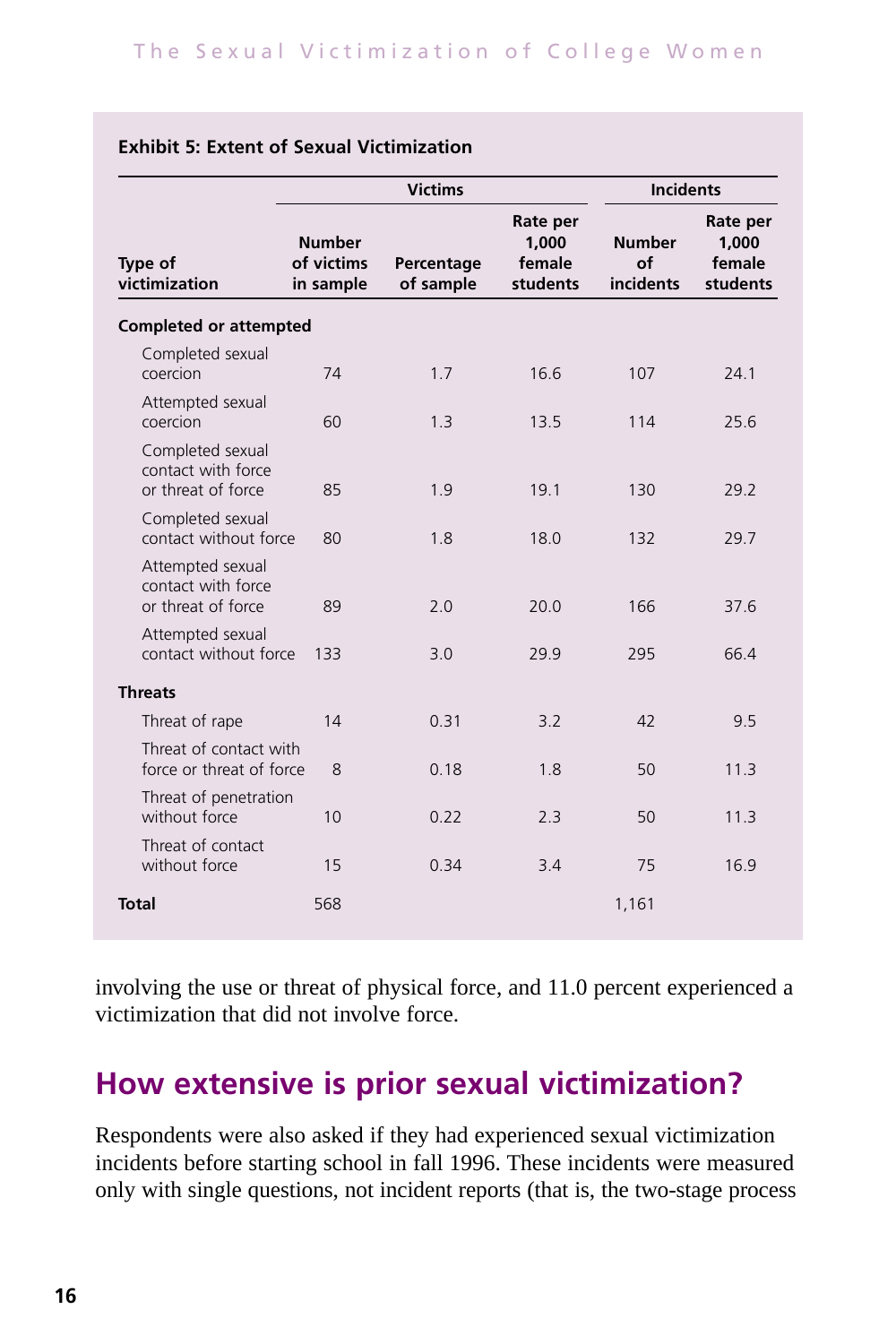

of screen questions followed by an incident report was not used). To limit bias, we attempted to use the detailed questions shown in exhibit 7. Still, the findings must be assessed in light of this methodological limitation.

As exhibit 7 shows, about 1 in 10 college women said they had experienced a rape, while the same proportion stated that they were victims of an attempted rape. Almost the same proportion also had sexual intercourse or contact in which they were subject to threats of nonphysical punishment or promises of reward. Unwanted or uninvited sexual contacts were widespread, with more than one-third of the sample reporting these incidents.

### **Do victims know their offenders?**

Most victims knew the person who sexually victimized them. For both completed and attempted rapes, about 9 in 10 offenders were known to the victim. Most often, a boyfriend, ex-boyfriend, classmate, friend, acquaintance, or coworker sexually victimized the women. College professors were not identified as committing any rapes or sexual coercions, but they were cited as the offender in a low percentage of cases involving unwanted sexual contact. The victim-offender relationship for rape incidents is displayed in exhibit 8.

Variation in the type of sexual victimization that occurred on a date was evident. With regard to date rape, 12.8 percent of completed rapes, 35.0 percent of attempted rapes, and 22.9 percent of threatened rapes took place on a date.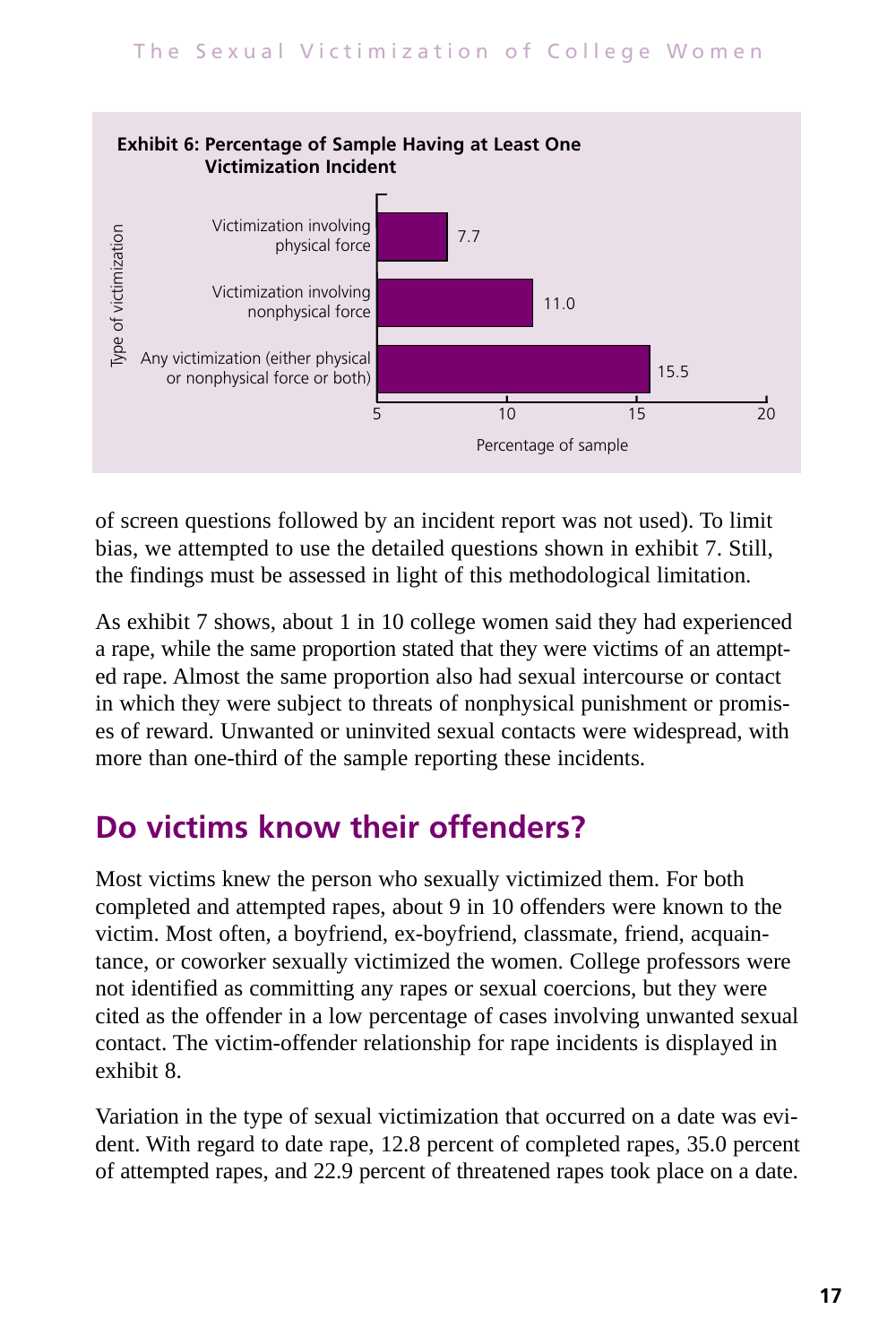| <b>Exhibit 7: Percent of Sample Who Were Sexually Victimized Before the</b> |
|-----------------------------------------------------------------------------|
| Start of the 1996 School Year                                               |

|                                                                             | Yes          | No           |
|-----------------------------------------------------------------------------|--------------|--------------|
| <b>Type of victimization</b>                                                | (percentage) | (percentage) |
| Rape <sup>a</sup>                                                           | 10.1         | 89.9         |
| Attempted rape <sup>b</sup>                                                 | 10.9         | 89.1         |
| Threatened, attempted, or completed unwanted/                               |              |              |
| uninvited sexual contact <sup>c</sup>                                       | 35.5         | 64.5         |
| Sexual intercourse or contact with nonphysical threats/rewards <sup>d</sup> | 8.6          | 91.4         |
| Any other unwanted or uninvited sexual intercourse/contact <sup>e</sup>     | 59           | 94.1         |

a. Prior to school starting in fall 1996, did anyone ever make you have vaginal, oral, or anal intercourse including penetrating you with a penis, a finger, or a foreign object—by using force or threatening to harm you?

b. Prior to school starting in fall 1996, did anyone ever attempt but not succeed in making you have vaginal, oral, or anal intercourse—including penetrating you with a penis, a finger, or a foreign object by using force or threatening to harm you?

c. Prior to school starting in fall 1996, have you ever experienced any unwanted or uninvited touching of a sexual nature, or threats or attempts of such touching, including forced kissing, touching of private parts, grabbing, fondling, and rubbing up against you in a sexual way?

d. Prior to school starting in fall 1996, has anyone ever tried to make you have sexual intercourse or sexual contact when you did not want to by making either threats of nonphysical punishment or promises of reward if you complied sexually?

e. Prior to school starting in fall 1996, is there any type of unwanted or uninvited sexual intercourse or physical sexual contact that you ever experienced that was not covered in the questions thus far?

#### **When does sexual victimization occur?**

The vast majority of sexual victimizations occurred in the evening (after 6 p.m.). For example, 51.8 percent of completed rapes took place after midnight, 36.5 percent occurred between 6 p.m. and midnight, and only 11.8 percent took place between 6 a.m. and 6 p.m.

#### **Where does sexual victimization occur?**

The majority of sexual victimizations, especially rapes and physically coerced sexual contact, occurred in living quarters. Almost 60 percent of the completed rapes that occurred on campus took place in the victim's residence, 31 percent occurred in other living quarters on campus, and 10.3 percent took place in a fraternity. Off-campus sexual victimizations, especially rapes, also occurred in residences. However, particularly for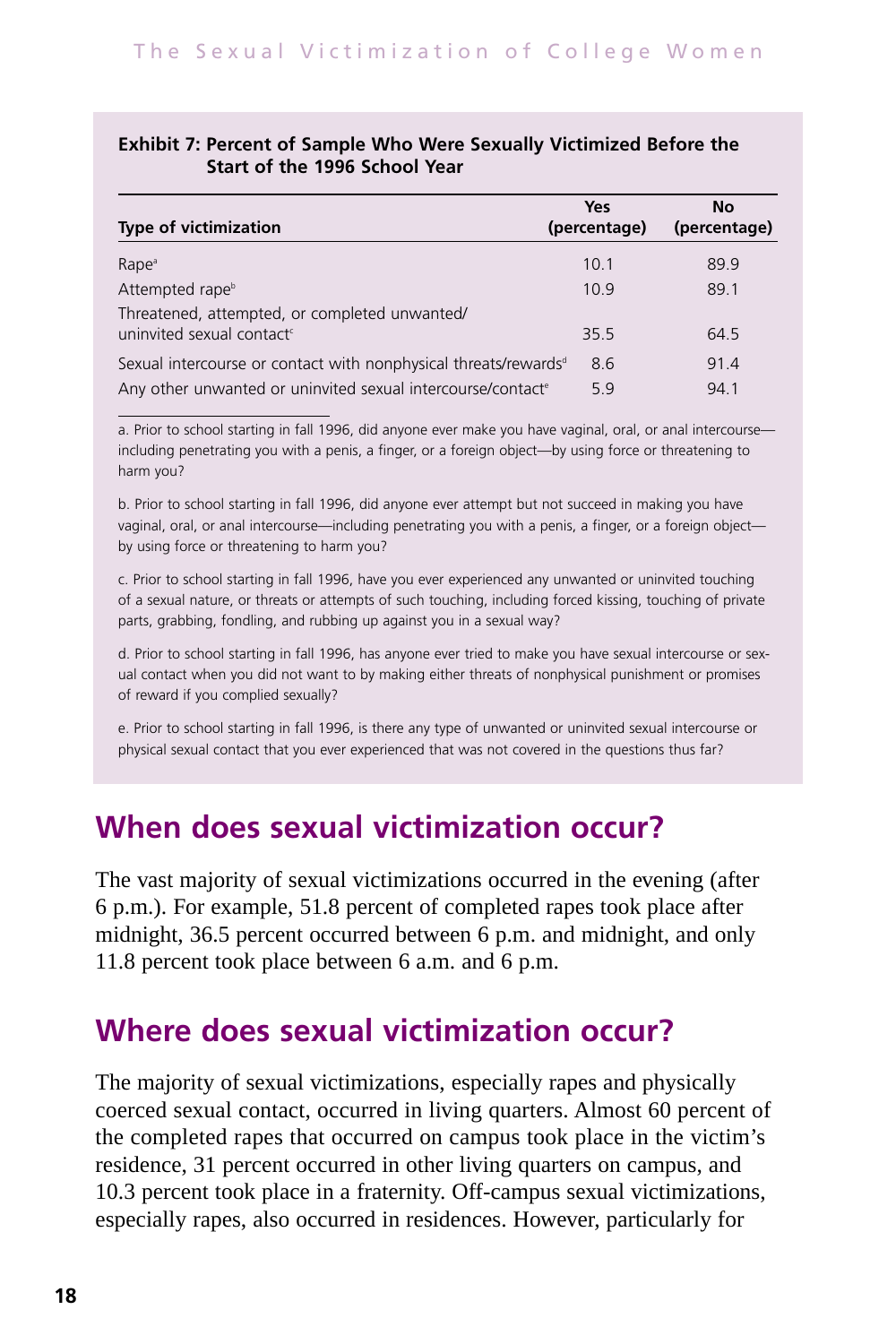

sexual contacts and threatened victimizations, incidents also took place in settings such as bars, dance clubs or nightclubs, and work settings.

### **Are women victimized on or off campus?**

College women are victimized both on campus and off campus. For nearly all types of sexual victimization, however, off-campus victimization is more common (exhibit 9). This conclusion must be qualified because off-campus sexual victimizations may take place in bars and nightclubs or in student residences close to campus. Thus, even if a student is victimized off campus, she may be engaged in an activity that is connected to her life as a student at the college she attends.

### **Do sexual victims take protective actions during the incident?**

As exhibit 10 shows, for nearly all forms of sexual victimization, the majority of female students reported attempting to take protective actions during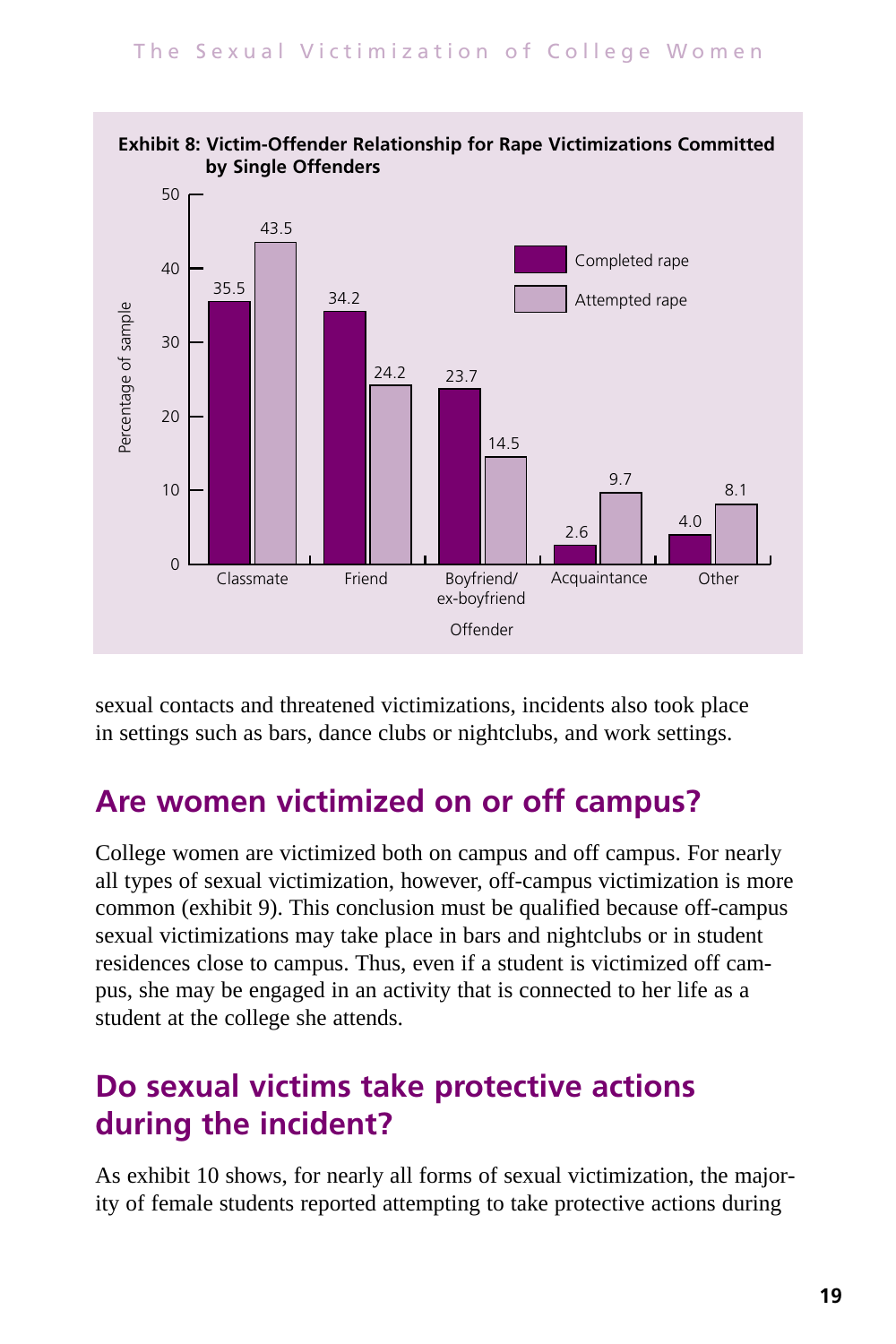|                                                           | Location of victimization <sup>a</sup> |               |  |
|-----------------------------------------------------------|----------------------------------------|---------------|--|
|                                                           | On campus                              | Off campus    |  |
|                                                           | percentage                             | percentage    |  |
| <b>Type of victimization</b>                              | (n)                                    | (n)           |  |
| <b>Completed or attempted</b>                             |                                        |               |  |
| Completed rape                                            | 33.7<br>(29)                           | 66.3<br>(57)  |  |
| Attempted rape                                            | 45.1<br>(32)                           | 54.9<br>(39)  |  |
| Completed sexual coercion                                 | 29.0<br>(31)                           | 71.0<br>(76)  |  |
| Attempted sexual coercion                                 | 46.5<br>(53)                           | 53.5<br>(61)  |  |
| Completed sexual contact with<br>force or threat of force | 34.6<br>(45)                           | 65.4<br>(85)  |  |
| Completed sexual contact<br>without force                 | 38.6<br>(51)                           | 61.4<br>(81)  |  |
| Attempted sexual contact with<br>force or threat of force | 33.9<br>(56)                           | 66.1<br>(109) |  |
| Attempted sexual contact<br>without force                 | 35.9<br>(106)                          | 64.1<br>(189) |  |
| <b>Threats</b>                                            |                                        |               |  |
| Threat of rape                                            | 45.2<br>(19)                           | 54.8<br>(23)  |  |
| Threat of contact with force or<br>threat of force        | 44.0<br>(22)                           | 56.0<br>(28)  |  |
| Threat of penetration without force                       | 48.0<br>(24)                           | 52.0<br>(26)  |  |
| Threat of contact without force                           | 54.1<br>(40)                           | 45.9<br>(34)  |  |

#### **Exhibit 9: The Location of Victimization by On-Campus and Off-Campus Location, by Type of Victimization**

the incident. For both completed rape and sexual coercion, victims of completed acts were less likely to take protective action than those who experienced attempted victimization. This finding suggests that the intended victim's willingness or ability to use protection might be one reason attempts to rape or coerce sex failed.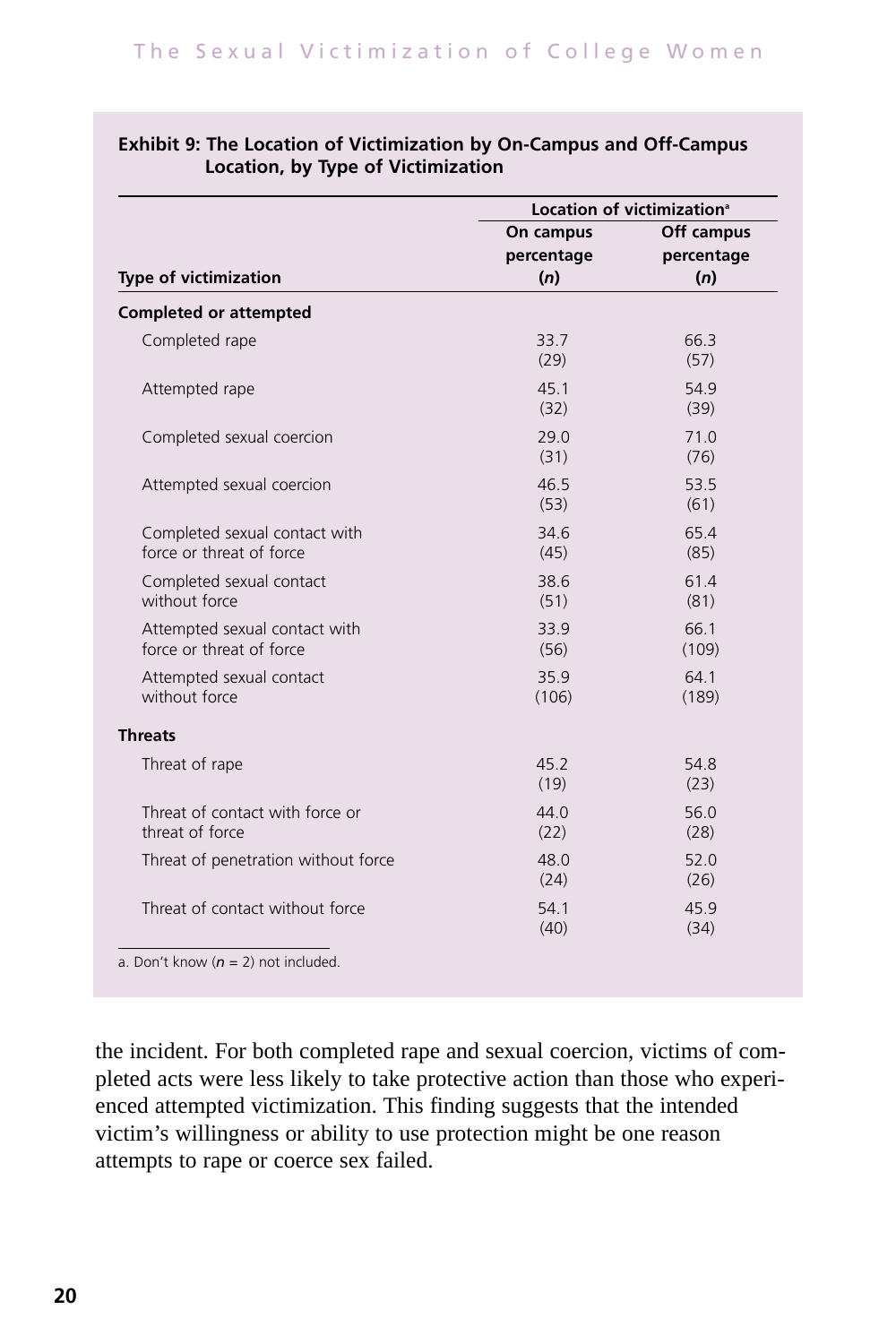| <b>Type of victimization</b>                              | Victim attempted to protect<br>herself (n) |
|-----------------------------------------------------------|--------------------------------------------|
| <b>Completed or attempted</b>                             |                                            |
| Completed rape                                            | 65.1<br>(56)                               |
| Attempted rape                                            | 91.5<br>(65)                               |
| Completed sexual coercion                                 | 46.7<br>(50)                               |
| Attempted sexual coercion                                 | 74.3<br>(84)                               |
| Completed sexual contact with<br>force or threat of force | 87.6<br>(113)                              |
| Completed sexual contact without force                    | 81.8<br>(108)                              |
| Attempted sexual contact with<br>force or threat of force | 89.8<br>(149)                              |
| Attempted sexual contact<br>without force                 | 76.6<br>(226)                              |
| <b>Threats</b>                                            |                                            |
| Threat of rape                                            | 81.0<br>(34)                               |
| Threat of contact with force<br>or threat of force        | 86.0<br>(43)                               |
| Threat of penetration without<br>force                    | 60.0<br>(30)                               |
| Threat of contact without<br>force                        | 66.7<br>(50)                               |

#### **Exhibit 10: Percentage of Victims Taking Protective Action, by Type of Victimization**

Exhibit 11 reports the most common forms of protective action taken by victims during rape incidents. Note that the most common protective action was using physical force against the assailant. Nearly 70 percent of victims of attempted rape used this response—again, a plausible reason many of these acts were not completed. Other common physical responses included removing the offender's hand, running away, and trying to avoid the offender. Verbal responses also were common, including pleading with the offender to stop, screaming, and trying to negotiate with the offender.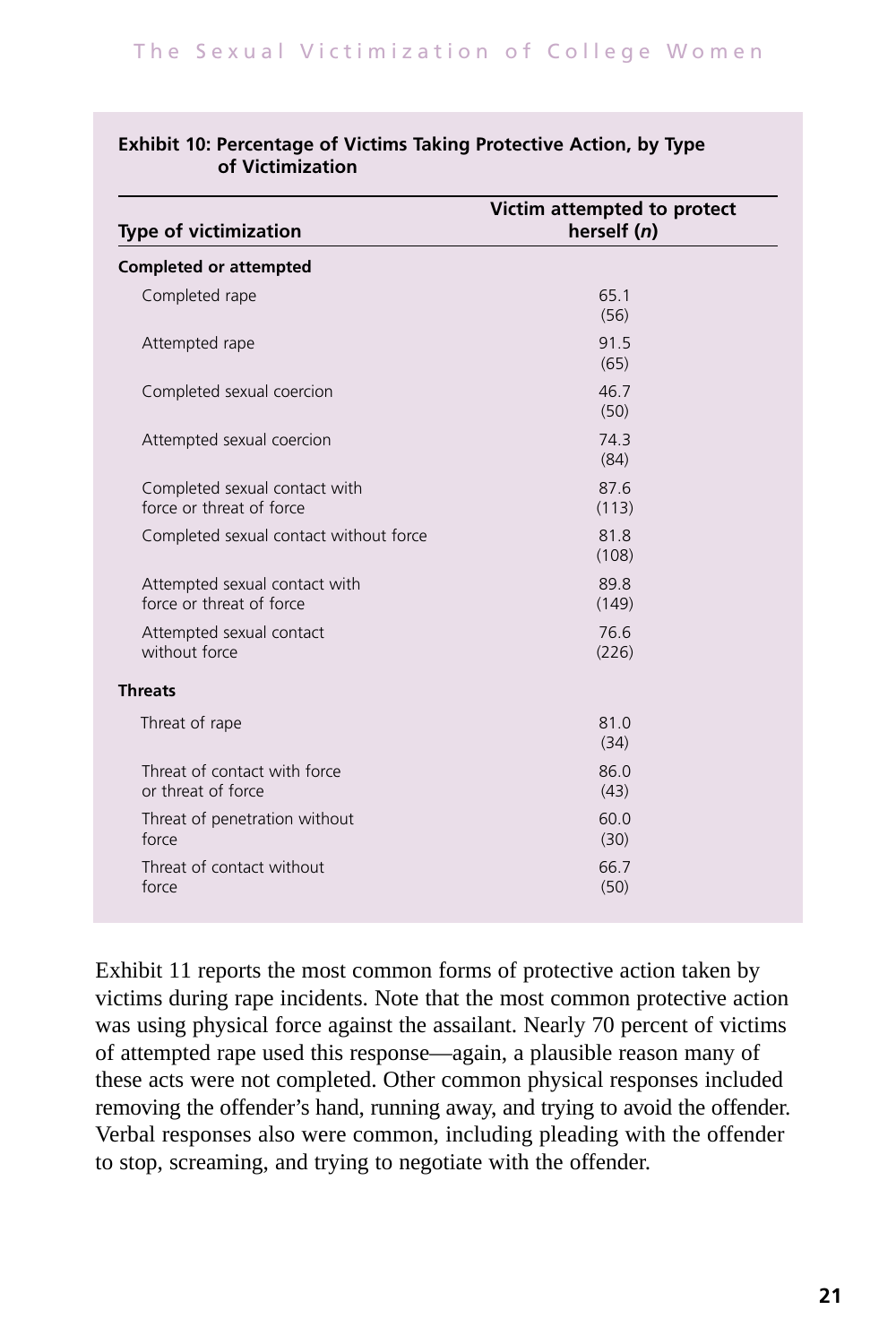

## **Exhibit 11: Most Common Forms of Protective Actions Used in**

### **Are victims hurt in the victimization incidents?**

Victims in the sample generally did not state that their victimization resulted in physical or emotional injuries. In about one in five rape and attempted rape incidents, victims reported being injured, most often citing the response "bruises, black-eye, cuts, scratches, swelling, or chipped teeth." The percentage injured by other types of victimization was lower, ranging from 0 percent (completed sexual contact without force) to 16.7 percent (threatened rape).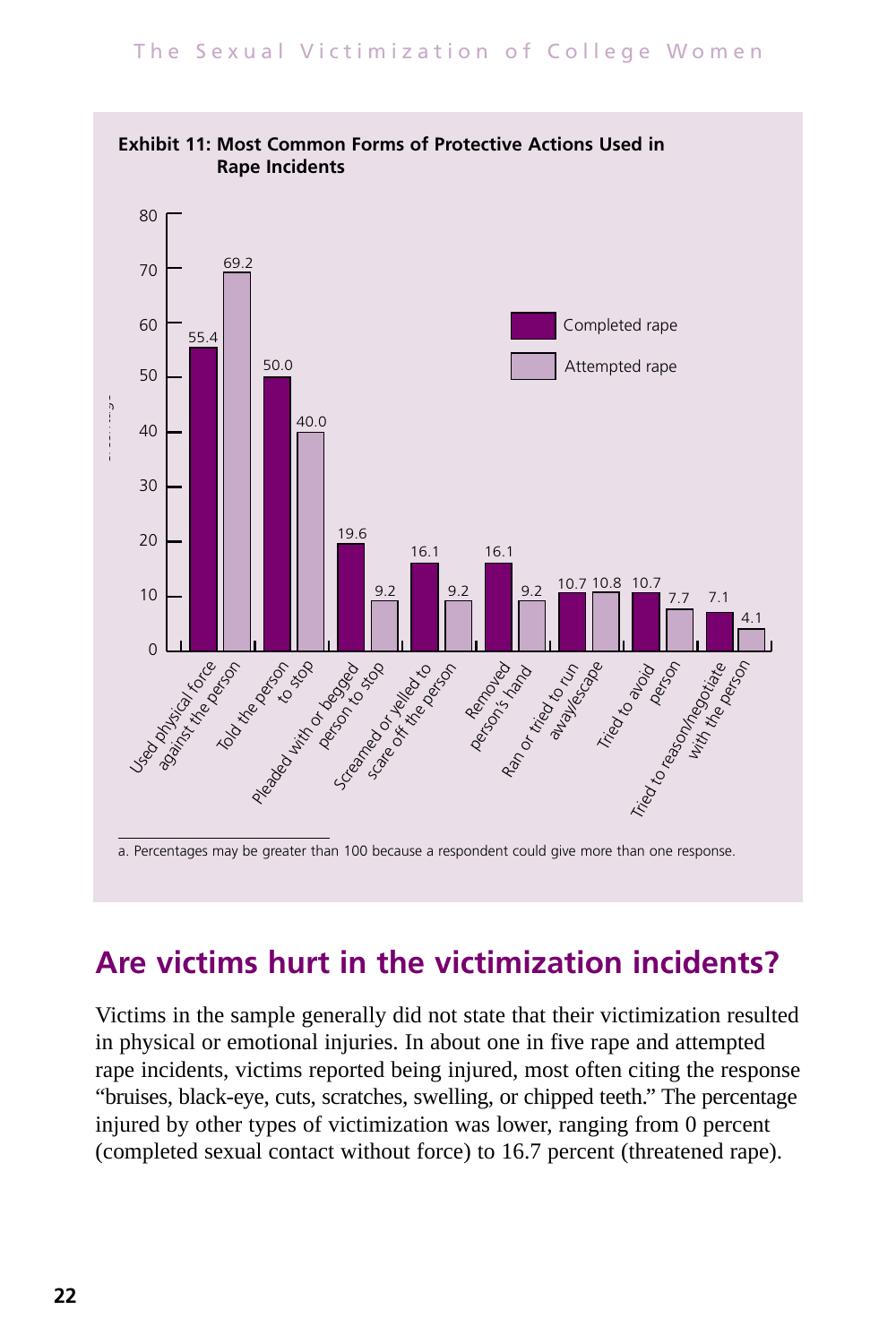#### **Are some women more at risk of being sexually victimized?**

Multivariate logit models for each type of sexual victimization measured were estimated to predict the likelihood of having been victimized. Consistent across the models, it was found that four main factors consistently increased the risk of sexual victimization: (1) frequently drinking enough to get drunk, (2) being unmarried, (3) having been a victim of a sexual assault before the start of the current school year, and (4) living on campus (for on-campus victimization only).

### **Do women report victimization incidents to the police?**

Few incidents of sexual victimization were reported to law enforcement officials. Thus, fewer than 5 percent of completed and attempted rapes were reported to law enforcement officials. In about two-thirds of the rape incidents, however, the victim did tell another person about the incidents. Most often this person was a friend, not a family member or college official.

Victims gave a number of reasons for not reporting their victimizations to law enforcement officials (exhibit 12). Some reasons indicated that they did not see the incidents as harmful or important enough to bring in the authorities. Thus, the common answers included that the incident was not serious enough to report and that it was not clear that a crime was committed. Other reasons, however, suggested that there were barriers to reporting. Such answers included not wanting family or other people to know about the incident, lack of proof the incident happened, fear of reprisal by the assailant, fear of being treated with hostility by the police, and anticipation that the police would not believe the incident was serious enough and/or would not want to be bothered with the incident.

### **How extensive is stalking?**

In addition to the 12 types of sexual victimization (exhibit 2), this research assessed a form of victimization that has been infrequently studied: stalking. In general, for behavior to qualify as stalking, the attention given to someone must be repeated and it must create fear in a reasonable person. Accordingly, stalking was measured with this screen question: "Since school began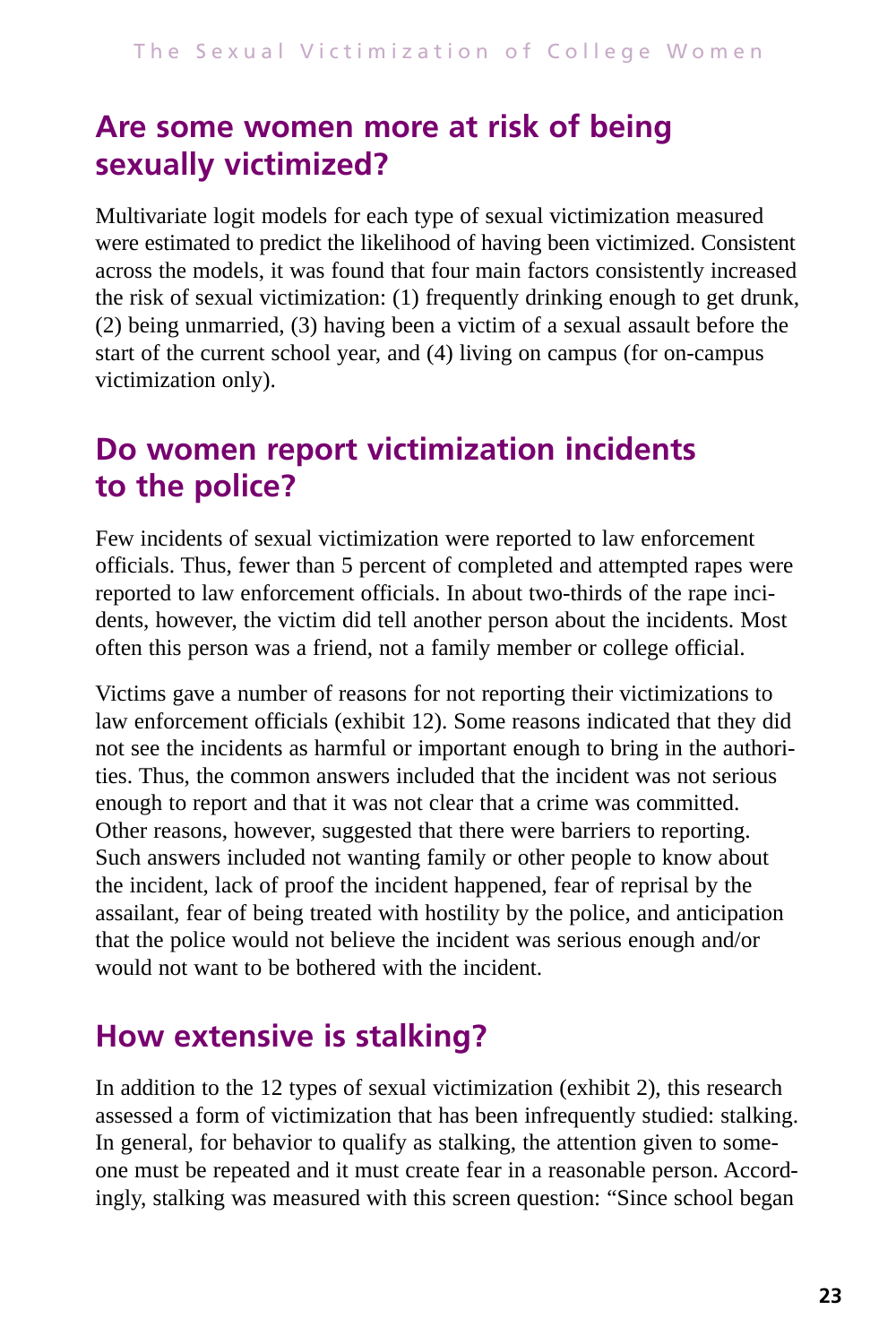|                                                              |                                             | Reason for not reporting incident <sup>a</sup>   |                                                              |                                                           |                                                                   |
|--------------------------------------------------------------|---------------------------------------------|--------------------------------------------------|--------------------------------------------------------------|-----------------------------------------------------------|-------------------------------------------------------------------|
| Type of incident                                             | Incident<br>was not<br>reported<br>%<br>(n) | Did not<br>want<br>family to<br>know<br>%<br>(n) | Did not<br>want<br>other<br>people<br>to know<br>$\%$<br>(n) | Lack of<br>proof that<br>incident<br>happened<br>%<br>(n) | Fear of<br>being<br>treated<br>hostilely<br>by police<br>%<br>(n) |
| <b>Completed or attempted</b>                                |                                             |                                                  |                                                              |                                                           |                                                                   |
| Completed rape                                               | 95.2                                        | 44.4                                             | 46.9                                                         | 42.0                                                      | 24.7                                                              |
|                                                              | (82)                                        | (36)                                             | (38)                                                         | (34)                                                      | (20)                                                              |
| Attempted rape                                               | 95.8                                        | 32.4                                             | 32.4                                                         | 30.9                                                      | 8.8                                                               |
|                                                              | (68)                                        | (22)                                             | (22)                                                         | (21)                                                      | (6)                                                               |
| Completed sexual                                             | 100.0                                       | 41.9                                             | 43.8                                                         | 33.3                                                      | 8.6                                                               |
| coercion                                                     | (107)                                       | (44)                                             | (46)                                                         | (35)                                                      | (9)                                                               |
| Attempted sexual                                             | 100.0                                       | 21.2                                             | 19.5                                                         | 15.9                                                      | 2.7                                                               |
| coercion                                                     | (114)                                       | (24)                                             | (22)                                                         | (18)                                                      | (3)                                                               |
| Completed sexual<br>contact with force<br>or threat of force | 99.2<br>(128)                               | 19.5<br>(25)                                     | 16.4<br>(21)                                                 | 21.9<br>(28)                                              | 9.4<br>(12)                                                       |
| Completed sexual                                             | 98.5                                        | 4.7                                              | 11.7                                                         | 18.0                                                      | 4.7                                                               |
| contact without force                                        | (129)                                       | (6)                                              | (15)                                                         | (23)                                                      | (6)                                                               |
| Attempted sexual<br>contact with force<br>or threat of force | 97.0<br>(160)                               | 13.8<br>(22)                                     | 21.9<br>(35)                                                 | 23.1<br>(37)                                              | 8.8<br>(14)                                                       |
| Attempted sexual                                             | 99.3                                        | 7.2                                              | 10.2                                                         | 18.1                                                      | 4.4                                                               |
| contact without force                                        | (293)                                       | (21)                                             | (30)                                                         | (53)                                                      | (13)                                                              |
| <b>Threats</b>                                               |                                             |                                                  |                                                              |                                                           |                                                                   |
| Threat of rape                                               | 90.5                                        | 26.3                                             | 34.2                                                         | 31.6                                                      | 13.2                                                              |
|                                                              | (38)                                        | (10)                                             | (13)                                                         | (12)                                                      | (5)                                                               |
| Threat of contact with                                       | 90.0                                        | 22.2                                             | 20.0                                                         | 20.0                                                      | 8.9                                                               |
| force or threat of force                                     | (45)                                        | (10)                                             | (9)                                                          | (9)                                                       | (4)                                                               |
| Threat of penetration                                        | 100.0                                       | 20.0                                             | 22.0                                                         | 24.0                                                      | 4.0                                                               |
| without force                                                | (50)                                        | (10)                                             | (11)                                                         | (12)                                                      | (2)                                                               |
| Threat of contact                                            | 98.7                                        | 6.8                                              | 8.1                                                          | 21.6                                                      | 8.1                                                               |
| without force                                                | (74)                                        | (5)                                              | (6)                                                          | (16)                                                      | (6)                                                               |

#### **Exhibit 12: Reasons for Not Reporting Incident to the Police, by Type of Victimization**

a. Percentages may be greater than 100 because a respondent could give more than one response.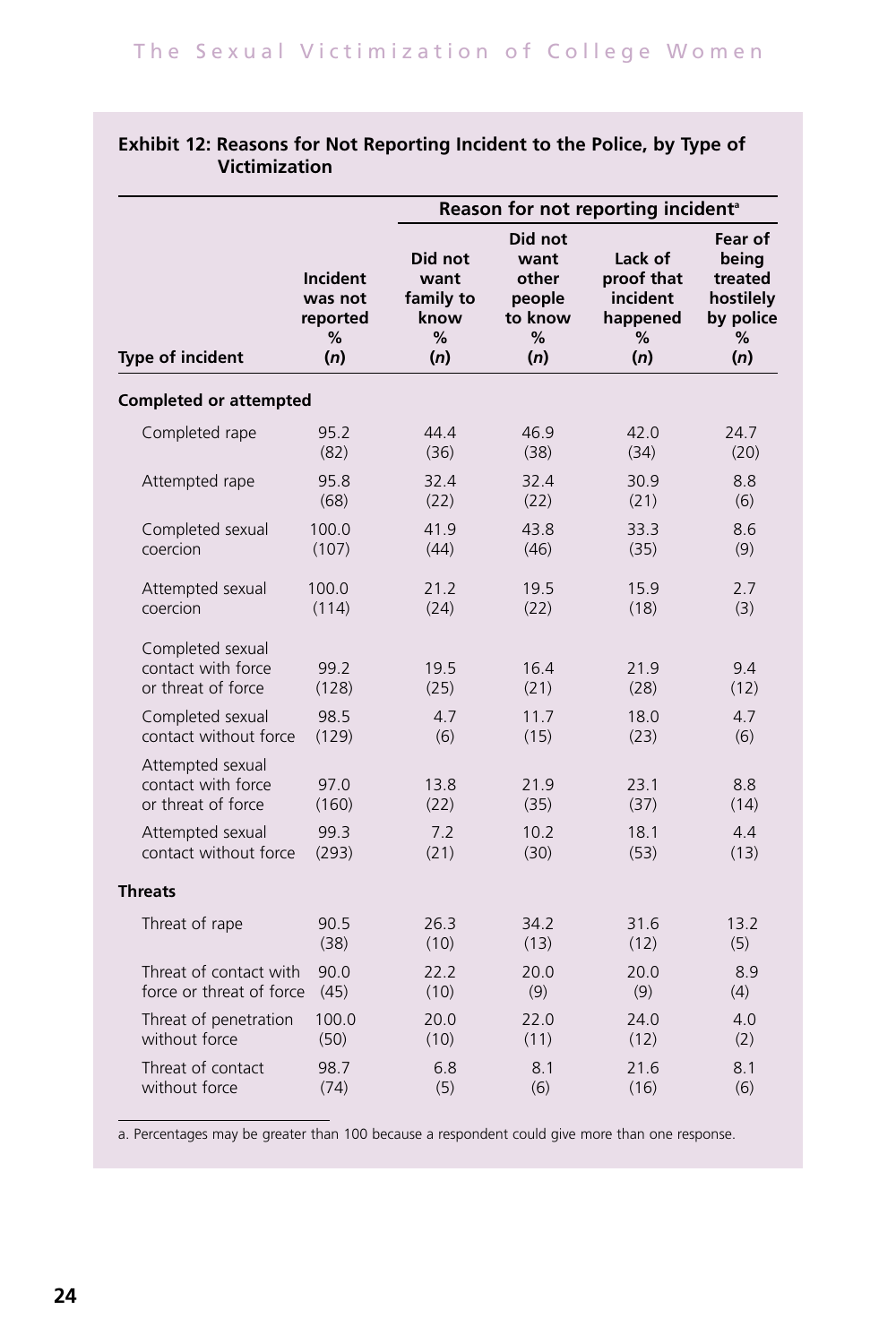|                                                              | Reason for not reporting incident <sup>a</sup>                                              |                                                                            |                                                 |                                                                            |
|--------------------------------------------------------------|---------------------------------------------------------------------------------------------|----------------------------------------------------------------------------|-------------------------------------------------|----------------------------------------------------------------------------|
| <b>Type of incident</b>                                      | Fear of being<br>treated hostilely<br>by other<br>parts of<br>justice system<br>$\%$<br>(n) | Not clear<br>it was a<br>crime or<br>that harm<br>was intended<br>%<br>(n) | Did not<br>know<br>how to<br>report<br>%<br>(n) | <b>Police</b><br>wouldn't<br>think it<br>was serious<br>enough<br>%<br>(n) |
| <b>Completed or attempted</b>                                |                                                                                             |                                                                            |                                                 |                                                                            |
| Completed rape                                               | 6.2                                                                                         | 44.4                                                                       | 13.6                                            | 27.2                                                                       |
|                                                              | (5)                                                                                         | (36)                                                                       | (11)                                            | (22)                                                                       |
| Attempted rape                                               | 1.5                                                                                         | 39.7                                                                       | 7.4                                             | 33.8                                                                       |
|                                                              | (1)                                                                                         | (27)                                                                       | (5)                                             | (23)                                                                       |
| Completed sexual                                             | 1.9                                                                                         | 58.1                                                                       | 14.3                                            | 24.8                                                                       |
| coercion                                                     | (2)                                                                                         | (61)                                                                       | (15)                                            | (26)                                                                       |
| Attempted sexual                                             | 2.7                                                                                         | 46.9                                                                       | 6.2                                             | 28.3                                                                       |
| coercion                                                     | (3)                                                                                         | (53)                                                                       | (7)                                             | (32)                                                                       |
| Completed sexual<br>contact with force<br>or threat of force | $\overline{0}$<br>(0)                                                                       | 37.5<br>(48)                                                               | 7.0<br>(9)                                      | 37.5<br>(48)                                                               |
| Completed sexual                                             | 1.6                                                                                         | 43.0                                                                       | 5.5                                             | 29.7                                                                       |
| contact without force                                        | (2)                                                                                         | (55)                                                                       | (7)                                             | (38)                                                                       |
| Attempted sexual<br>contact with force<br>or threat of force | 6.3<br>(10)                                                                                 | 37.5<br>(60)                                                               | 10.0<br>(16)                                    | 31.3<br>(50)                                                               |
| Attempted sexual                                             | 1.4                                                                                         | 39.6                                                                       | 6.1                                             | 22.9                                                                       |
| contact without force                                        | (4)                                                                                         | (116)                                                                      | (18)                                            | (67)                                                                       |
| <b>Threats</b>                                               |                                                                                             |                                                                            |                                                 |                                                                            |
| Threat of rape                                               | 7.9                                                                                         | 39.5                                                                       | 13.2                                            | 34.2                                                                       |
|                                                              | (3)                                                                                         | (15)                                                                       | (5)                                             | (13)                                                                       |
| Threat of contact with                                       | 4.4                                                                                         | 51.1                                                                       | 13.3                                            | 37.8                                                                       |
| force or threat of force                                     | (2)                                                                                         | (23)                                                                       | (6)                                             | (17)                                                                       |
| Threat of penetration                                        | 4.0                                                                                         | 46.0                                                                       | 6.0                                             | 30.0                                                                       |
| without force                                                | (2)                                                                                         | (23)                                                                       | (3)                                             | (15)                                                                       |
| Threat of contact                                            | 6.8                                                                                         | 31.1                                                                       | 2.7                                             | 21.6                                                                       |
| without force                                                | (5)                                                                                         | (23)                                                                       | (2)                                             | (16)                                                                       |

#### **Exhibit 12: Reasons for Not Reporting Incident to the Police, by Type of Victimization, continued**

a. Percentages may be greater than 100 because a respondent could give more than one response.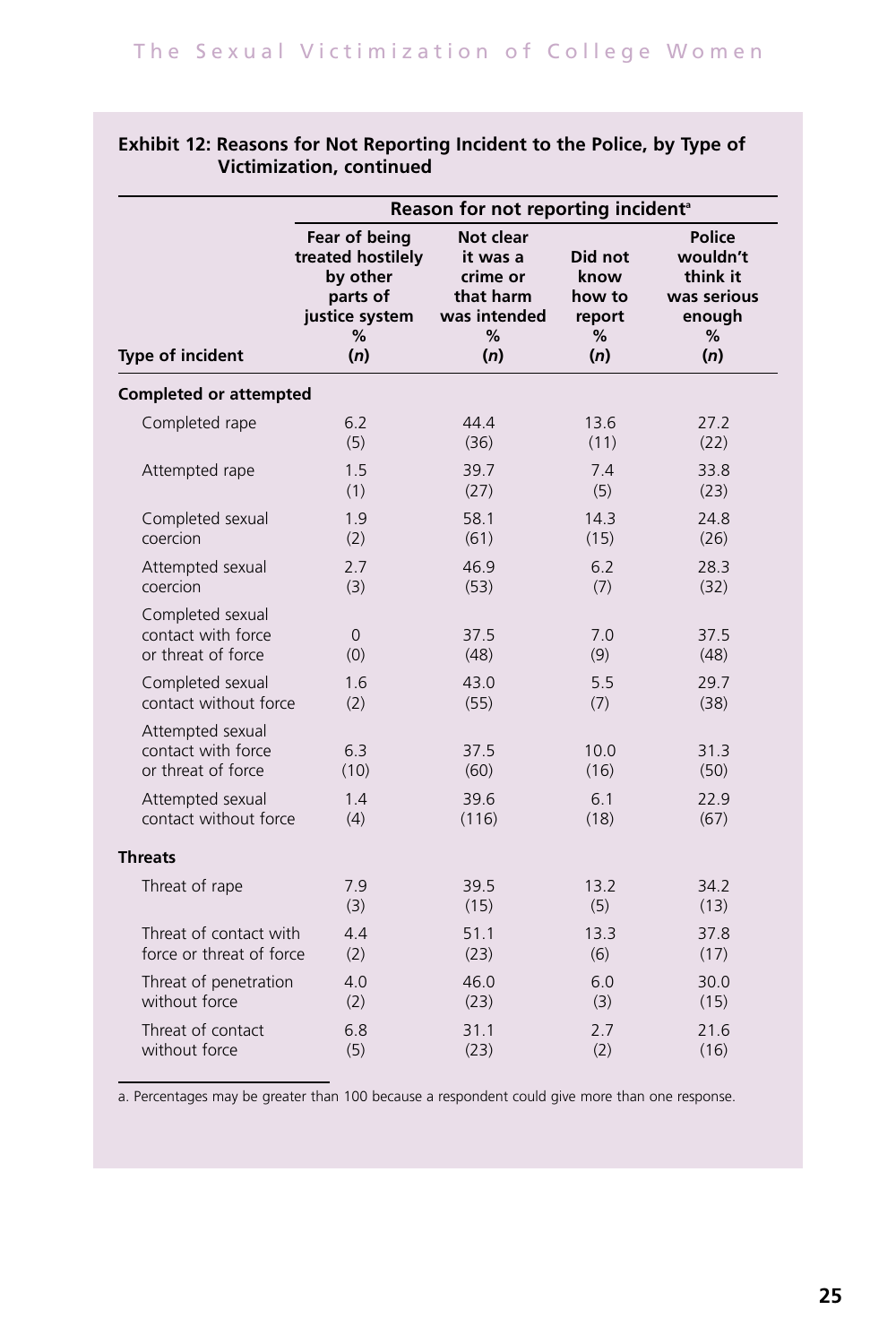|                                                              | Reason for not reporting incident <sup>a</sup>                     |                                                                |                                                                       |                   |
|--------------------------------------------------------------|--------------------------------------------------------------------|----------------------------------------------------------------|-----------------------------------------------------------------------|-------------------|
| Type of incident                                             | <b>Police</b><br>wouldn't<br>want to<br>be<br>bothered<br>%<br>(n) | Afraid of<br>reprisal<br>by assailant<br>or others<br>%<br>(n) | Did not<br>think it<br>was serious<br>enough<br>to report<br>%<br>(n) | Other<br>%<br>(n) |
| <b>Completed or attempted</b>                                |                                                                    |                                                                |                                                                       |                   |
| Completed rape                                               | 25.9                                                               | 39.5                                                           | 65.4                                                                  | 7.4               |
|                                                              | (21)                                                               | (32)                                                           | (53)                                                                  | (6)               |
| Attempted rape                                               | 13.2                                                               | 25.0                                                           | 76.5                                                                  | 1.5               |
|                                                              | (9)                                                                | (17)                                                           | (52)                                                                  | (1)               |
| Completed sexual                                             | 21.9                                                               | 31.4                                                           | 71.4                                                                  | 1.9               |
| coercion                                                     | (23)                                                               | (33)                                                           | (75)                                                                  | (2)               |
| Attempted sexual                                             | 18.6                                                               | 11.5                                                           | 86.7                                                                  | $\Omega$          |
| coercion                                                     | (21)                                                               | (13)                                                           | (98)                                                                  | (0)               |
| Completed sexual<br>contact with force<br>or threat of force | 30.5<br>(39)                                                       | 22.7<br>(29)                                                   | 81.3<br>(104)                                                         | 3.1<br>(4)        |
| Completed sexual                                             | 18.8                                                               | 12.5                                                           | 91.4                                                                  | 0.8               |
| contact without force                                        | (24)                                                               | (16)                                                           | (117)                                                                 | (1)               |
| Attempted sexual<br>contact with force<br>or threat of force | 22.5<br>(36)                                                       | 23.8<br>(38)                                                   | 80.0<br>(128)                                                         | 2.5<br>(4)        |
| Attempted sexual                                             | 18.4                                                               | 10.9                                                           | 88.4                                                                  | 2.7               |
| contact without force                                        | (54)                                                               | (32)                                                           | (259)                                                                 | (8)               |
| <b>Threats</b>                                               |                                                                    |                                                                |                                                                       |                   |
| Threat of rape                                               | 31.6                                                               | 26.3                                                           | 65.8                                                                  | 2.6               |
|                                                              | (12)                                                               | (10)                                                           | (25)                                                                  | (1)               |
| Threat of contact with                                       | 26.7                                                               | 17.8                                                           | 68.9                                                                  | 4.4               |
| force or threat of force                                     | (12)                                                               | (8)                                                            | (31)                                                                  | (2)               |
| Threat of penetration without                                | 30.0                                                               | 12.0                                                           | 88.0                                                                  | 2.0               |
| force                                                        | (15)                                                               | (6)                                                            | (44)                                                                  | (1)               |
| Threat of contact without                                    | 9.5                                                                | 13.5                                                           | 83.8                                                                  | $\overline{0}$    |
| force                                                        | (7)                                                                | (10)                                                           | (62)                                                                  | (0)               |

#### **Exhibit 12: Reasons for Not Reporting Incident to the Police, by Type of Victimization, continued**

a. Percentages may be greater than 100 because a respondent could give more than one response.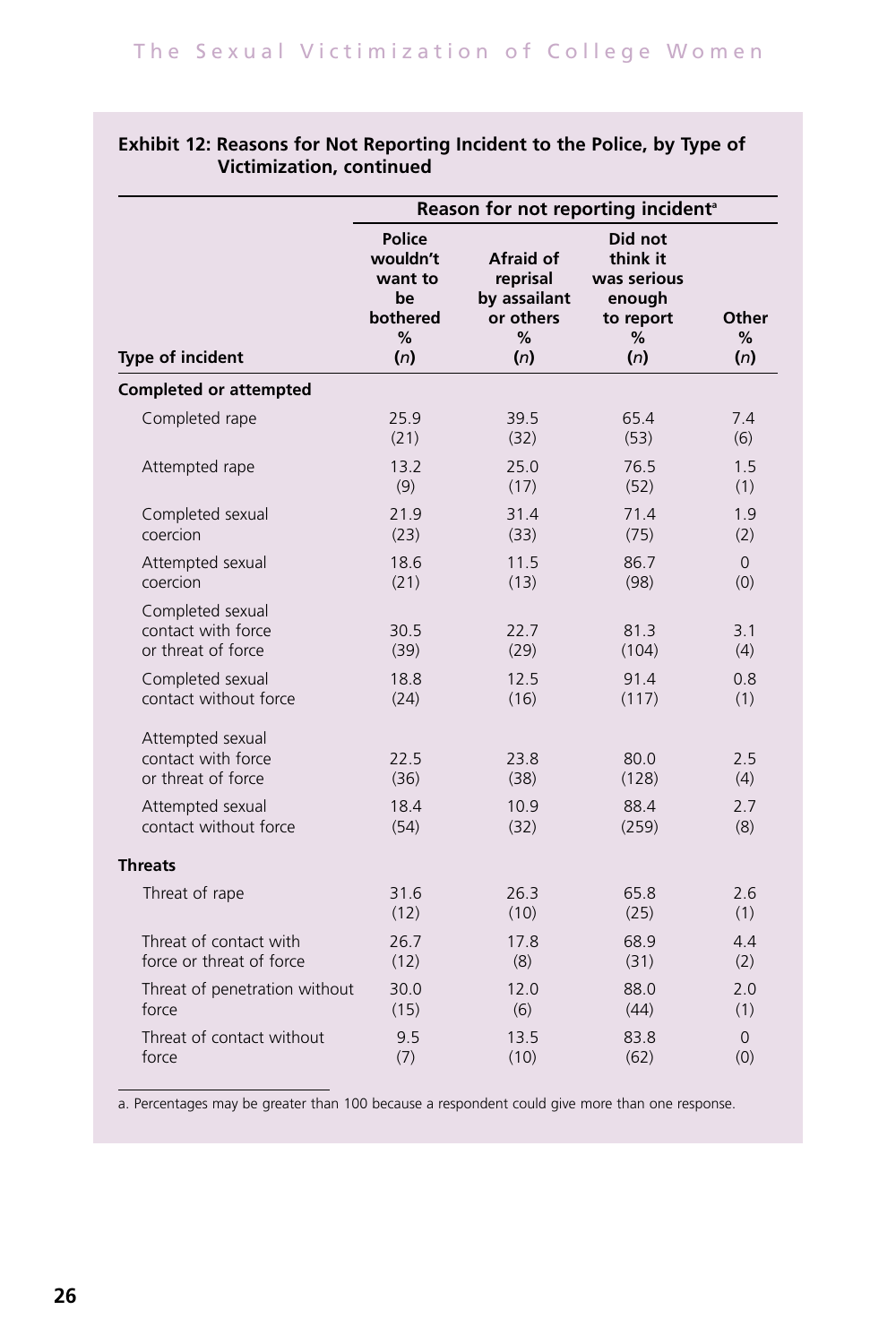in fall 1996, has anyone—from a stranger to an ex-boyfriend—repeatedly followed you, watched you, phoned, written, e-mailed, or communicated with you in other ways that seemed obsessive and made you afraid or concerned for your safety?" If a respondent answered "yes," she was then given an incident report that asked detailed questions about the stalking that occurred.

The survey indicated an incidence rate of 156.5 per 1,000 female students. Indeed, fully 13.1 percent of the female students in the sample  $(n = 581)$ had been stalked since the school year began. This figure approximates what was found in a pretest of the survey conducted on students attending one university. It also is similar to the 6-month prevalence figure reported by Mustaine and Tewksbury,<sup>30</sup> which, in a survey of 861 women attending 9 postsecondary institutions, found that 10.5 percent of the female students reported that they had been stalked.<sup>31</sup>

In contrast, Tjaden and Thoennes' national study of women reports much lower annual rates of stalking: 1 percent to 6 percent, depending on the definition of stalking used.32 Compared with the current study, the lower extent of stalking in Tjaden and Thoennes' research may be because (1) their study used a more restrictive definition of stalking; (2) their study focused on females across the life course (age 18 to 80 years or older), rather than on younger women among whom stalking is more prevalent; and (3) their study did not focus specifically on college students. It may be that the social domain of college places women in situations and in contact with a range of men that increase the chances of being stalked.

It should be noted, however, that like the study by Tjaden and Thoennes, the estimates in this study of the extent of stalking vary depending on the criteria used to define what counts as stalking victimization.<sup>33</sup> Again, more than 13 percent of the women in the sample were stalked if this victimization is defined as a woman experiencing repeated, obsessive, and frightening behavior that made the victim afraid or concerned for her safety. Even so, if we were to decide that such behavior counts as a stalking victimization only if the person were actually threatened with harm—a requirement for criminal stalking in many States—the extent of stalking victims in the sample falls to 1.96 percent. These results suggest that, in the future, researchers should examine how estimates of the extent of stalking may vary widely depending on the criteria used to define what "counts" as a stalking victimization.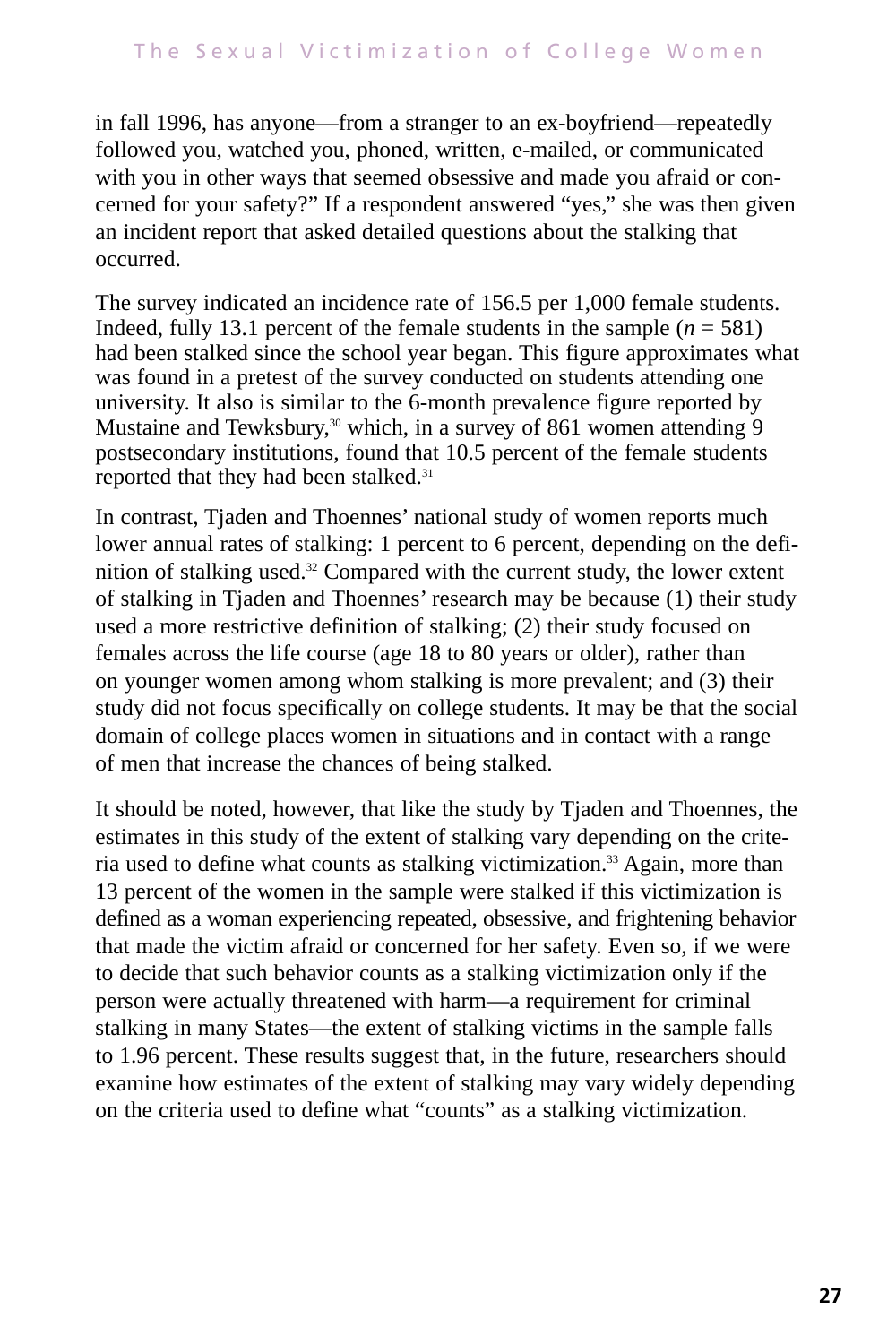### **What is the nature of stalking incidents?**

As with other sexual victimizations, four in five victims knew their stalkers. Of the stalkers who were known, they were most often a boyfriend or exboyfriend (42.5 percent), classmate (24.5 percent), acquaintance (10.3 percent), friend (5.6 percent), or coworker (5.6 percent). Female students were infrequently stalked by college professors or graduate assistants.

Stalking incidents lasted an average of 60 days. About 30 percent of the female students were stalked only off campus; the remaining victims were stalked either only on campus or both on and off campus. The most common forms of stalking behaviors reported by victims were being telephoned (77.7 percent), having an offender waiting outside or inside places (47.9 percent), being watched from afar (44.0 percent), being followed (42.0 percent), being sent letters (30.7 percent), and being e-mailed (24.7 percent).<sup>34</sup> Almost two-thirds of the sample indicated that they were stalked at least two to six times a week.

Although some victims reported being physically injured, the most common consequence was psychological: Almost 3 in 10 women said they were "injured emotionally or psychologically" from being stalked. In 15.3 percent of incidents, victims reported that the stalker either threatened or attempted to harm them. In 10.3 percent of incidents, the victim reported that the stalker "forced or attempted sexual contact."

In nearly three-fourths of incidents, victims reported that they had taken "actions as a result of their stalking." Exhibit 13 shows actions victims took following stalking incidents. Two of the most common responses were "to avoid the stalker" (43.2 percent) or, conversely, "to confront the stalker" (16.3 percent). Beyond the data in exhibit 13, in about 17 percent of incidents, victims reported the stalker to the police. In contrast, in more than 9 in 10 incidents, victims confided in someone—such as a friend, family member, or roommate—that they were being stalked.

#### **Are some women more at risk of being stalked?**

A multivariate logit model was estimated to predict the likelihood of being stalked. The risk of being a stalking victim was increased by a number of factors: the propensity to be in places with alcohol; living alone; being in a dating relationship, especially early in the relationship, as opposed to being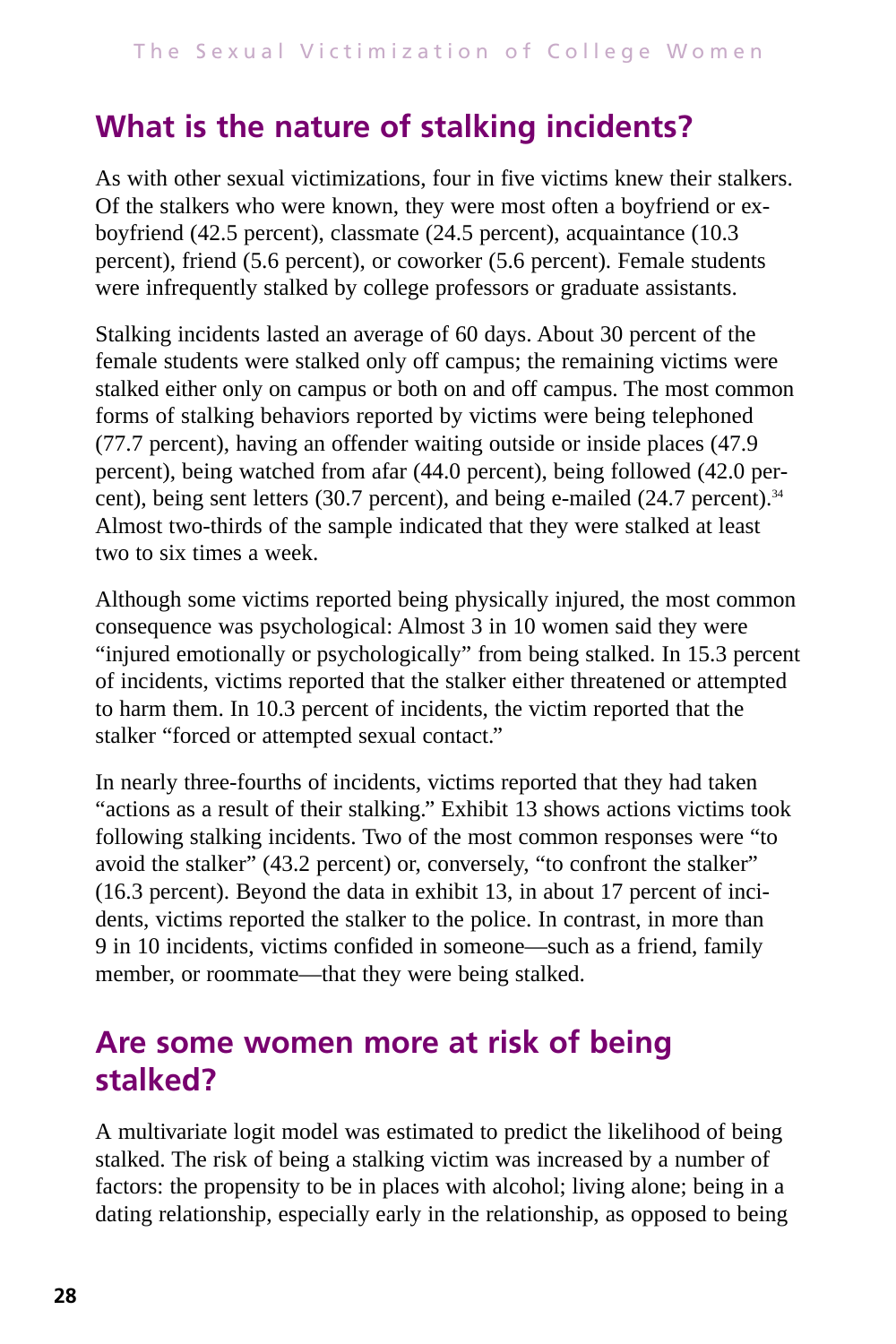| <b>Actions</b>                                                                  | Percentage <sup>a</sup> | $\mathbf n$    |
|---------------------------------------------------------------------------------|-------------------------|----------------|
| Avoidance                                                                       |                         |                |
| Avoided or tried to avoid the stalker                                           | 43.2                    | 210            |
| Did not acknowledge messages or e-mails                                         | 8.8                     | 43             |
| Moved residence                                                                 | 3.3                     | 16             |
| Dropped a class the stalker was in or taught                                    | 1.4                     | 7              |
| Quit job                                                                        | 0.8                     | 4              |
| Changed colleges or university                                                  | 0.4                     | 2              |
| Changed majors                                                                  | 0.2                     | 1              |
| Legal/Judicial                                                                  |                         |                |
| Sought a restraining order                                                      | 3.9                     | 19             |
| Filed a grievance or initiated disciplinary<br>action with university officials | 3.3                     | 16             |
| Went forward with criminal charges                                              | 1.9                     | 9              |
| Filed civil charges                                                             | 1.2                     | 6              |
| Self-Protection                                                                 |                         |                |
| Got caller ID                                                                   | 4.9                     | 24             |
| Improved security system of residence                                           | 4.1                     | 20             |
| Began traveling with companion                                                  | 3.9                     | 19             |
| Bought a weapon                                                                 | 1.9                     | 9              |
| Took a self-defense class                                                       | 0.4                     | $\overline{2}$ |
| Psychological                                                                   |                         |                |
| Became less trustful or more cynical of others                                  | 5.6                     | 27             |
| Sought psychological counseling                                                 | 2.9                     | 14             |
| Confrontation                                                                   |                         |                |
| Confronted the stalker                                                          | 16.3                    | 79             |
| Other actions taken but not specified                                           | 21.8                    | 106            |

#### **Exhibit 13: Actions Taken by Victim as a Result of Stalking Incidents**

a. Percentages may be greater than 100 because a respondent could give more than one response.

married or living with an intimate partner; being an undergraduate; being from an affluent family; and having experienced sexual victimization before the beginning of the current academic year. Also, among racial/ethnic groups, Asian/Pacific Islander women were significantly less likely to be stalked while American Indian/Alaska Native women were significantly more likely to be stalked compared with women in other racial/ethnic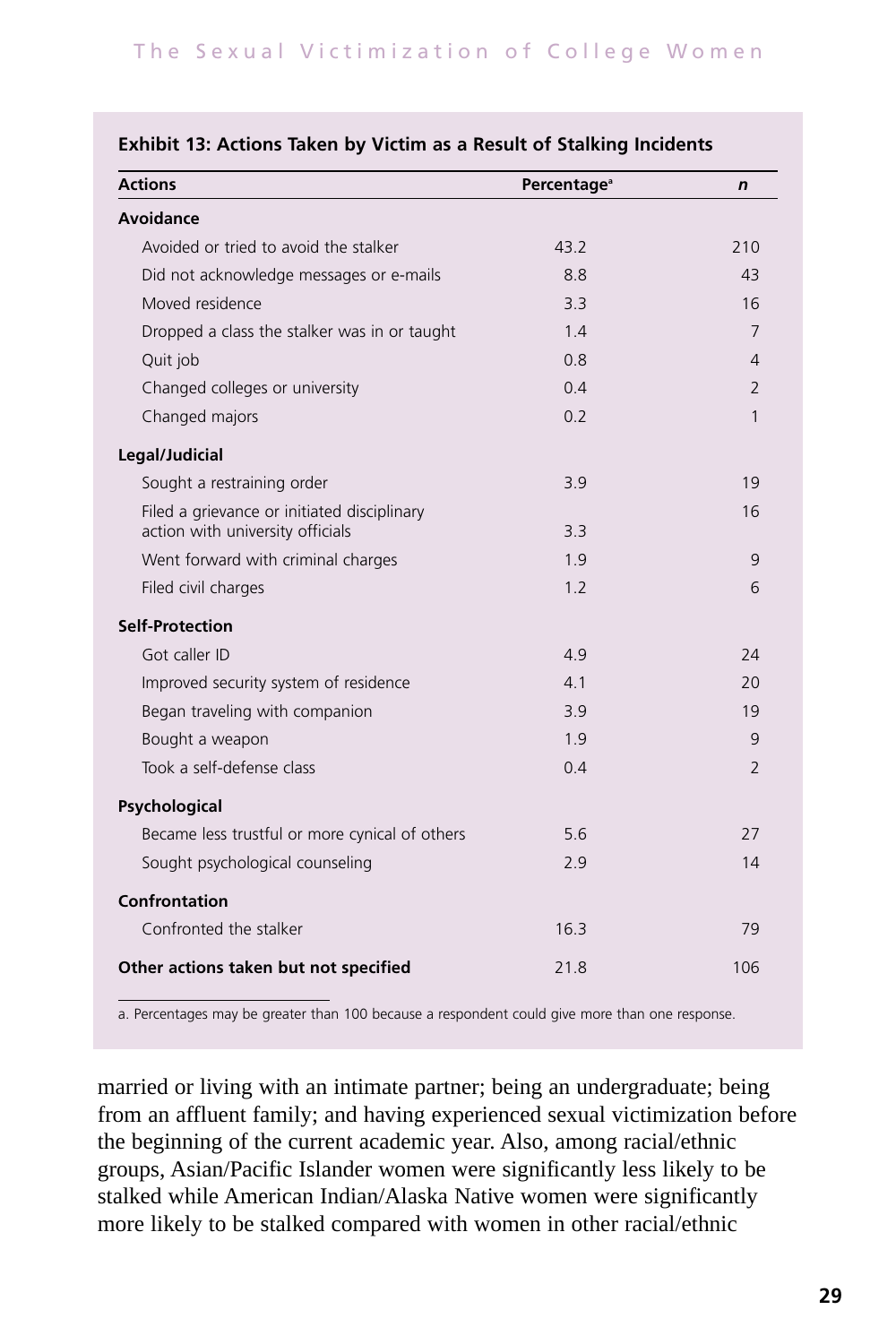groups. Notably, American Indian/Alaska Native women had the highest likelihood of any racial/ethnic group to experience a stalking. This is consistent with Tjaden and Thoennes' research, which reported that American Indians/Alaska Natives are at greatest risk of being stalked.35

### **What is the extent of visual and verbal sexual victimization?**

Finally, this research measured the extent to which women were involuntarily exposed to visual images and verbal comments that would generally be considered sexually victimizing. Since these relatively "minor" types of victimization were plentiful, it was not possible to obtain a detailed report on each incident. Instead, results showed only whether a type of victimization was experienced and, if so, how many times it happened both on and off campus.

As exhibit 14 reveals, most respondents did not experience visual victimization. Still, about 6 percent of female students had been shown pornographic pictures, almost 5 percent had someone expose their sexual organs to them, and 2.4 percent were observed naked without their consent. Verbal victimizations, moreover, were commonplace. About half the respondents were subjected to sexist remarks and to catcalls and whistles with sexual overtones. One in five female students received an obscene telephone call and was asked intrusive questions about her sex or romantic life. One in ten students had false rumors spread about her sex life.

### **Conclusions**

The sexual victimization of college students has emerged as a controversial issue, pitting feminist scholars who claim that the sexual victimization of women is a serious problem against conservative commentators who claim that such victimization is rare and mostly a fictitious creation of ideologically tainted research.<sup>36</sup> The research reported here undoubtedly will not settle this debate; battle lines are solidly entrenched and how the data are interpreted will, to a degree, lie in the "eye of the beholder." However, the current study attempts to add a judicious voice to this conversation by attempting to furnish a methodologically sound assessment of the extent and nature of the sexual victimization of female students.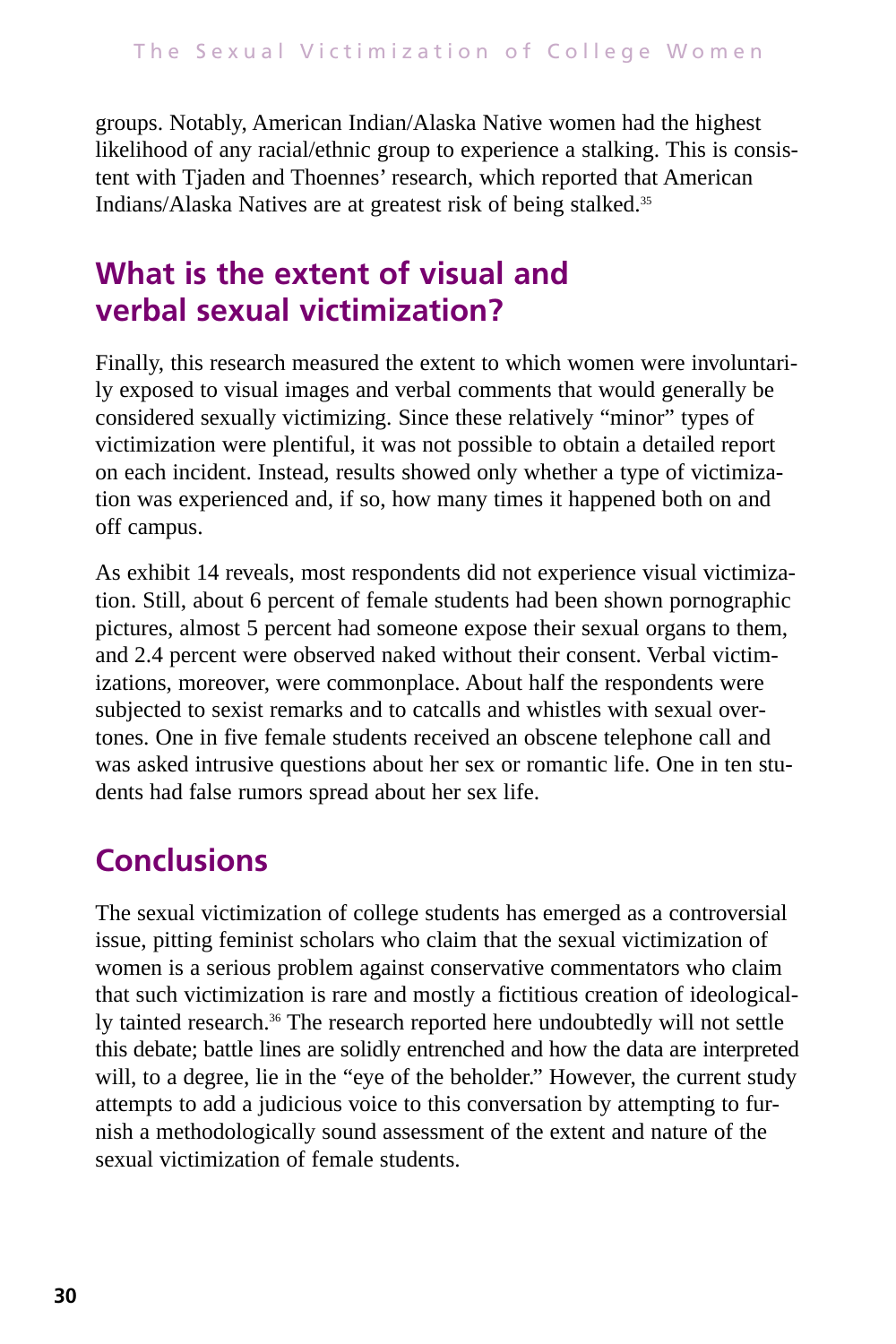|                                                                                                                                                                           | Percentage<br>and number<br>of victims<br>for sample | Total<br>number of<br><b>victimizations</b> <sup>a</sup> | Rate<br>per 1,000<br>female<br>students |
|---------------------------------------------------------------------------------------------------------------------------------------------------------------------------|------------------------------------------------------|----------------------------------------------------------|-----------------------------------------|
| <b>Type of verbal victimization</b>                                                                                                                                       |                                                      |                                                          |                                         |
| General sexist remarks<br>in front of you                                                                                                                                 | 54.3<br>(2,398)                                      | 31,434                                                   | 7,070.2                                 |
| Cat calls, whistles about<br>your looks, or noises with<br>sexual overtones                                                                                               | 48.2<br>(2, 129)                                     | 29,609                                                   | 6,660.0                                 |
| Obscene telephone calls or<br>messages                                                                                                                                    | 21.9<br>(973)                                        | 4,885                                                    | 1,099.0                                 |
| Asked questions about sex<br>or romantic life when clearly<br>none of their business                                                                                      | 19.0<br>(844)                                        | 4,694                                                    | 1,055.8                                 |
| False rumors about sex life<br>with them or other people                                                                                                                  | 9.7<br>(431)                                         | 1,166                                                    | 262.3                                   |
| Type of visual victimization                                                                                                                                              |                                                      |                                                          |                                         |
| Someone exposed you to<br>pornographic pictures or<br>materials when you did not<br>agree to see them                                                                     | 6.1<br>(272)                                         | 865                                                      | 194.6                                   |
| Someone exposed their sexual<br>organs to you when you did<br>not agree to see them                                                                                       | 4.8<br>(214)                                         | 568                                                      | 127.8                                   |
| Anyone, without your consent,<br>observed or tried to observe<br>you while you were undressing,<br>nude, or in a sexual act                                               | 2.4<br>(105)                                         | 302                                                      | 67.9                                    |
| Anyone, without your consent,<br>showed other people or played<br>for other people photographs,<br>videotapes, or audiotapes having<br>sex or in a nude or seminude state | 0.3<br>(15)                                          | 18                                                       | 4.0                                     |
| Anyone, without your consent,<br>photographed, videotaped, or<br>audiotaped you having sex or<br>in a nude or seminude state                                              | 0.2<br>(8)                                           | 9                                                        | 2.0                                     |

#### **Exhibit 14: The Extent of Verbal and Visual Victimization**

a. The distributions for the number of victimization variables are right censored because they include the value "97 or more."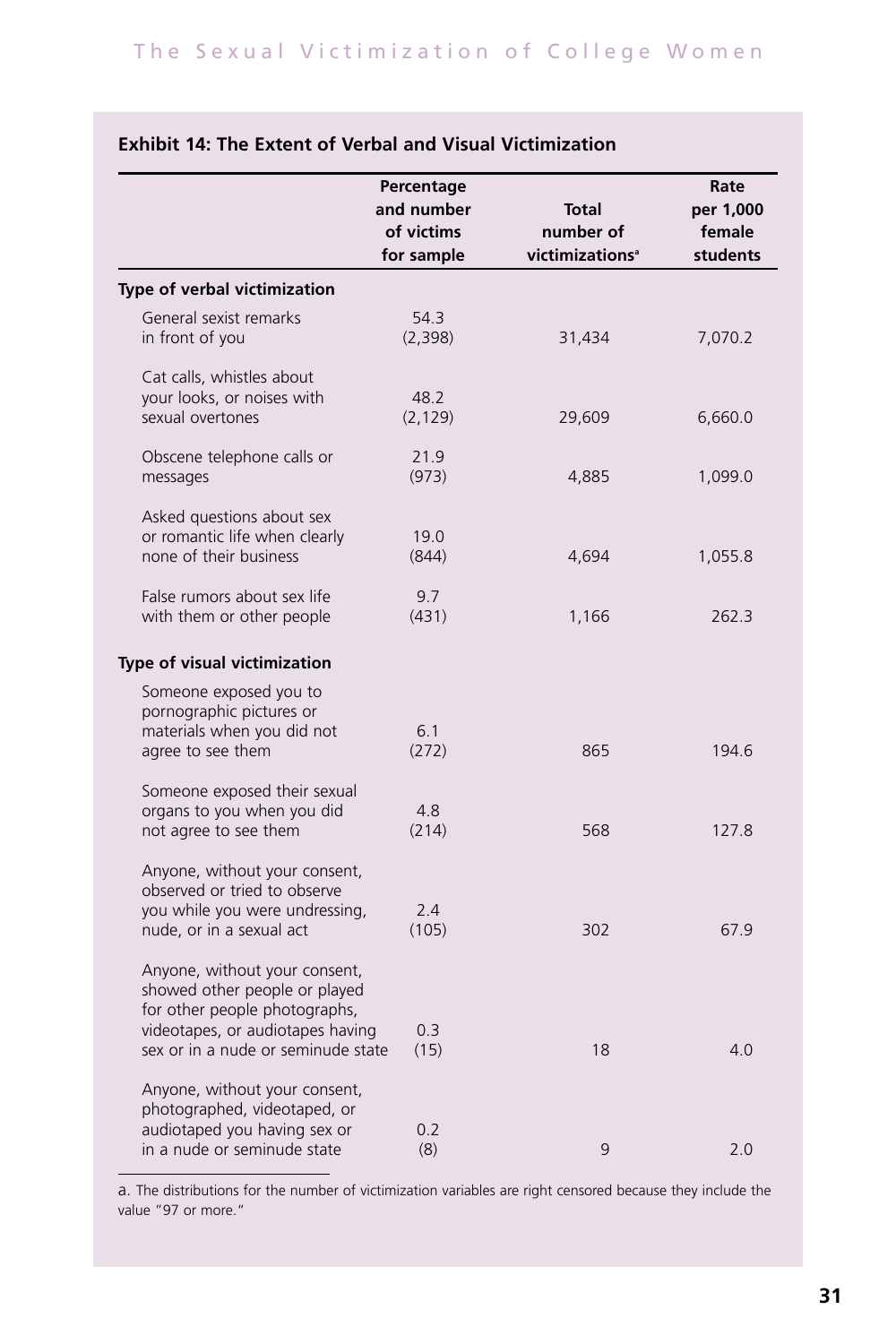|                                                                                                                                                                           |                | Percentage        | Percentage        |
|---------------------------------------------------------------------------------------------------------------------------------------------------------------------------|----------------|-------------------|-------------------|
|                                                                                                                                                                           |                | and               | and               |
|                                                                                                                                                                           | Number of      | number of         | number of         |
|                                                                                                                                                                           | victimizations | victimizations    | victimizations    |
|                                                                                                                                                                           | per victim     | on campus         | off campus        |
| Type of verbal victimization                                                                                                                                              |                |                   |                   |
| General sexist remarks<br>in front of you                                                                                                                                 | 13.0           | 50.6<br>(15, 894) | 49.4<br>(15, 540) |
| Cat calls, whistles about<br>your looks, or noises with<br>sexual overtones                                                                                               | 13.9           | 38.6<br>(11, 423) | 61.4<br>(18, 186) |
| Obscene telephone calls or<br>messages                                                                                                                                    | 5.0            | 59.8<br>(2,922)   | 40.2<br>(1, 963)  |
| Asked questions about sex<br>or romantic life when clearly<br>none of their business                                                                                      | 5.6            | 41.2<br>(1,933)   | 58.8<br>(2,761)   |
| False rumors about sex life<br>with them or other people                                                                                                                  | 2.7            | 59.7<br>(696)     | 40.3<br>(470)     |
| Type of visual victimization                                                                                                                                              |                |                   |                   |
| Someone exposed you to<br>pornographic pictures or<br>materials when you did not<br>agree to see them                                                                     | 3.2            | 59.9<br>(518)     | 40.1<br>(347)     |
| Someone exposed their sexual<br>organs to you when you did<br>not agree to see them                                                                                       | 2.7            | 34.0<br>(193)     | 66.0<br>(375)     |
| Anyone, without your consent,<br>observed or tried to observe<br>you while you were undressing,<br>nude, or in a sexual act                                               | 2.9            | 44.0<br>(133)     | 56.0<br>(169)     |
| Anyone, without your consent,<br>showed other people or played<br>for other people photographs,<br>videotapes, or audiotapes having<br>sex or in a nude or seminude state | 1.2            | 44.4<br>(8)       | 55.6<br>(10)      |
| Anyone, without your consent,<br>photographed, videotaped, or<br>audiotaped you having sex or<br>in a nude or seminude state                                              | 1.1            | 77.8<br>(7)       | 22.2<br>(2)       |

#### **Exhibit 14: The Extent of Verbal and Visual Victimization, continued**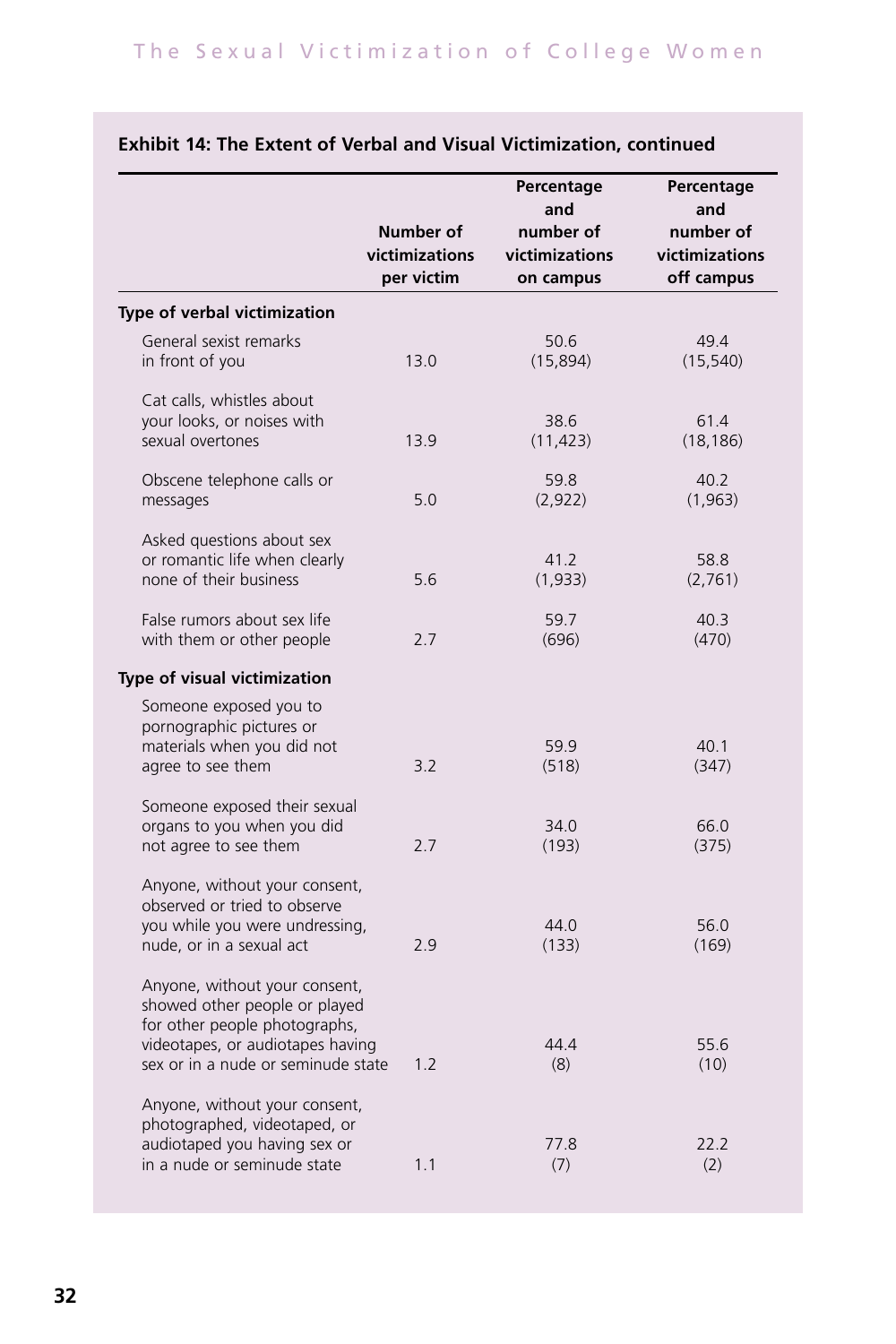To summarize, the national-level survey of 4,446 college women suggests that many students will encounter sexist and harassing comments, will likely receive an obscene phone call, and will have a good chance of being stalked or of enduring some form of coerced sexual contact. During any given academic year, 2.8 percent of women will experience a completed and/or attempted rape. This figure is not based only on broadly worded, behaviorally specific screen questions because all victimization incidents reported in the screen questions were verified through subsequent questions in the incident report. Furthermore, the level of rape and other types of victimization found in the survey becomes an increasing concern when the victimization figures are projected over a full year, a full college career, and the full population of women at one college or at colleges across the Nation.

The results also hold important methodological implications. The comparison component study sponsored by the Bureau of Justice Statistics allowed the rare opportunity to conduct a quasi-experiment in how the methods used to measure sexual victimization might potentially affect estimates of victimization. Thus, two randomly selected samples of college women were surveyed using very similar methodology, with one noteworthy exception: A different way of measuring sexual victimization was used with each sample. Results showed that a methodology that uses behaviorally specific screen questions in combination with an incident report yields considerably higher estimates of completed, attempted, and threatened rape than are found using NCVS methodology.

Future research should explore the implications of this finding for NCVS. As noted, it was not determined whether using a number of behaviorally specific screen questions tends to increase estimates of only rape or whether the technique would also increase estimates of other types of victimization (i.e., the more widely in scope and the more closely in detail that possible victimizations are probed, the more victims are prompted to report their victimization to interviewers). However, assuming that the methodology used in this study is defensible, it seems likely that NCVS underestimates the true incidence of rape victimization in the United States.

We should note, however, one other possible factor that might have contributed to the differences in victimization between the main and comparison components: the "context" of two surveys. In the main component of NCWSV, the respondents were instructed in an initial contact letter and in instructions during the interview that the survey was focusing on "unwanted sexual experiences." In contrast, the comparison component was patterned after NCVS, which is a crime survey. In this part of the study, respondents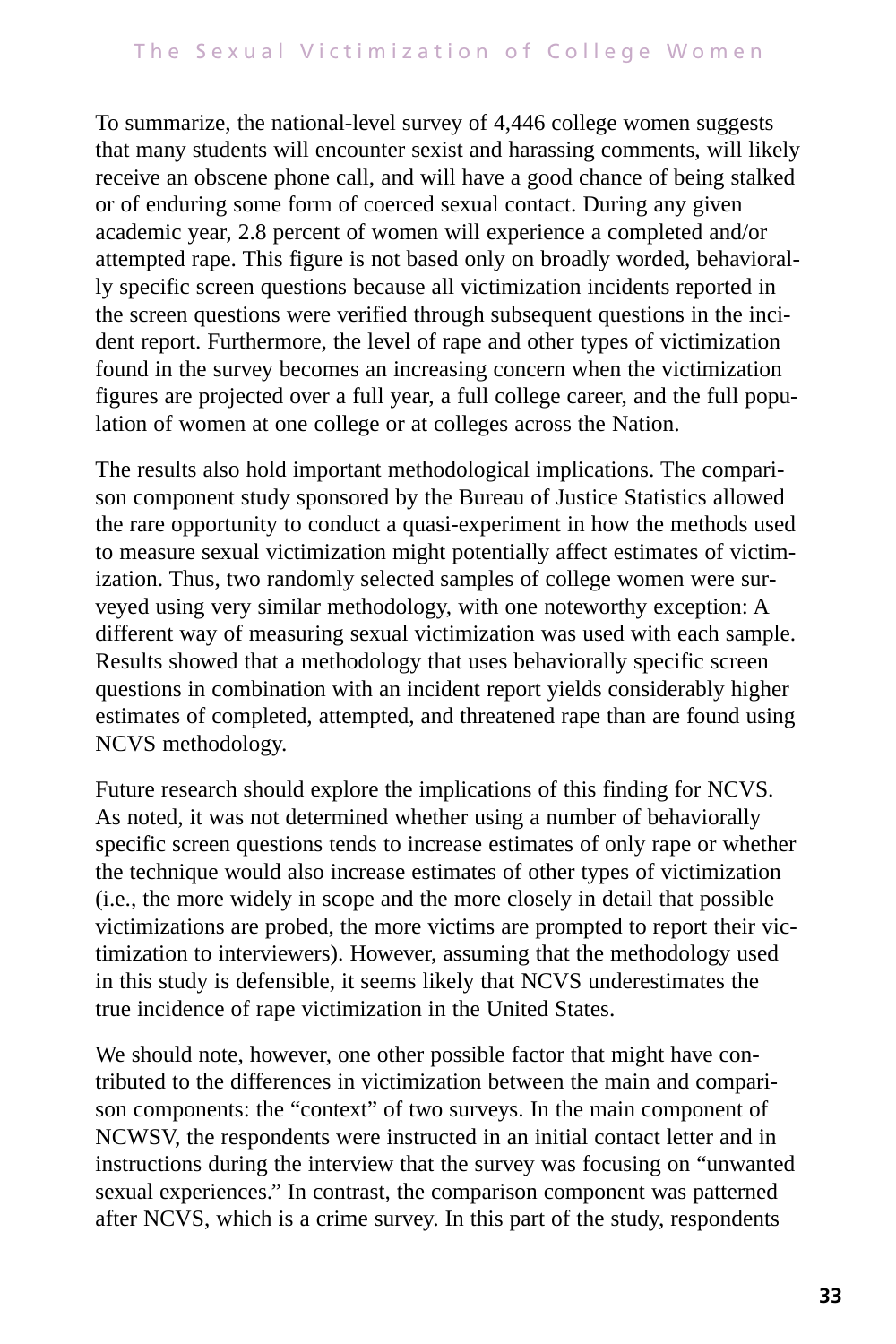were sent an initial letter that mentioned the "increasing concern about criminal victimizations that women may experience during college," and the interview itself contained questions measuring victimization by other types of criminal offenses. It is conceivable, therefore, that respondents on the main component study were sensitized to report a broad range of sexual victimization incidents they experienced, while those on the NCVS-based comparison component limited their reports to the incidents they defined as criminal. If so, this contextual difference would mean that the comparison component was measuring a much narrower domain of sexual victimization. One caution in this line of reasoning is that, as discussed previously, nearly half of the completed rape victims defined their victimization as a "rape," a clear criminal offense. Even when the count of rape victims is limited to this group, the prevalence of rape victims is several times greater in the main component than in the comparison components. Still, the impact of survey context on respondents' responses to sexual victimization questions remains an area that warrants further research.

Of course, many other methodological issues in addition to the use of behaviorally specific screen questions and survey context will have to be addressed in the quest to design surveys capable of achieving more accurate estimates of rape and other forms of sexual victimization. These would include, but not be limited to, issues such as the differential meaning that words used in questions might have to respondents, the impact of the sequencing of questions on answers, the use of more verbatim descriptions of victimization incidents in coding "what happened" in a sexual assault, and perhaps the use of computer-aided personal interviewing as a means of encouraging respondents to disclose traumatic events. In short, systematic, rigorous experimental research into the factors that affect victim responses and, in turn, victimization estimates—especially in the sensitive area of rape and sexual assault—remains in its beginning stages.

Although exceptions exist, most sexual victimizations occur when college women are alone with a man they know, at night, and in the privacy of a residence. Most women attempt to take protective actions against their assailants but are then reluctant to report their victimization to the police. Although based on fewer cases, these same patterns were found as well in the comparison component survey, which used NCVS methodology.37 The analysis also revealed that some college women were more at risk of being victimized than others. Several factors appeared to increase various types of victimization: living on campus, being unmarried, getting drunk frequently, and experiencing prior sexual victimization.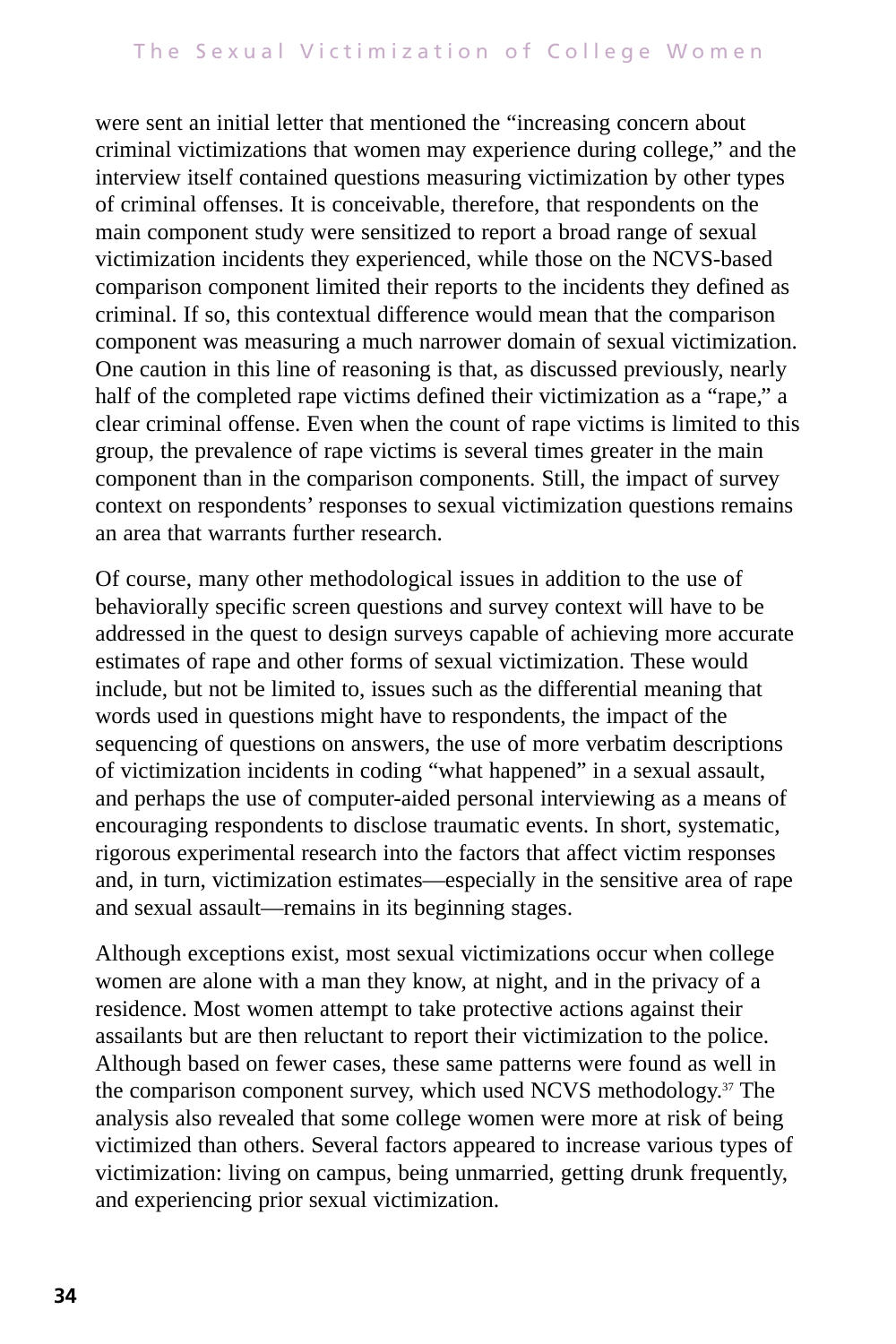Finally, in the aftermath of this study, an important challenge remains: Taking the information found and developing programs and policies that may reduce female students' risk of victimization. Minor forms of sexual victimization—sexist statements, harassing catcalls, sexually tainted whistles—appear to be commonplace. How can a more civil environment be achieved without compromising free speech? Much is known about the circumstances under which sexual victimization, including rape, most often occurs. How can this information be used in crime prevention programs, including rape awareness seminars designed for women or rape prevention seminars designed for men? Furthermore, the relatively high prevalence of stalking—a form of victimization often ignored by college officials—is cause for concern. What strategies can women use to prevent or end stalking? What programs might colleges implement to control or counsel men who stalk? More generally, how can the lives of college women—whether on, close to, or off campus—be made safer and thus free from the costs imposed by the experience of sexual victimization?

#### **Notes**

- 1. Bonnie S. Fisher et al., "Crime in the Ivory Tower: The Level and Sources of Student Victimization," *Criminology* 36 (1998): 671–710.
- 2. Walter DeKeseredy and Katharine Kelly, "The Incidence and Prevalence of Women Abuse in Canadian University and College Dating Relationships," *Canadian Journal of Sociology* 18 (1993): 137–59; Fisher et al., "Crime in the Ivory Tower"; Mary P. Koss, Christine A. Gidycz, and Nadine Wisniewski, "The Scope of Rape: Incidence and Prevalence of Sexual Aggression and Victimization in a National Sample of Higher Education Students," *Journal of Counseling and Clinical Psychology* 55 (1987): 162–70.
- 3. John J. Sloan, Bonnie S. Fisher, and Francis T. Cullen, "Assessing the Student Right-to-Know and Campus Security Act of 1990: An Analysis of the Victim Reporting Practices of College and University Students," *Crime and Delinquency* 43 (1997): 248–68.
- 4. "The Jeanne Clery Act Information Page," at *www.campussafety.org* (Security On Campus: College and University Campus Safety Information On-Line, maintained by Security on Campus, Inc., King of Prussia, Pennsylvania, 2000).
- 5. Bonnie S. Fisher, "Campus Crime and Fear of Victimization: Judicial, Legislative, and Administrative Responses," *The Annals of the American*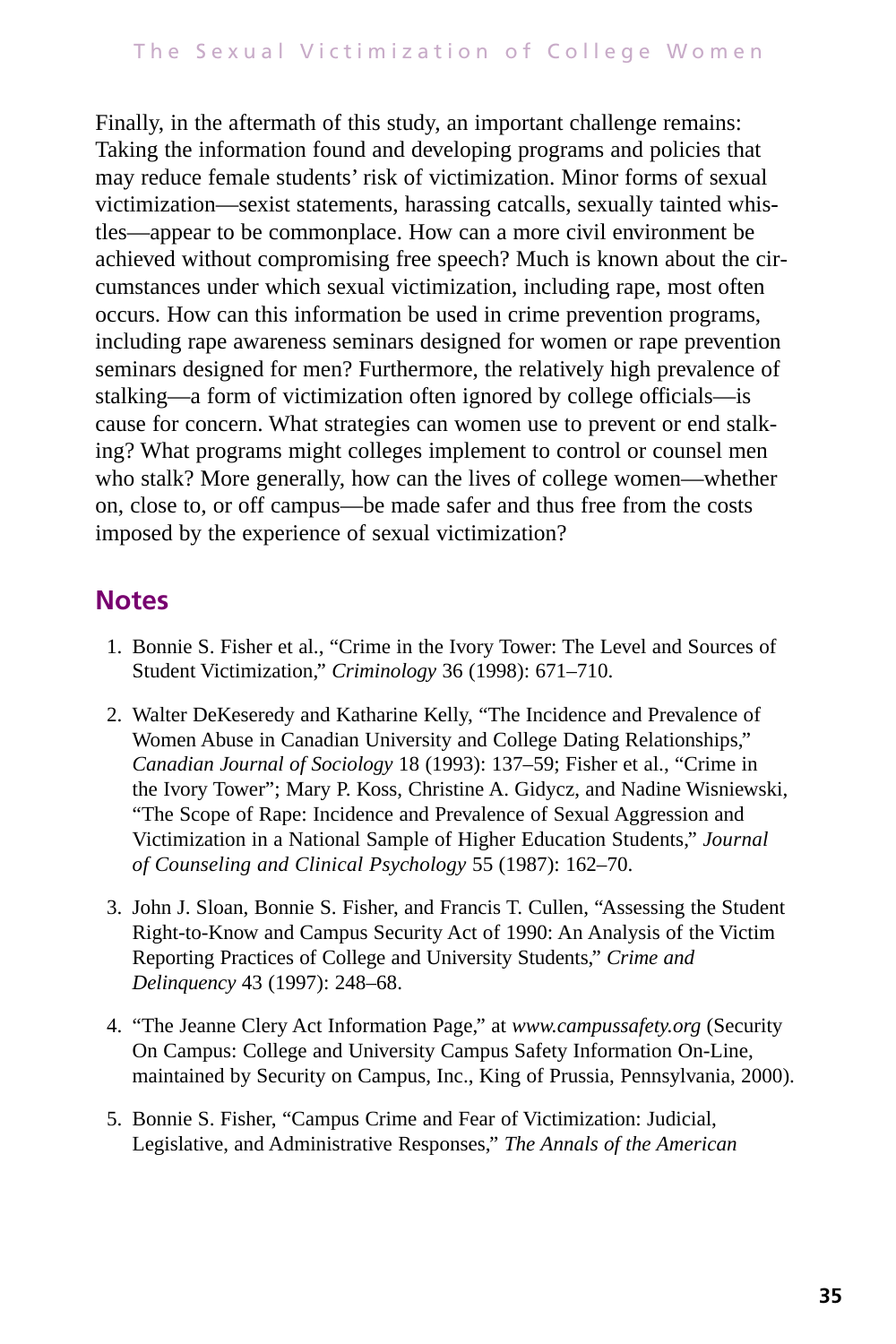*Academy of Political and Social Science* 539 (1995): 85–101; Michael C. Griffaton, "State-Level Initiatives and Campus Crime," in *Campus Crime: Legal, Social, and Policy Perspectives*, edited by Bonnie S. Fisher and John J. Sloan III (Springfield, Illinois: Charles C. Thomas Publisher, 1995).

- 6. "Justice Department Awards \$8.1 Million to Colleges and Universities to Combat Violence Against Women," edited by Daniel S. Carter, at *www.campus safety.org* (Security On Campus: College and University Campus Safety Information On-Line, maintained by Security on Campus, Inc., King of Prussia, Pennsylvania, 2000).
- 7. DeKeseredy and Kelly, "The Incidence and Prevalence of Women Abuse"; Fisher et al., "Crime in the Ivory Tower"; Koss et al., "The Scope of Rape."
- 8. In the comparison component, the screen questions and incident questions were virtually identical to those used in NCVS. In designing the comparison component, two minor changes were made to NCVS. First, slight word changes or additional responses to the response sets of questions in the incident report were made to capture plausible response from a college student sample. For example, to determine to which authority the victim reported the victimization, "campus police" was included in the response set. Second, a few questions were added to the NCVS incident report. For example, questions about offender characteristics included a question about fraternity membership.
- 9. Most of the sample  $(n = 4,446)$  were full-time students (90.1 percent) and undergraduates (86.1 percent). Freshmen at 4-year schools/first-year students at 2-year schools made up 24.2 percent of the sample; sophomores at 4-year schools/second-year students at 2-year schools, 22.0 percent; juniors, 17.5 percent; seniors, 22.4 percent; graduate students, 12.1 percent; and others (postdoctorate, continuing education, certification programs), 1.7 percent. As expected, the sample was youthful: Slightly more than 76 percent of the sample was between the ages of 17 and 22 years (mean  $= 21.54$ , standard deviation  $=$ 4.25). Most of the sample were white, non-Hispanic (80.6 percent), followed by African-American, non-Hispanic (7.0 percent), Hispanic (6.2 percent), Asian/ Pacific Islander, non-Hispanic (3.4 percent), American Indian/Alaska Native, non-Hispanic (0.8 percent), and mixed or other (1.5 percent). Less than 1 percent (0.5) of respondents refused or did not know their race or ethnicity.
- 10. The interview was conducted by the firm of Shulman, Ronca, and Bucuvalas, Inc., and lasted an average of 25.9 minutes. This is the same firm that Tjaden and Thoennes (1998) employed for the National Violence Against Women Study.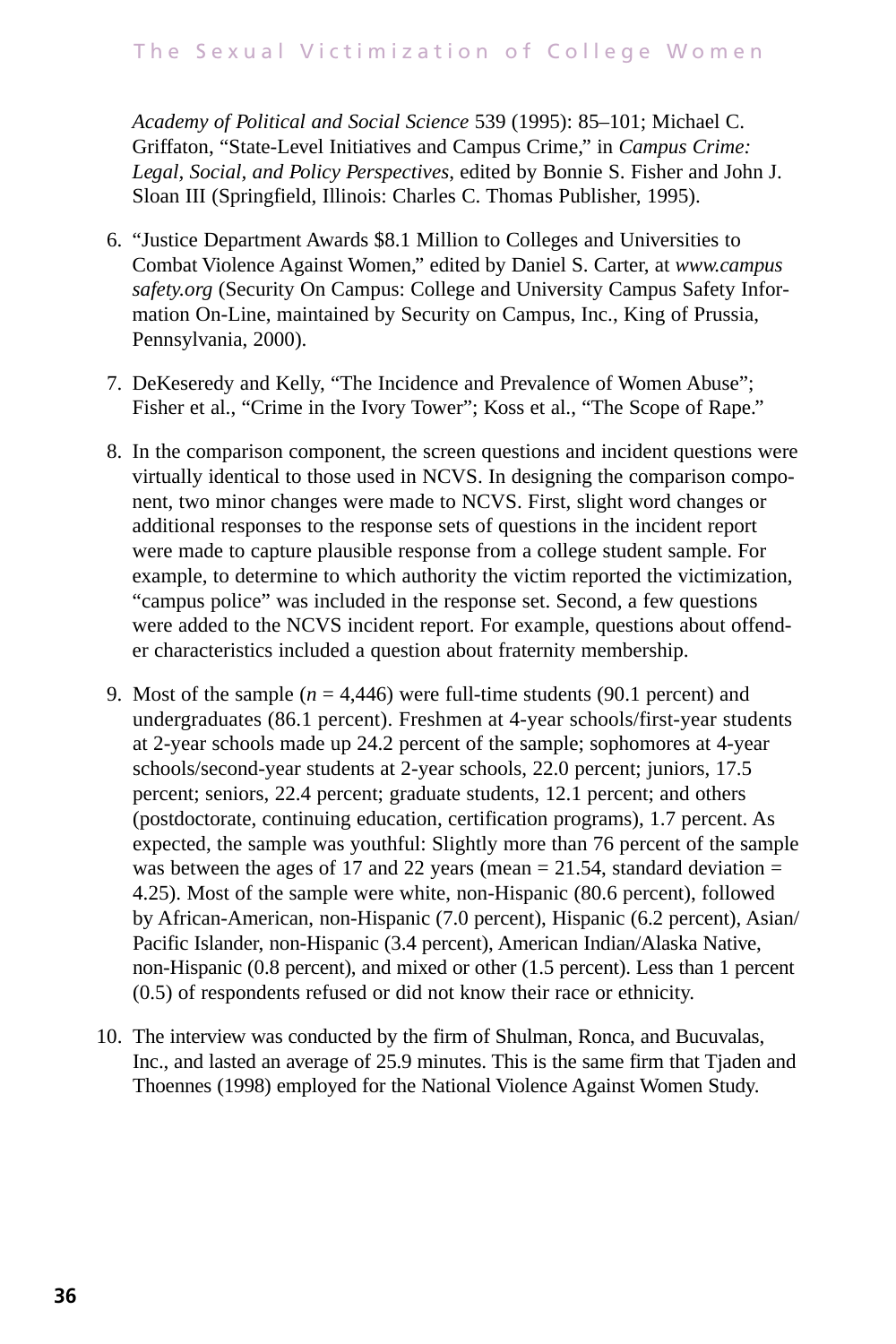- 11. Bonnie S. Fisher and Francis T. Cullen, *The Extent and Nature of Sexual Victimization Among College Women: Results from a National-Level Study* (Unpublished report, Washington, DC: U.S. Department of Justice, National Institute of Justice, 1999); Bonnie S. Fisher and Francis T. Cullen, "Measuring the Sexual Victimization of Women: Evolution, Current Controversies and Future Research," in *Criminal Justice 2000, Volume 4: Measurement and Analysis of Crime*, edited by David Duffee (Washington, DC: U.S. Department of Justice, National Institute of Justice, 2000).
- 12. Dean G. Kilpatrick, Christine N. Edmunds, and Anne Seymour, *Rape in America: A Report to the Nation* (Arlington, Virginia: National Victim Center, 1992).
- 13. Patricia Tjaden and Nancy Thoennes, *Stalking in America: Findings From the National Violence Against Women Survey*, Research in Brief (Washington, DC: U.S. Department of Justice, National Institute of Justice, 1998, NCJ 169592).
- 14. Questionnaires are available in portable document format (pdf) files from the BJS Web site, at *www.ojp.usdoj.gov/bjs/quest.htm* (July 24, 2000).
- 15. Koss et al., "The Scope of Rape."
- 16. The minimum reference period was 6 months, and the maximum was 8 months (standard deviation  $= 20.3$  days).
- 17. Nonundergraduates made up 13.8 percent of the sample. They included graduate students, postdoctorate fellows, continuing education students, certification students, and others.
- 18. These projections are suggestive. To assess accurately the victimization risk for women throughout a college career, longitudinal research following a cohort of female students across time is needed.
- 19. Bonnie S. Fisher and Frances T. Cullen, *Violent Victimization Against College Women: Results From a National-Level Study* (Unpublished report, Washington, DC: U.S. Department of Justice, Bureau of Justice Statistics, 1999).
- 20. The interviews lasted, on average, 12.7 minutes. Most of the sample (*N* = 4,432) were full-time students (89.3 percent) and undergraduates (82.1 percent). Freshmen at 4-year schools/first-year students at 2-year schools made up 19.9 percent of the sample; sophomores at 4-year schools/second-year students at 2-year schools, 19.5 percent; juniors, 17.3 percent; seniors, 25.4 percent; graduate students, 16.6 percent; and others (postdoctorate, continuing education, certification programs), 1.6 percent. As expected, the sample was youthful; 61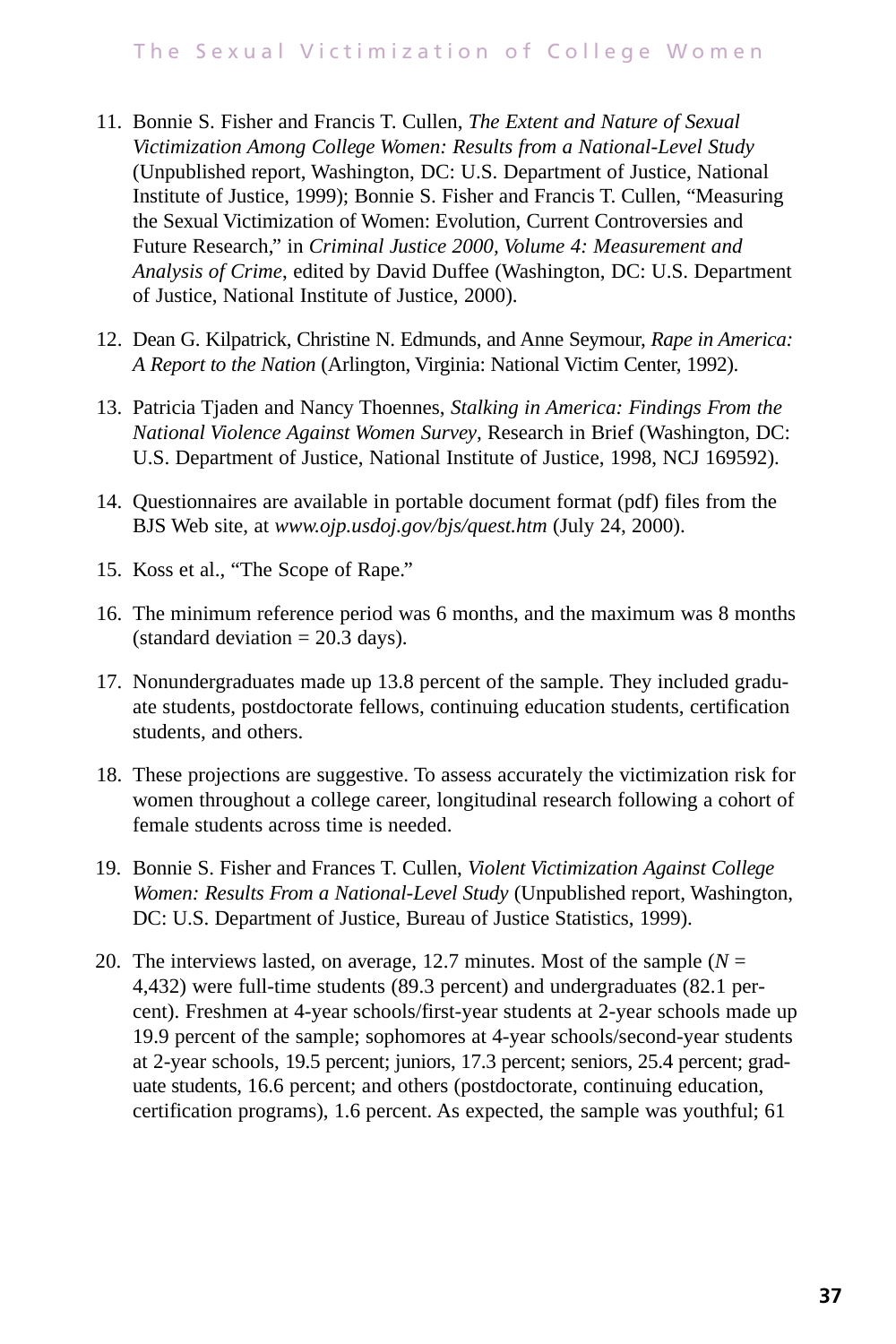percent of the sample was between the ages of 17 and 22 years (mean = 23.18, standard deviation  $= 4.79$ ). Most of the sample was white, non-Hispanic (81.6) percent), followed by African-American, non-Hispanic (6.9 percent), Hispanic (5.1 percent), Asian/Pacific Islander, non-Hispanic (3.5 percent), American Indian/Alaska Native, non-Hispanic (0.7 percent), and mixed or other (1.8 percent). Less than 1 percent (0.5) of respondents refused or did not know their race or ethnicity.

- 21. Some of the incident-level questions had to be modified to reflect the characteristics of a college sample. For example, locations where an incident occurred included on-campus locations, such as a residence hall room or the library.
- 22. Personal communication with Jan Chaiken and Michael Rand, April 14, 2000.
- 23. In the comparison component study, we collected verbatim responses for all incidents. We subsequently explored how the use of verbatim responses can potentially affect estimates of completed rape, attempted rape, and threat of rape. See Fisher and Cullen, C*riminal Justice 2000*.
- 24. DeKeseredy and Kelly, "The Incidence and Prevalence of Women Violence"; Koss et al., "The Scope of Rape"; Nancy A. Crowell and Ann W. Burgess, editors, *Understanding Violence Against Women,* by the Panel on Violence Against Women, National Research Council (Washington, DC: National Academy Press, 1996).
- 25. Tjaden and Thoennes, *Stalking in America*.
- 26. Rape victims also have screened into an incident report based on a "yes" to other sexual victimization screen questions (Fisher and Cullen, *Criminal Justice 2000*).
- 27. Neil Gilbert, "Advocacy Research and Social Policy," in *Crime and Justice: A Review of Research*, edited by Michael Tonry (Chicago: University of Chicago Press, 1997).
- 28. Mary P. Koss, "The Underdetection of Rape: Methodological Choices Influence Incidence Estimates," *Journal of Social Issues* 48 (1992): 61–75; Mary P. Koss, "The Measurement of Rape Victimization in Crime Surveys," *Criminal Justice and Behavior* 23 (1996): 55–69.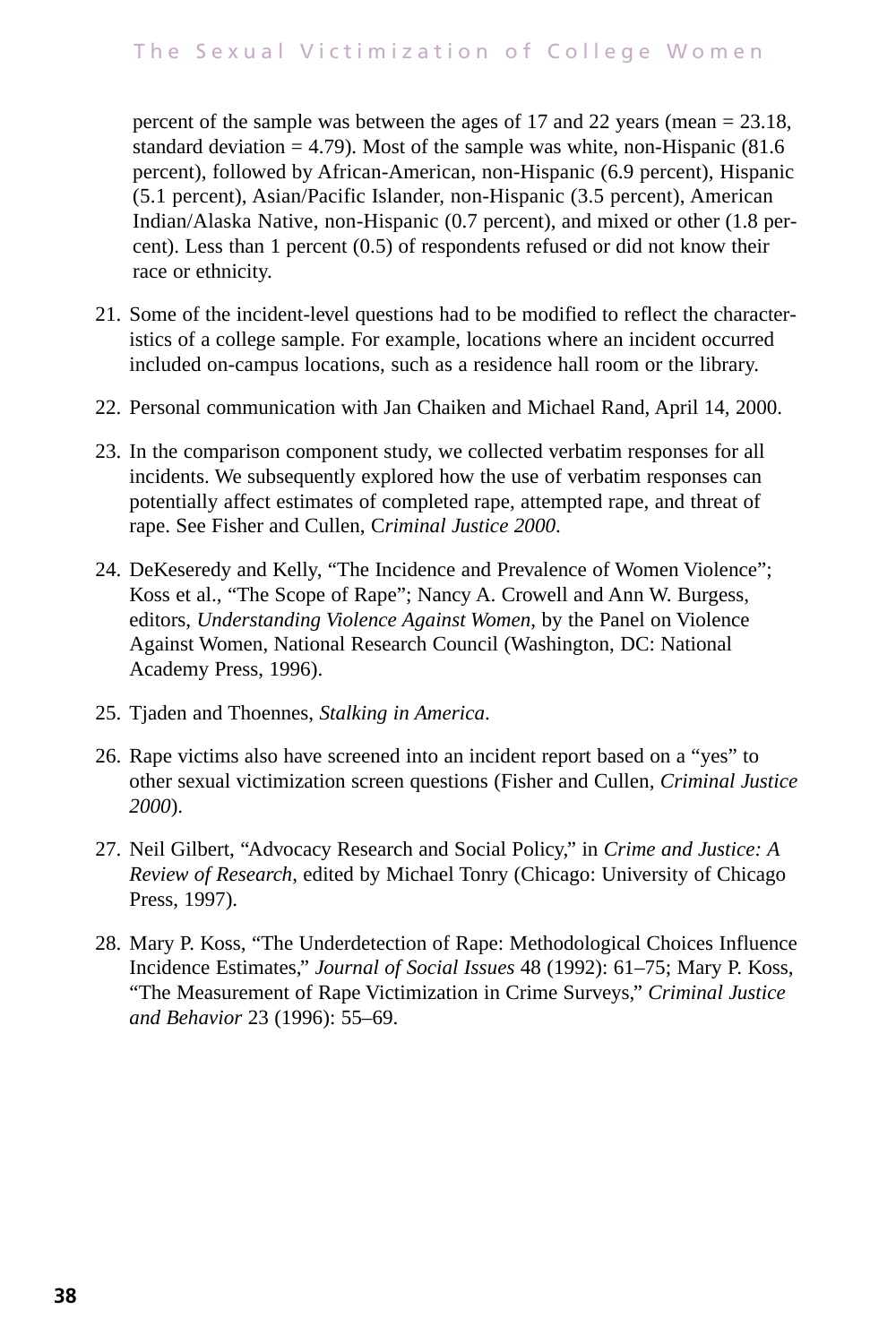- 29. Victoria L. Pitts and Martin D. Schwartz, "Promoting Self-Blame in Hidden Rape Cases," *Humanity and Society* 17(4) (1993): 383–98.
- 30. Elizabeth Ehrhardt Mustaine and Richard Tewksbury, "A Routine Activity Theory Explanation of Women's Stalking Victimizations," *Violence Against Women* 5(1) (1999): 43–62.
- 31. Mustaine and Tewksbury provide no definition of stalking. Instead, to operationalize stalking, surveyed respondents were asked whether, during the prior 6 months, they had been a victim of behavior that they defined as stalking.
- 32. Tjaden and Thoennes, *Stalking in America*.
- 33. Ibid.
- 34. Of the 696 incidents, in 11 incidents the respondents refused to discuss the incident, and in 13 incidents the respondents did not tell us the form(s) of the stalking behavior. Reported percentages are based on 672 incidents.
- 35. Ibid.
- 36. Gilbert, "Advocacy Research and Social Policy."
- 37. Fisher and Cullen, *Violent Victimization Among College Women*.